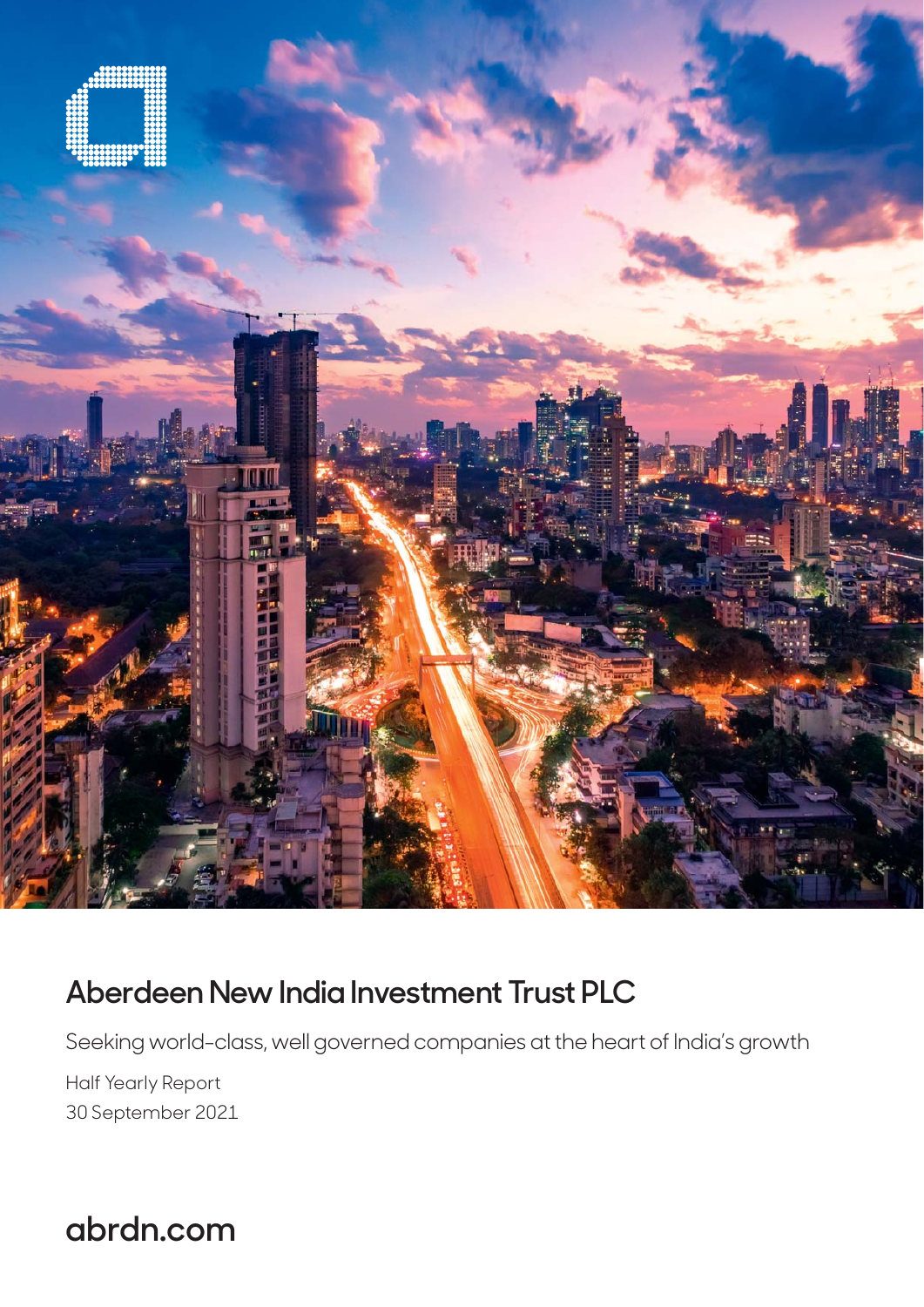THIS DOCUMENT IS IMPORTANT AND REQUIRES YOUR IMMEDIATE ATTENTION. If you are in any doubt about the action you should take, you are recommended to seek your own financial advice from your stockbroker, bank manager, solicitor, accountant or other financial adviser authorised under the Financial Services and Markets Act 2000 (as amended by the Financial Services Act 2012) if you are in the United Kingdom or, if not, from another appropriately authorised financial adviser.

If you have sold or otherwise transferred all your Ordinary shares in Aberdeen New India Investment Trust PLC, please forward this document, together with the accompanying documents immediately to the purchaser or transferee, or to the stockbroker, bank or agent through whom the sale or transfer was effected for transmission to the purchaser or transferee.

#### **Visit our Website**

To find out more about Aberdeen New India Investment Trust PLC, please visit: **aberdeen-newindia.co.uk**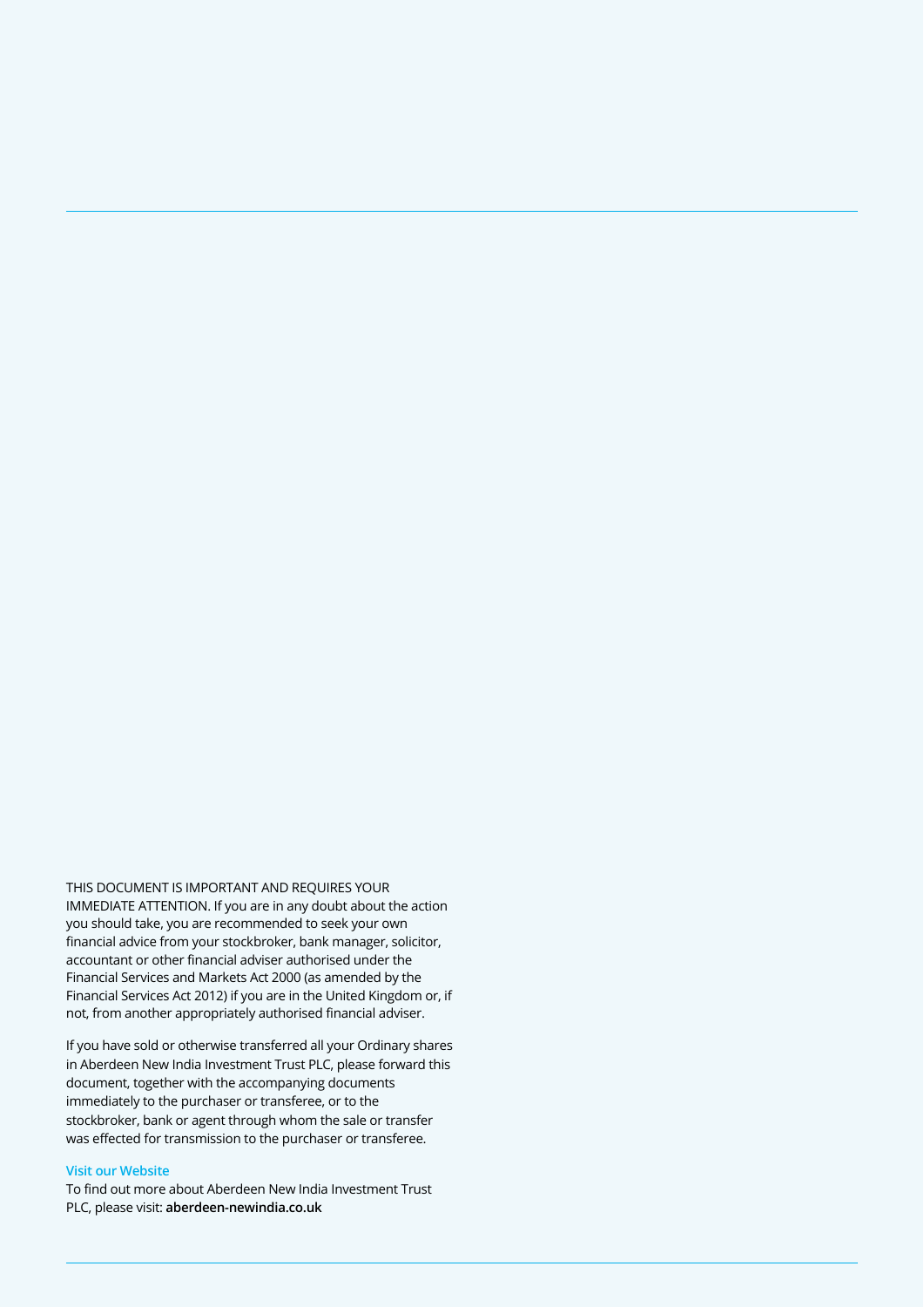## **Contents**

| <b>Overview</b><br>Highlights and Financial Calendar<br>Chairman's Statement<br>Other Matters<br>Investment Manager's Report                                                                                                               | $\overline{2}$<br>4<br>8<br>10 |
|--------------------------------------------------------------------------------------------------------------------------------------------------------------------------------------------------------------------------------------------|--------------------------------|
| <b>Portfolio</b><br>Ten Largest Investments<br>Investment Portfolio<br>Top 10 Contributors/(Detractors) to Relative Performance<br>Stock Contribution to NAV Total Return<br><b>Investment Case Studies</b>                                | 12<br>13<br>15<br>16<br>18     |
| <b>Financial Statements</b><br>Condensed Statement of Comprehensive Income<br>Condensed Statement of Financial Position<br>Condensed Statement of Changes in Equity<br>Condensed Cash Flows Statement<br>Notes to the Financial Statements | 20<br>21<br>22<br>23<br>24     |
| <b>General Information</b><br>Alternative Performance Measures<br>How to Invest in Aberdeen New India Investment Trust PLC<br><b>Corporate Information</b>                                                                                 | 30<br>32<br>37                 |



**Hasan Askari, Chairman** 



**Kristy Fong, Investment Director, and James Thom, Investment Director, abrdn Asia Limited** 

**Overview Portfolio Statements**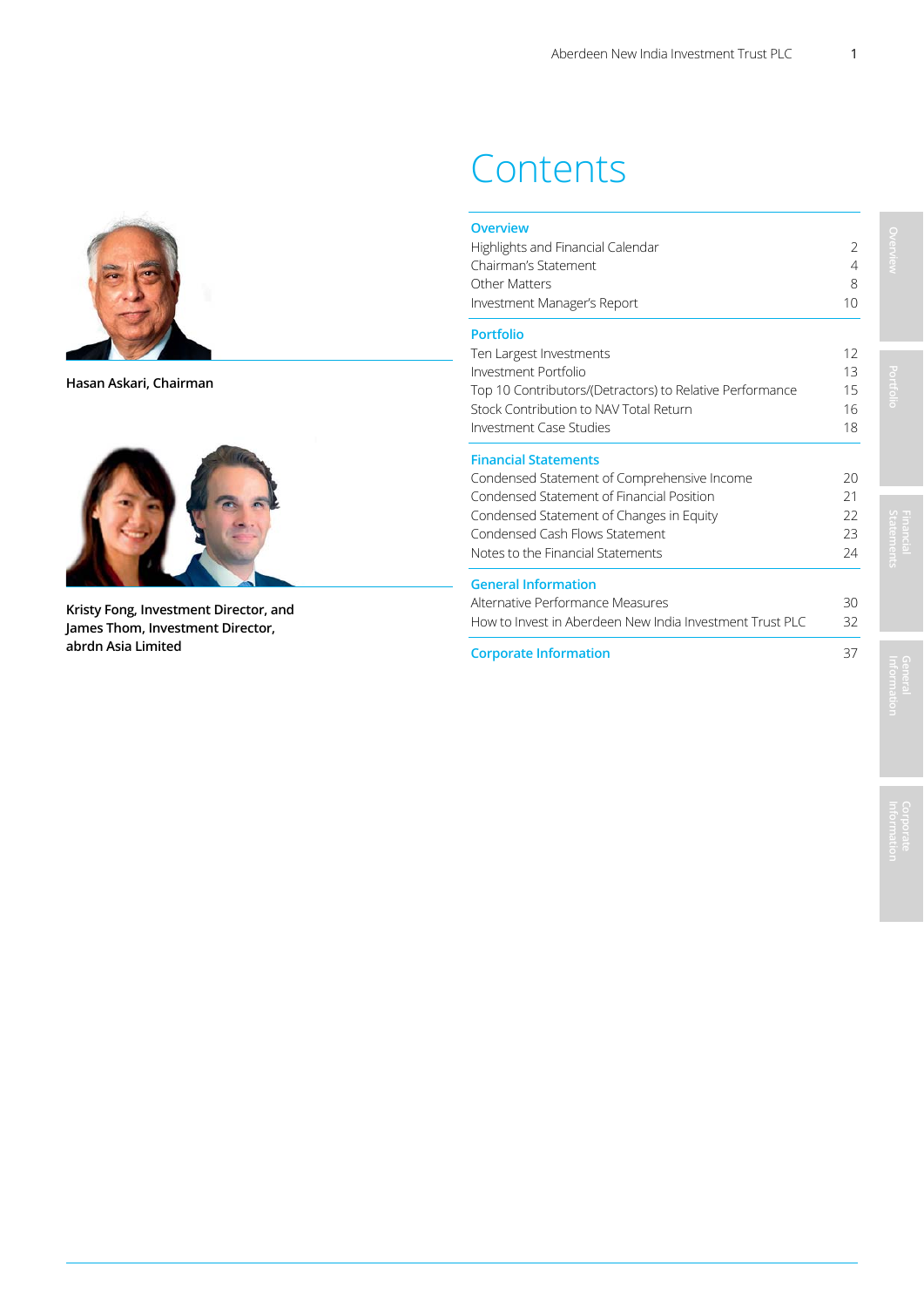# Highlights and Financial Calendar

#### **Performance Highlights**



<sup>A</sup> Considered to be an Alternative Performance Measure.<br><sup>B</sup> Sterling adjusted.<br>Source: abrdn, Morningstar & Lipper

A summary of the Alternative Performance Measures is provided on pages 30 and 31.

#### **Financial Calendar**

| Financial year end                                             | March 2022     |
|----------------------------------------------------------------|----------------|
| Expected announcement of results for year ending 31 March 2022 | June 2022      |
| Annual General Meeting (London)                                | September 2022 |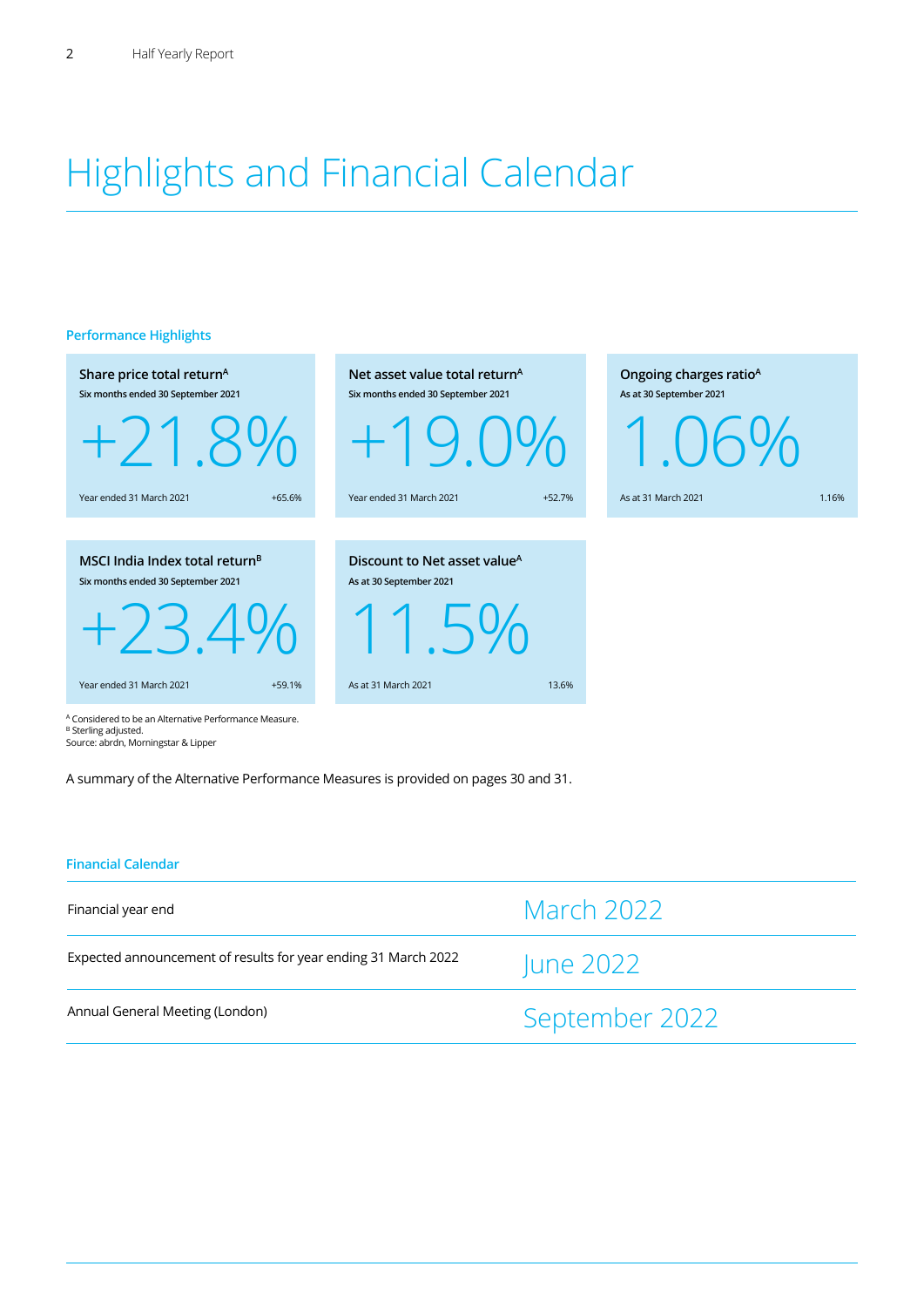# **Overview Portfolio Statements Statements**

Financial<br>Statements

### **Financial Highlights**

|                                          | 30 September 2021 | 31 March 2021 | % change |
|------------------------------------------|-------------------|---------------|----------|
| Total shareholders' funds (£'000)        | 435,375           | 366,106       | $+18.9$  |
| Share price (mid-market)                 | 660.00p           | 542.00p       | $+21.8$  |
| Net asset value per share                | 745.95p           | 627.05p       | $+19.0$  |
| Discount to net asset value <sup>A</sup> | 11.5%             | 13.6%         |          |
| Net gearing <sup>A</sup>                 | 5.6%              | 5.8%          |          |
| Ongoing charges ratio <sup>A</sup>       | 1.06%             | 1.16%         |          |
| Rupee to Sterling exchange rate          | 100.1             | 100.9         | $+0.8$   |

A Considered to be an Alternative Performance Measure. Further details can be found on pages 30 and 31.

#### **Performance (total return, in Sterling terms)**

|                                      | Six months ended<br>30 September 2021<br>% | Year ended<br>31 March 2021<br>% |
|--------------------------------------|--------------------------------------------|----------------------------------|
| Share price <sup>A</sup>             | $+21.8$                                    | $+65.6$                          |
| Net asset value <sup>A</sup>         | $+19.0$                                    | $+52.7$                          |
| MSCI India Index (Sterling adjusted) | $+23.4$                                    | $+59.1$                          |

A Considered to be an Alternative Performance Measure. Further details can be found on page 30. Source: abrdn, Morningstar and Lipper.

#### **Performance (total return in Sterling terms) for year(s) ended 30 September 2021**

|                                      | 1 vear   | 3 vear   | 5 vear   | 10 vear  |
|--------------------------------------|----------|----------|----------|----------|
|                                      | % return | % return | % return | % return |
| Share price A                        | $+51.7$  | $+53.0$  | $+73.3$  | $+210.8$ |
| Net asset value per Ordinary Share A | $+44.1$  | +48.6    | $+69.5$  | $+212.4$ |
| MSCI India Index (Sterling adjusted) | $+47.4$  | $+56.8$  | $+80.3$  | $+179.8$ |

A Considered to be an Alternative Performance Measure. See page 30 for further information. Source: abrdn, Morningstar & Factset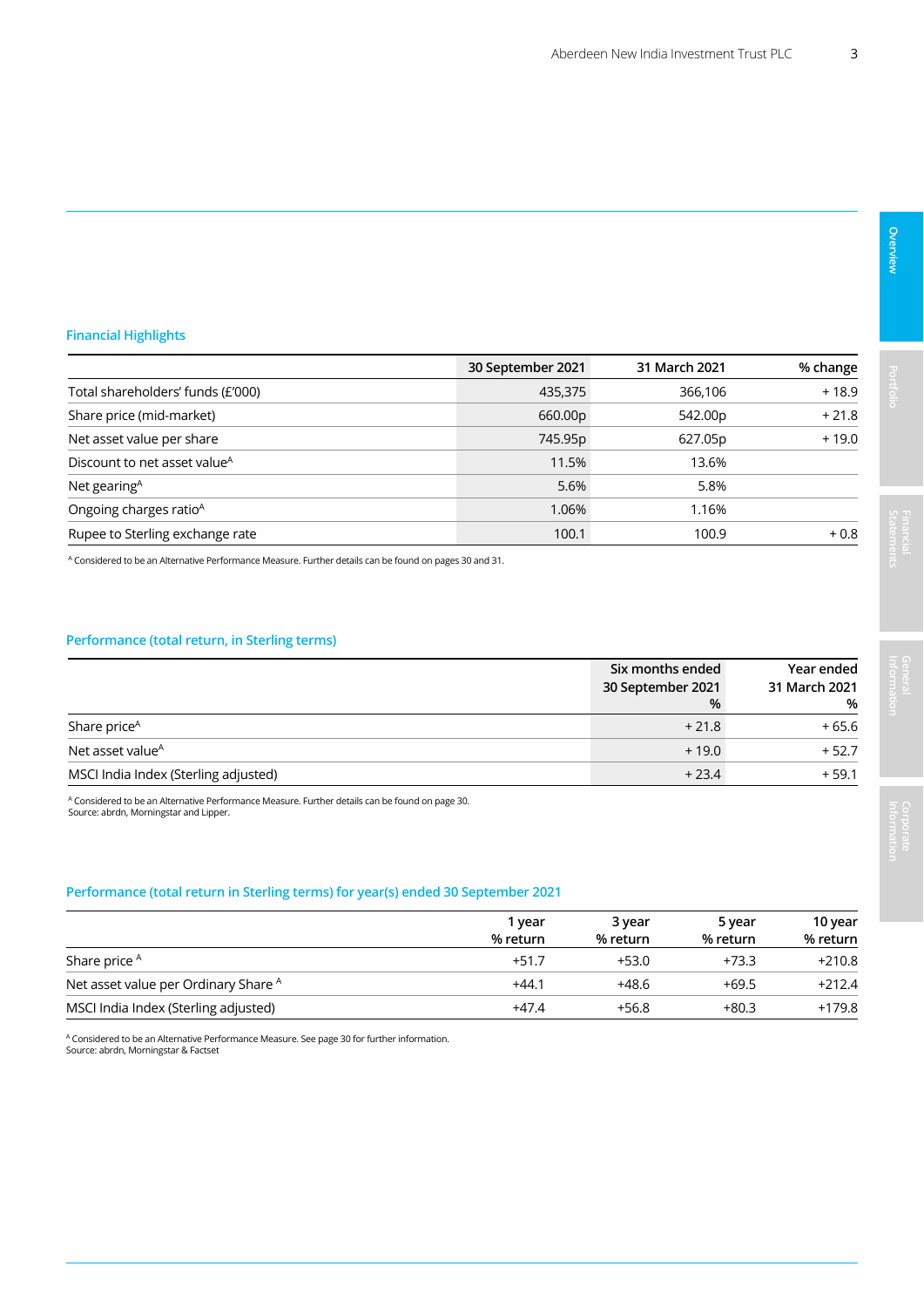## Chairman's Statement

"India's prospects appear brighter given the tailwinds of a stabilising pandemic situation amid a widening vaccine rollout and the continued economic reopening."

**Hasan Askari, Chairman**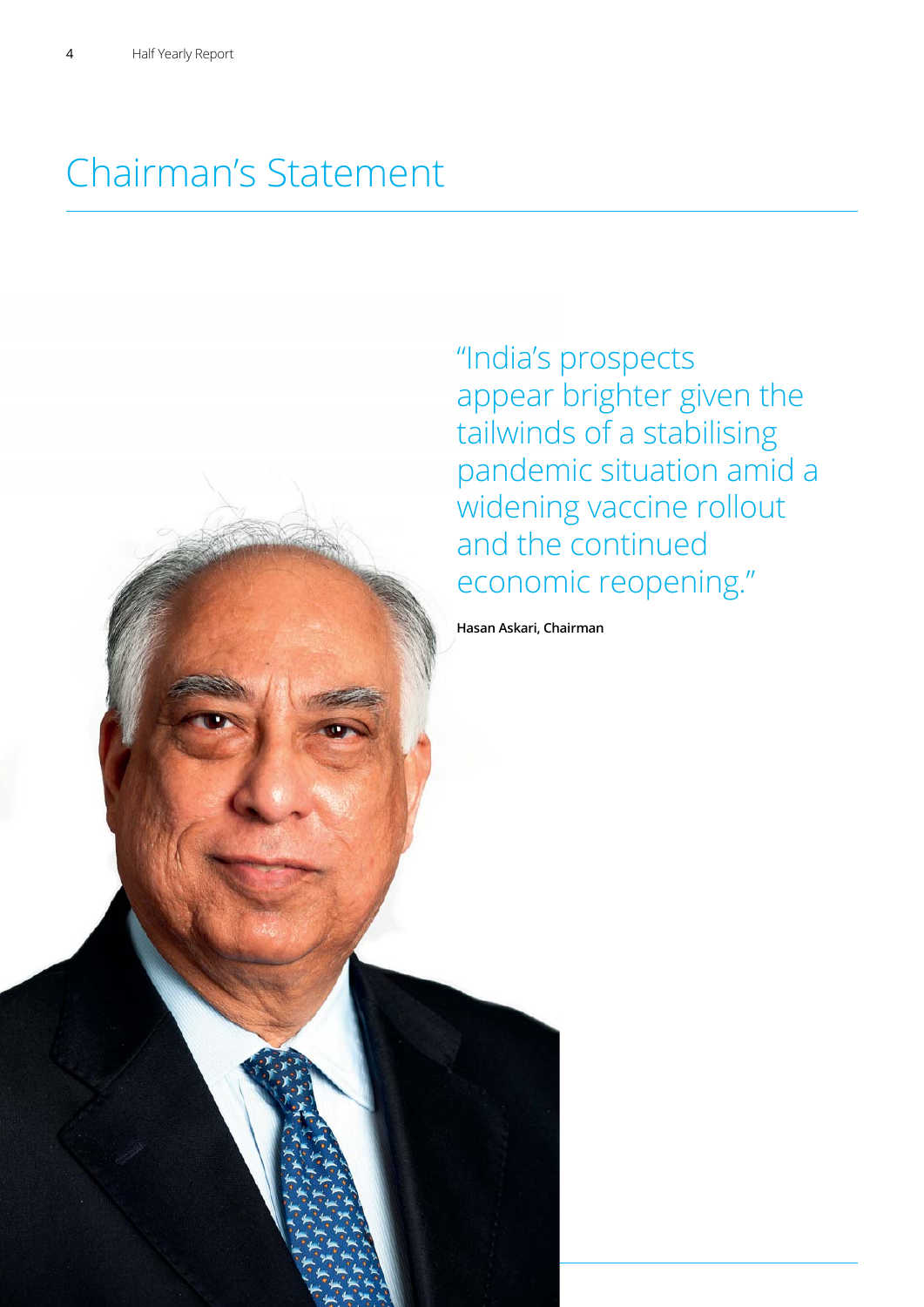# **Overview Portfolio Statements Statements**

#### Dear Shareholder

#### **Overview**

Looking at the upward trajectory of Indian equities in the half year under review, it would be easy to overlook the challenges that the nation has endured. The MSCI India Index advanced by 23.4% and was among the best performing markets across Asia and the rest of the world over this period. Several factors sustained the market's momentum, including an improving situation regarding the pandemic and growing confidence in the country's recovery. Healthy buying interest from retail investors, aided by better access to technology, further propelled share prices. Additionally, India, given the quality of its private-sector enterprises, benefited as investors rotated away from China over worries around regulatory tightening across multiple sectors there.

In this environment, the Company (in common with other investment companies) delivered a respectable performance. Net asset value ("NAV") rose by 19.0%, while the share price increased by 21.8%, though both were slightly behind the benchmark's return. The bulk of the underperformance occurred earlier in the period, when favourable economic newsflow drove a rally in the share prices of steel companies, which the portfolio does not hold. Meanwhile, the portfolio's financial holdings lagged their higher-growth peers in the broader market. Such an outcome was not entirely unexpected, however. Amid the recent bullish sentiment, cyclical stocks outperformed the quality names that are favoured by your Manager. However, it is worthwhile highlighting that investing in quality does deliver over the longer term, with the Company strongly outperforming the MSCI India Index over the last ten years. It remains well ahead of the benchmark since its inception.

With effect from April 2020, the Company has been subject to both short and long term capital gains tax in India on the growth in value of its investment portfolio. Although this additional tax only becomes payable at the point at which the underlying investments are sold and profits crystallised, the Company must accrue for this additional cost which is £9.5m for the six months ended 30 September 2021, equivalent to a reduction in the NAV per share of 16.3p or 2.2%.

At the start of the period, India was still struggling with a devastating Covid-19 surge, with cases exceeding 400,000 daily at its peak. This not only extracted a massive human toll, but also added immense strain on the healthcare system. Thankfully, things now seem to be under control, with a meaningful ramp up in the pace of vaccinations countrywide underpinning a corresponding decline in infections.

However, asset prices proved much more resilient than during the pandemic's first wave in 2020, with investors now looking forward to a normalising economy. This was supported by the government's decision not to impose a full lockdown, with states opting for more limited curbs instead. Initially, these localised restrictions did temper consumer spending and dampen manufacturing activity. But as larger swathes of the country began to re-open, economic conditions and investor confidence improved swiftly. Notably, upbeat signals in the housing cycle, recovering capital spending, higher tax collections from goods and services and rebounding factory activity all point to an economy in the early stages of a recovery to pre-pandemic levels.

Sentiment also received significant support from several policy initiatives. Perhaps the highest profile of these was the National Monetisation Pipeline (NMP) unveiled by the Finance Minister in August. The government will lease out state-owned infrastructure assets, including roads, railways, airports and power plants, to private operators for a specified period. It then plans to reinvest the returns into new infrastructure projects under the previously announced National Infrastructure Pipeline. The programme does seem promising at first glance. With the central government facing a stretched fiscal position, the NMP provides access to additional income streams to raise the capital required for new infrastructure investment. It could also unlock efficiencies, particularly in areas of asset management and maintenance. While some doubts remain, it will be in the government's interest to appear impartial to avoid criticisms that the programme benefits only certain favoured parties. As is so often the case with India, execution remains key.

There were also other policy changes aimed at specific sectors. Among these was the formation of a "bad bank" to address the perennial problem of bad debt among public sector lenders. The institution will take on stressed assets from these lenders and work with another entity to try and recover their value. This is the latest measure aimed at tackling this issue, encompassing the 2016 Insolvency and Bankruptcy Code and 2018's bank recapitalisation plan. If all goes well, this bad bank should help clean up lenders' balance sheets and provide fresh liquidity, which would bolster credit growth and support economic activity. Whether it will be effective in tackling the root issue of poor lending practices remains to be seen. In this regard, your Manager continues to prefer better capitalised and more conservative private sector banks. Elsewhere, the Cabinet approved a relief package for the telecoms sector, including deferments of unpaid dues and the removal of foreign investment limits. This is expected to bolster the beleaguered telecoms providers which have been embroiled in a long running price war since Jio entered the fray in 2016.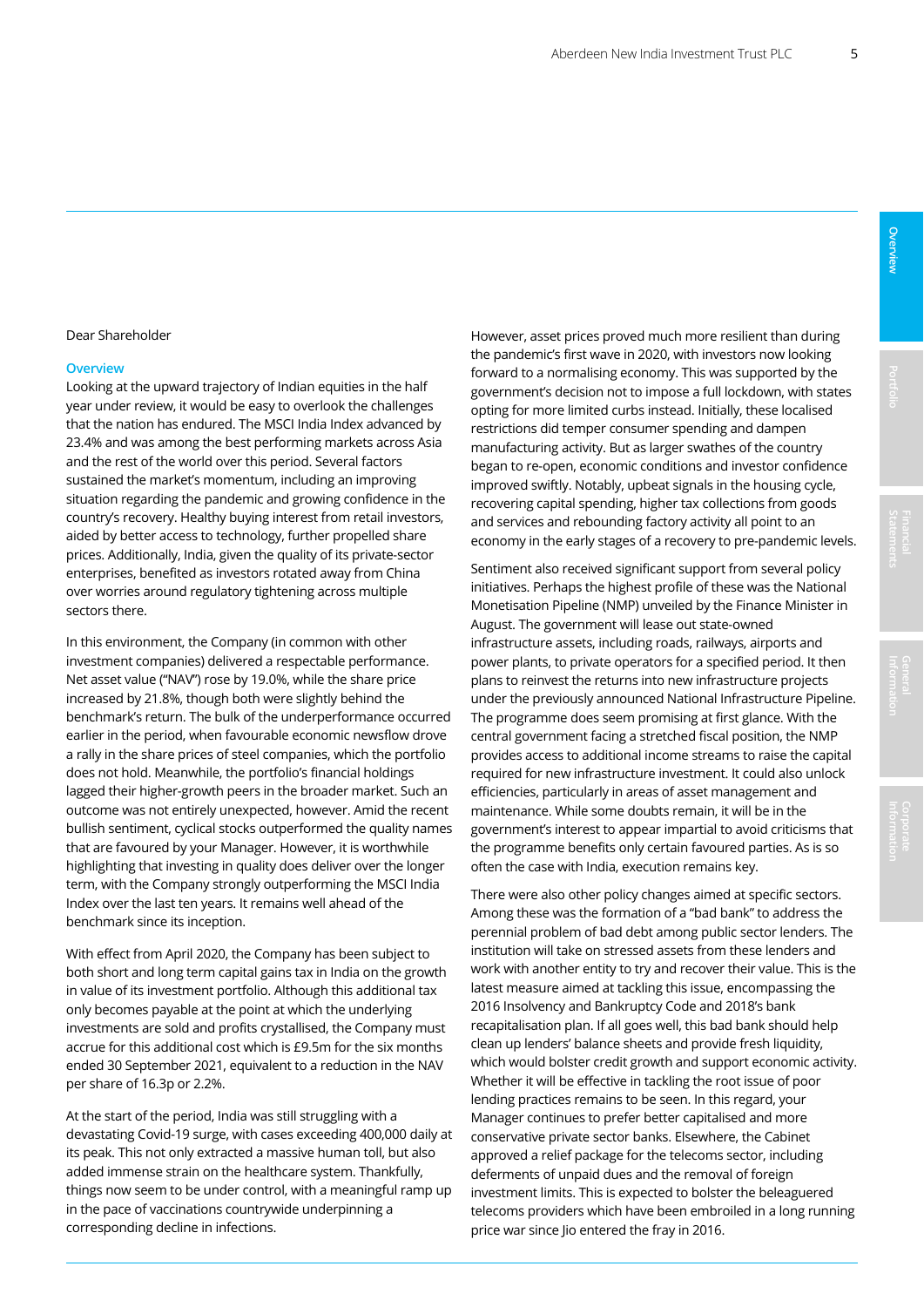## Chairman's Statement Continued

Taken together, all these factors do appear to point to an improving investment landscape. Crucially, these trends are increasingly reflected at the company level. Many businesses adapted adequately to the latest round of restrictions having learnt from their experiences in the initial outbreak. As a result, corporate profits continued to rebound despite the tightened curbs, with many companies forecasting better earnings growth ahead. Additionally, after a prolonged period of caution, the managements of these companies appear more willing to pursue strategic plans for expansion.

The favourable conditions are, in turn, attracting more companies to approach the market for new capital. This has enhanced the depth and vibrancy of the investment universe, with many of these coming from so-called "new economy" sectors, such as the internet and e-commerce. The quality of these listings has also improved and your Manager has taken advantage of the rich pipeline to invest in several interesting names operating in some niche areas. These include online delivery services platform Zomato, affordable housing company Aptus Value Housing Finance and medical group Vijaya Diagnostics Centre. The Manager's Report provides further details of these and other portfolio changes, as well as the Company's performance.

#### **Environmental, Social and Governance**

I am pleased to note that the Company was recently rated "A" under the MSCI ESG Rating. This reflects well on your Investment Manager's consistent efforts to engage with the companies held within your Company's portfolio and efforts to drive improvements on various issues. More details on your Manager's process can be found in the Investment Manager's Report and Case Studies on pages 18 and 19.

#### **Gearing**

As at 30 September 2021, the Company had drawn down fully its £30 million two-year bank loan facility, due to expire in July 2022, which resulted in net gearing of 5.6% as compared to 5.8% as at 31 March 2021 (£24 million drawn down). The ability to gear is one of the advantages of the closed ended company structure and your Manager continues to seek opportunities to deploy this facility.

#### **Board**

The Board was pleased to announce the appointment of David Simpson as a Director of the Company with effect from 1 November 2021 following a search conducted by an independent recruitment consultancy.

David initially qualified as a solicitor before following a career in corporate finance, which included seven years with Barclays de Zoete Wedd and 15 years with KPMG, latterly as global head of mergers and acquisitions.

David's interest in India derives from his previous career and from his current role as a non-executive director of ITC Limited ("ITC"), a major listed Indian company capitalised at around £29 billion. ITC has a diversified presence in FMCG, hotels, packaging, specialty paper and agri-business. ITC represented 2.9% of the Company's total assets at 30 September 2021 and David has agreed that he will recuse himself from all discussions regarding ITC to avoid any potential conflict of interest.

#### **Shareholder Communications**

The Board encourages shareholders to visit the Company's website (**www.aberdeen-newindia.co.uk**) or other virtual channels (see Corporate Information on page 37) for the latest information and access to podcasts and monthly factsheets.

#### **Discount**

The Board continues to monitor actively the discount of the Ordinary share price to the NAV per Ordinary share (including income) and pursues a policy of selective buybacks of shares where to do so, in the opinion of the Board, is in the best interests of shareholders, whilst also having regard to the overall size of the Company.

During the period under review, the discount to NAV narrowed from 13.6% to 11.5% as at 30 September 2021 following the Company buying back into treasury 20,000 Ordinary shares, resulting in 58,365,328 Ordinary shares with voting rights and an additional 704,812 shares in treasury. Between the period end and the date of this Report a further 81,961 shares were bought back into treasury resulting in 58,283,367 shares in issue with voting shares and 786,773 shares held in treasury.

The Board believes that a combination of strong long-term performance and effective marketing should increase demand for the Company's shares and reduce the discount to NAV at which they trade, over time.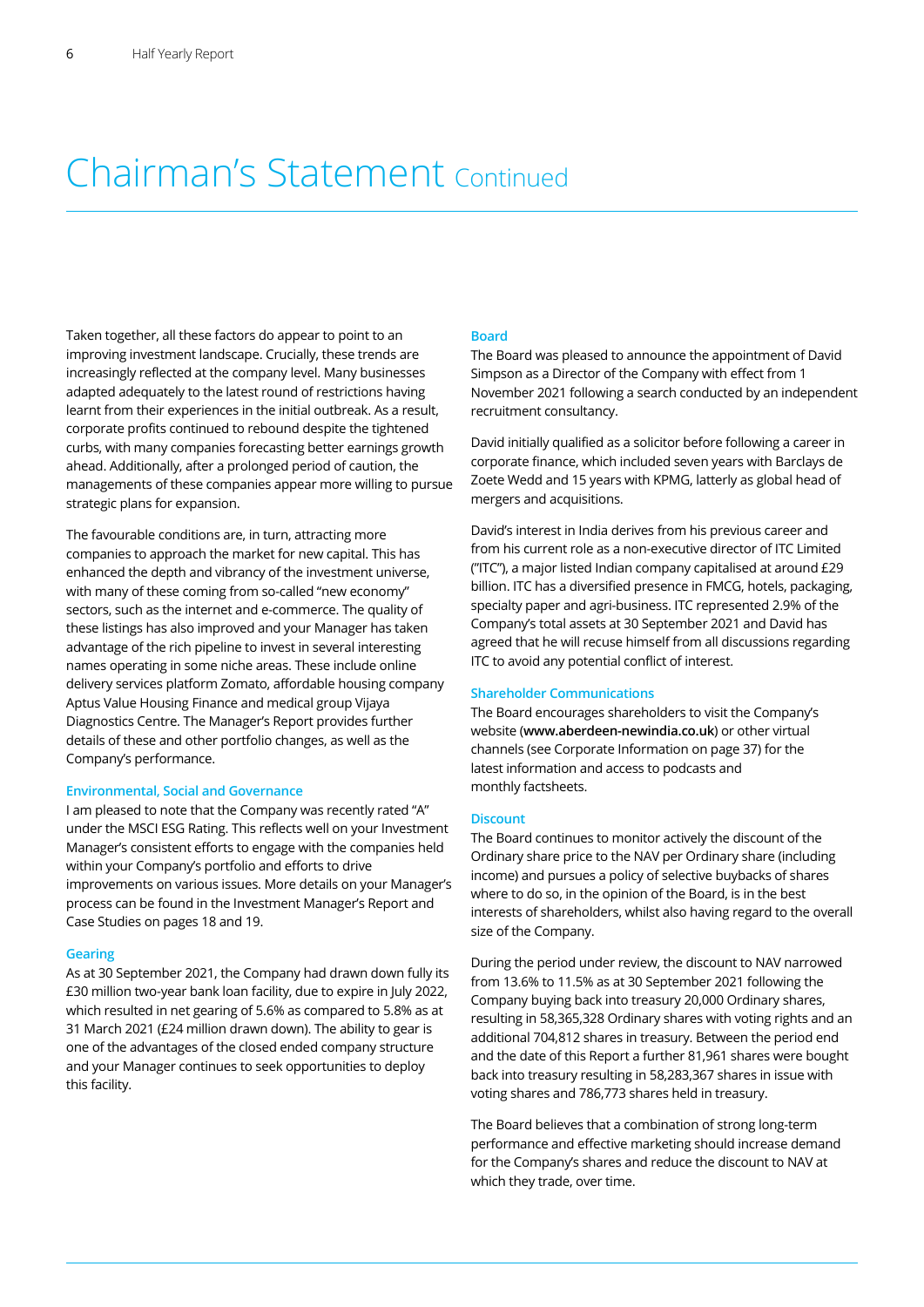#### **Reduction in Investment Management Fee**

As set out in the Chairman's Statement for the year ended 31 March 2021, the Board reached agreement with abrdn that, with effect from 1 April 2021, the management fee was reduced to 0.85% of the Company's net assets up to £350m and 0.70% above net assets of £350m. Previously, the fee was based on the Company's total assets less current liabilities and was charged at 0.9% on the first £350m and at 0.75% above £350m. This reduction contributed to a fall in the ongoing charges ratio from 1.16% to 1.06% over the reporting period.

#### **Outlook**

India's prospects appear brighter given the tailwinds of a stabilising pandemic situation amid a widening vaccine rollout and the continued economic reopening. Nonetheless, some caution is warranted in view of prevailing risks. A key issue that merits monitoring is inflation. There are growing fears that rising food, energy and raw material costs could amplify price pressures. This could, in turn, thwart the demand recovery, weigh on companies' profit margins and hamper the country's growth trajectory. Another concern is that the central bank could begin to normalise its loose monetary policy soon in line with other global peers. For now, though, policymakers have given assurance that any moves will be gradual. Of course, Covid-19 is still a concern, with experiences of other regional countries showing how swiftly the virus can undo previous successes in managing the virus. That said, businesses and the government are much better equipped now to respond to further sudden outbreaks.

On the whole, India's outlook appears promising. Apart from a conducive macroeconomic backdrop, the long term attractions of the market remain intact. Favourable demographics, with a young population and rising income levels, should drive demand across various segments. Government policy appears committed towards addressing the nation's extensive infrastructure needs and expanding opportunities in emerging areas, such as renewable energy. Meanwhile, the recent infusion of high-tech "new economy" businesses has injected excitement into the investment universe. As always, the key is to identify the best of these opportunities that will deliver sustainable long term returns. In this regard, your Manager's eye for quality remains critical in ensuring that the portfolio is exposed to these appealing themes through fundamentally sound, well managed businesses. This should stand the Company in good stead, enabling it to remain resilient in the face of challenges while positioning it well for the future.

#### **Hasan Askari**

Chairman 24 November 2021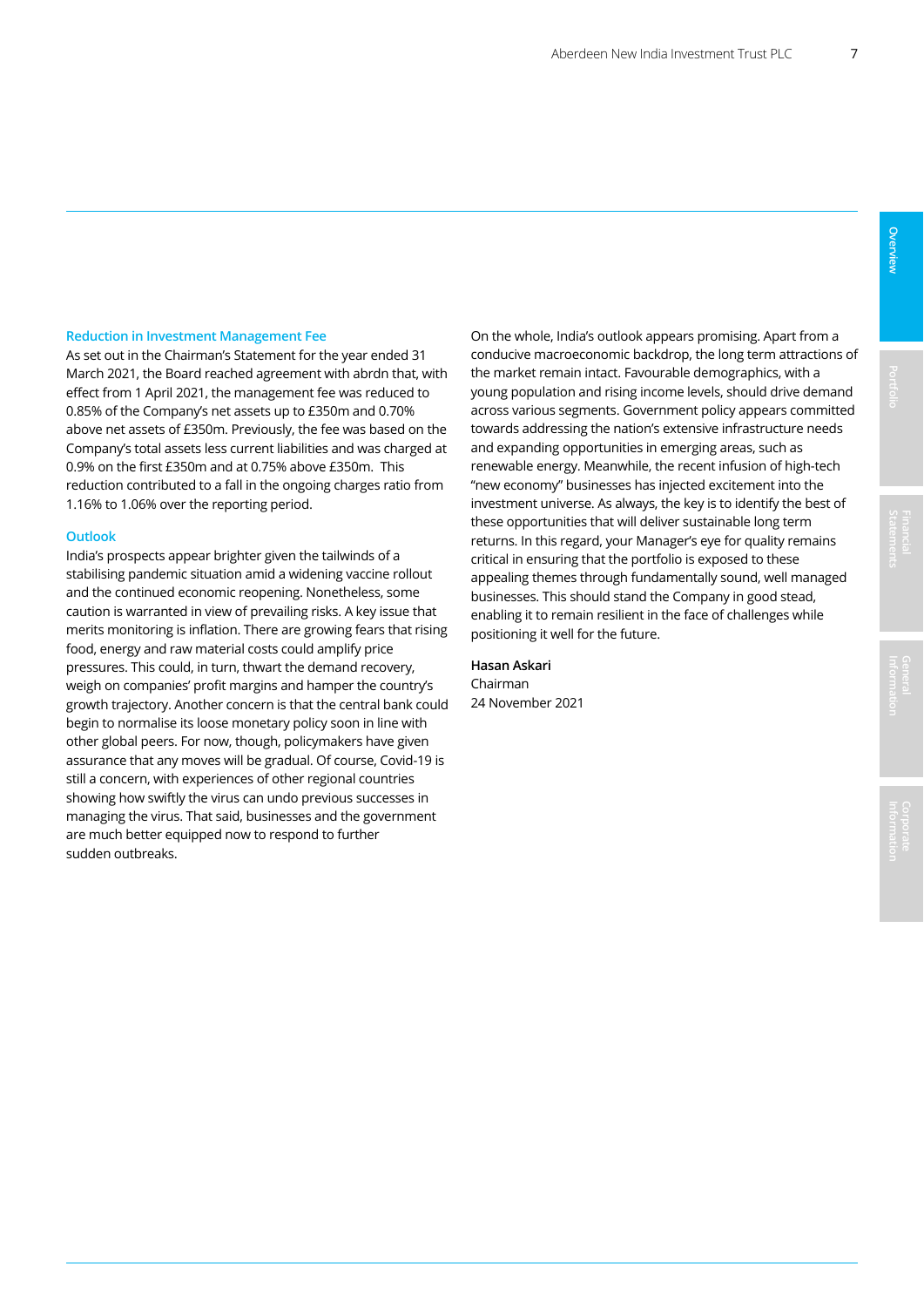## Other Matters

#### **Investment Objective**

The investment objective of the Company is to provide shareholders with long term capital appreciation by investment in companies which are incorporated in India, or which derive significant revenue or profit from India, with dividend yield from the Company being of secondary importance.

#### **Investment Policy**

The Company primarily invests in Indian equity securities.

#### **Principal Risks and Uncertainties**

The principal risks and uncertainties associated with the Company are set out in detail on pages 14 to 16 of the Annual Report for the year ended 31 March 2021, which is published on the Company's website. These are not expected to change materially for the remaining six months of the Company's financial year ending 31 March 2022 as they have not done for the period under review.

The risks may be summarised under the following headings:

- $·$  Market risk
- $\cdot$  Foreign Exchange risk
- **·** Discount risk
- $\cdot$  Depositary risk
- Financial and Regulatory risk
- Gearing risk
- Covid-19

The Board continued to assess the ongoing implications for the Company of the spread of Covid-19, including the resilience of the reporting and control systems in place for both the Manager and other key service providers.

#### **Going Concern**

In accordance with the Financial Reporting Council's guidance on Going Concern and Liquidity Risk, the Directors have reviewed the Company's ability to continue as a going concern. The Company's assets consist of a diverse portfolio of listed equity shares which in most circumstances are realisable within a short timescale.

The Directors are conscious of the principal risks and uncertainties disclosed on pages 14 to 16 and in Note 17 to the financial statements for the year ended 31 March 2021.

The Company has a two year, £30 million revolving credit facility with Natwest Markets Plc (the "Facility") which was fully drawn down at 30 September 2021. The Board has set limits for borrowing and regularly reviews the level of any gearing and compliance with banking covenants.

In advance of expiry of the Facility in July 2022, the Company will enter into negotiations with its bankers. If acceptable terms are available from the existing bankers, or any alternative, the Company would expect to continue to access a facility. However, should these terms not be forthcoming, any outstanding borrowing would be repaid through the proceeds of equity sales.

The Directors' assessment of going concern also assumes that the Ordinary resolution for the Company's continuation is passed by shareholders at the next AGM of the Company in September 2022, as it has been in the years since it was put in place. The Directors consult annually with major shareholders and, as at the date of approval of this Report, had no reason to believe that this assumption was incorrect.

After making enquiries, including a review of revenue forecasts, the Directors have a reasonable expectation that the Company possesses adequate resources to continue in operational existence for the foreseeable future. Accordingly, they continue to adopt the going concern basis of accounting in preparing the financial statements.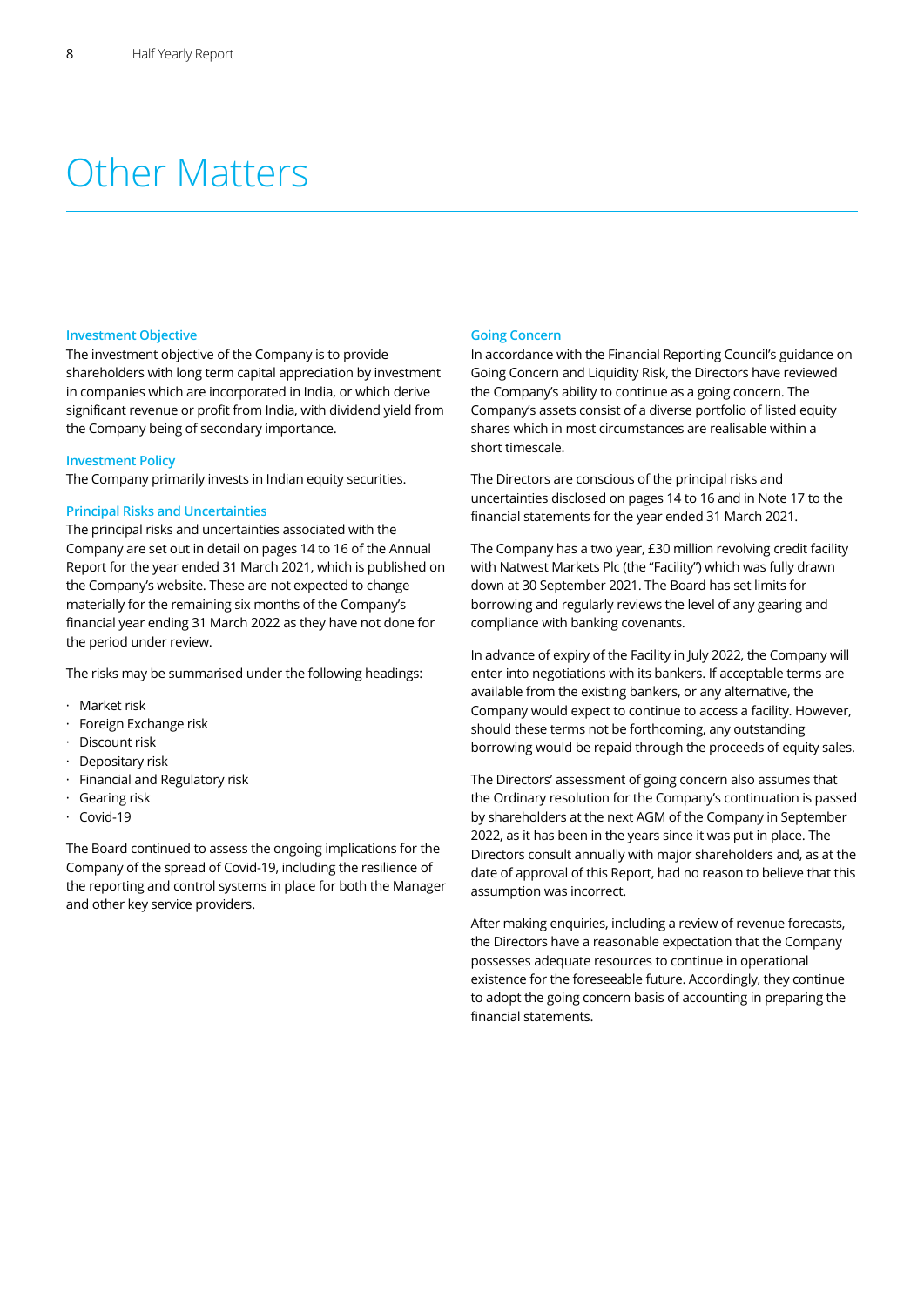#### **Statement of Directors' Responsibilities**

The Directors are responsible for preparing the Half Yearly Financial Report, in accordance with applicable law and regulations. The Directors confirm that, to the best of their knowledge:

- $\cdot$  the condensed set of Financial Statements has been prepared in accordance with Financial Reporting Standard 104 (Interim Financial Reporting);
- $\cdot$  the Half Yearly Board Report includes a fair review of the information required by rule 4.2.7R of the Disclosure Guidance and Transparency Rules (being an indication of important events that have occurred during the first six months of the financial year and their impact on the condensed set of Financial Statements and a description of the principal risks and uncertainties for the remaining six months of the financial year); and
- $\cdot$  the Half Yearly Board Report includes a fair review of the information required by 4.2.8R of the Disclosure Guidance and Transparency Rules (being related party transactions that have taken place during the first six months of the financial year and that have materially affected the financial position of the Company during that period; and any changes in the related party transactions described in the last Annual Report that could do so).

The Half Yearly Financial Report for the six months ended 30 September 2021 comprises the Interim Board Report, including the Statement of Directors' Responsibilities, and a condensed set of Financial Statements.

For and on behalf of the Board **Hasan Askari Chairman** 24 November 2021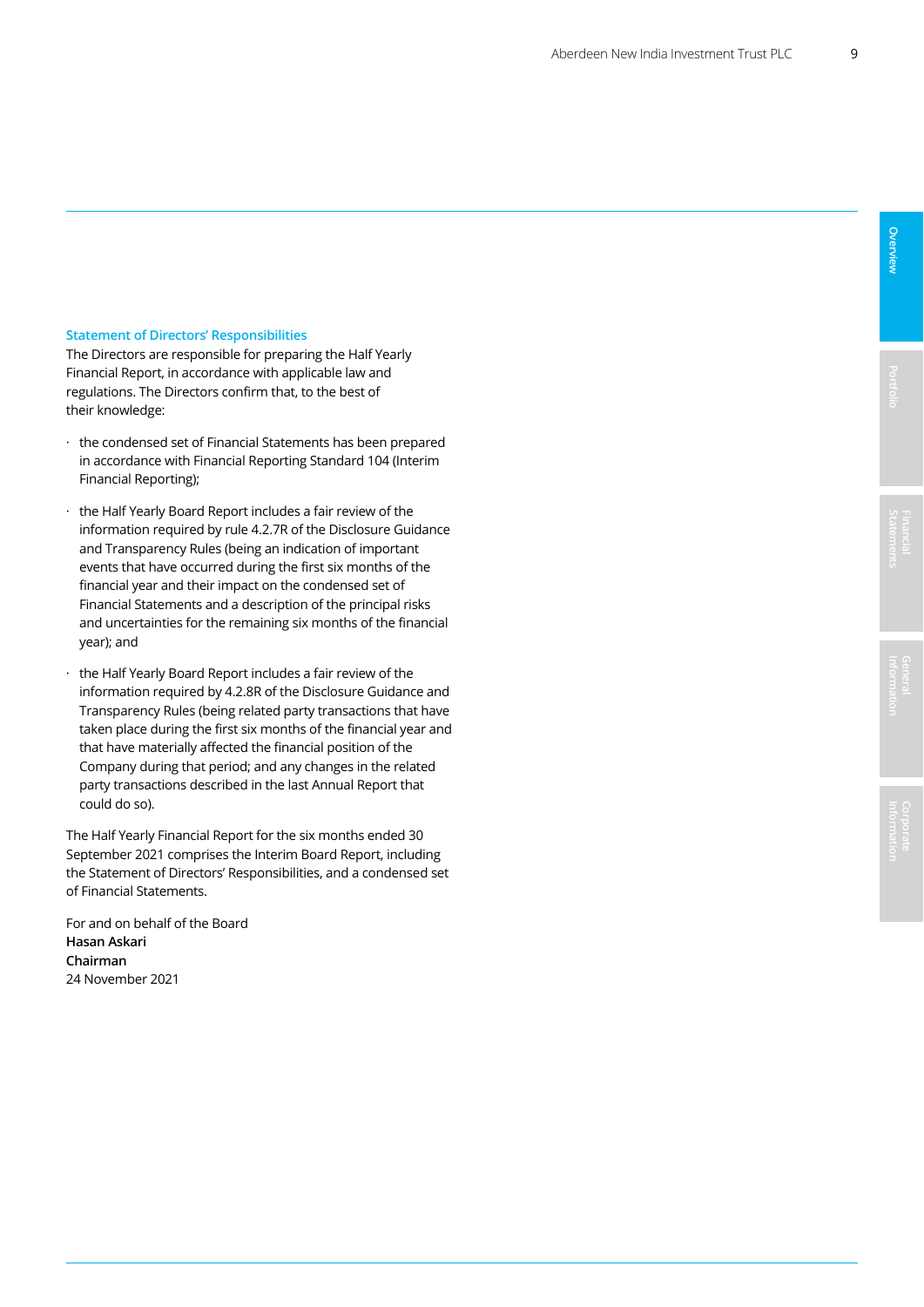## Investment Manager's Report

The Company's NAV rose by 19.0% in sterling terms over the 6 months ended 30 September 2021, compared to the 23.4% gain by the MSCI India benchmark. Meanwhile, the Company's share price advanced by 21.8% and its discount to NAV narrowed from 13.6% to 11.5%.

#### **Overview**

Indian equities displayed remarkable resilience during the six months to September despite the continued spectre of the pandemic and rose even faster than most of their emerging and developed market peers. The stock market built on the steep rally last year, pausing only when the second wave of the coronavirus swept the country. Sentiment also found support in steady corporate earnings, as companies adapted better to the resurgence of infection caseloads. Impact from the second wave was softened by having targeted mobility restrictions instead of the blanket lockdown in the first Covid-19 crisis that hobbled the economy last year.

Market gains were across the board, led by a buoyant real estate sector that led to property stocks rising by almost 50% over the review period. The housing turnaround came after a sharp decline in home sales and residential construction in the past few years. With the central bank retaining an accommodative policy stance and leading lenders cutting mortgage rates, homes turned more affordable owing to lower interest rates, rising incomes and smaller unit sizes. Stamp-duty rebates in some states also propelled a wider housing recovery. This, plus the larger-thanexpected stimulus to infrastructure spending, was positive for both materials companies and lenders.

Communications services stocks also did well, as foreign ownership limits were relaxed. In addition, network operators were allowed to defer payment of telecommunications spectrum fees and other liabilities by four years. Elsewhere, technology services providers continued to be buoyed by healthy demand for cloud migration and business transformation needs, with the shift to work-from-home and advancements in high-performance computing accelerating this trend.

#### **Portfolio review**

The Company's holdings in real estate, technology and consumer discretionary sectors supported returns, though the portfolio overall lagged the benchmark due to a lack of exposure to steel and energy.

Property stocks were supported by still-low interest rates and hopes of a faster economic recovery in the post-pandemic world. Among the top contributors were property developers, **Godrej Properties** and **Prestige Estates,** as well as **Piramal Enterprises**' housing-finance business. Piramal Enterprise's share price also reacted well to the de-merger and separate listing of its pharmaceutical business as this created value for all shareholders. In the technology services sector, **Mphasis** contributed on the back of record deal wins and bumper earnings. In the consumer discretionary sector, **Zomato**, which we recently initiated, contributed to performance after a strong initial public offer (IPO) debut. Zomato is an online food market featuring restaurant menus and reviews from countries around the world. The food delivery company has been gaining market share in a fast-growing sector. The Company benefited from less exposure to the automobile sector that was impacted by the semiconductor shortage.

The Company tends to avoid businesses that are cyclical, dependent on government policies and with balance sheets that are highly leveraged. During this period, China's removal of steel export rebates and steady global demand supported price hikes, leading to a strong rally in steel stocks. Cement, instead, remains our preferred exposure to infrastructure spending. Although **Ultratech Cement** detracted during the period, it has contributed positively to the Company's year-to-date returns as it has demonstrated strong pricing power amid rising demand from housing and infrastructure investments. We are also encouraged by the company's initiatives to tackle carbon emissions, using science-based targets to align with global efforts towards carbon neutrality. Elsewhere in the energy sector, **Aegis Logistics' share price** retreated following a good run when its liquefied petroleum gas (LPG) terminalling business was hampered by cyclones and Covid-19 disruptions delayed its growth projects. We believe these are one-off events that do not affect longerterm demand trends.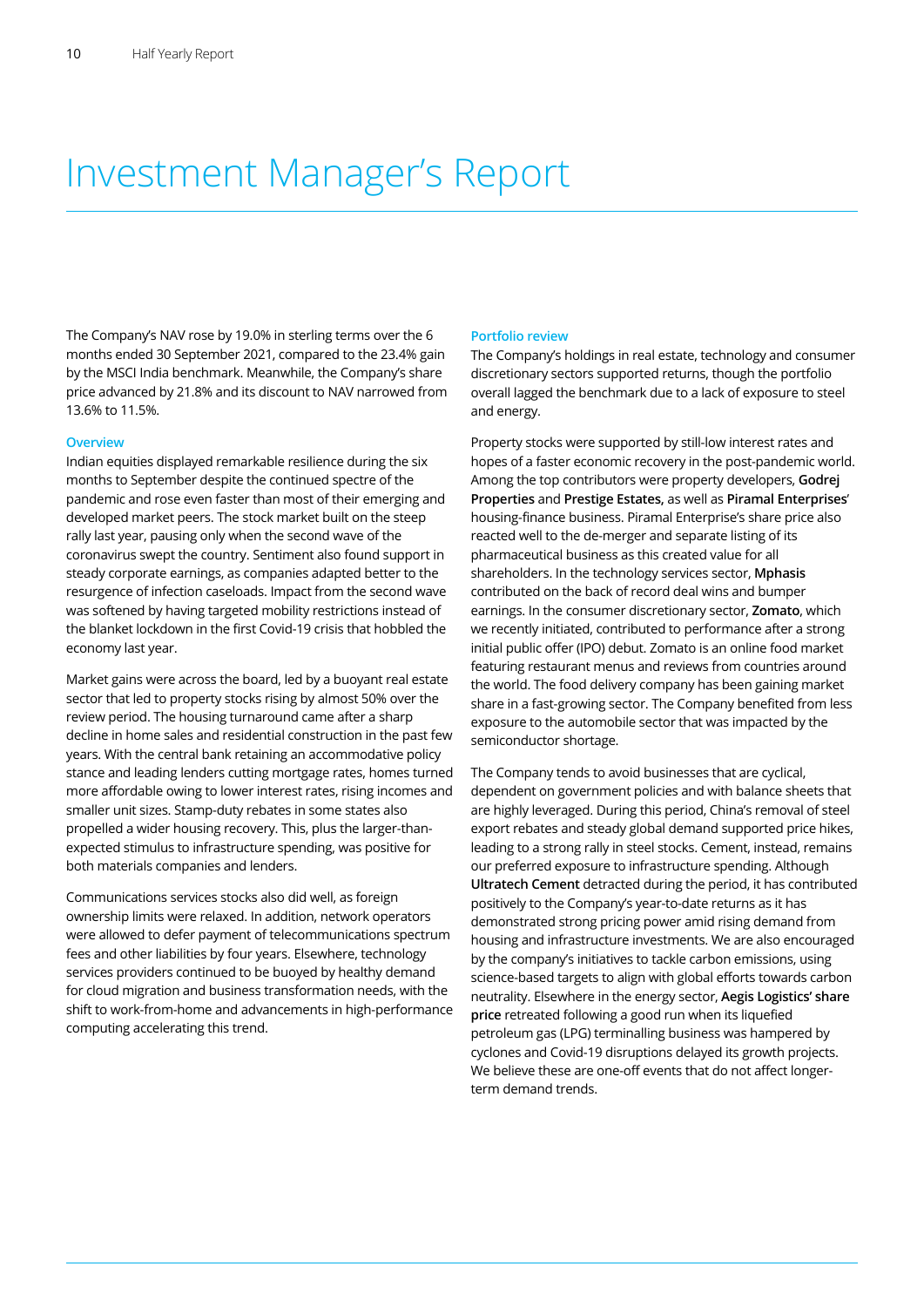**Overview Portfolio Statements Statements** 

Separately, the Company's bank holdings lagged the lenders that delivered faster growth. We believe that our holdings **HDFC, HDFC Bank** and **Kotak Mahindra** are well-positioned with their strong, low-cost deposit franchise and digital capabilities to accelerate growth as confidence in the economic outlook improves.

In key portfolio changes, we participated in several IPOs as the number of companies seeking a public listing accelerated in 2021. The record-breaking local stock indices enticed a slew of promising, good quality companies to tap the market for funds and the IPO pipeline remains exciting for the year ahead. This also reflects the growing breadth and depth of Indian businesses as well as the burgeoning start-up ecosystem. Besides Zomato, we also participated in **Aptus Value Housing Finance's** share float. Aptus has a firm foothold in South India and provides exposure to the country's underpenetrated affordable housing sector.

Elsewhere, we initiated **ReNew Energy Global, Vijaya Diagnostic Centre** and **IndiaMart InterMesh.** ReNew generates electricity from a mix of wind, solar, and more recently hydropower. Our research concluded that it has both scale and clarity around its pipeline. More importantly, the power producer is funded fully for its capacity build-out. We also like that its management has shown discipline in bidding at renewable energy auctions. Vijaya is the market-leading healthcare diagnostics player in South India, focused on the consumer segment. IndiaMart is the dominant, subscription-based online business-to-business platform for industrial and office supplies.

Against these, we sold Bandhan Bank on concerns over stress faced by the micro-financing segment if the pandemic continued to drag on. We also participated in the IPO of Clean Science & Technology but exited the specialty chemicals player following its stellar debut.

#### **Outlook**

Confidence appears to be returning across industries. As vaccinations cross the billion mark, there is less fear of superspreader events spoiling a surge in consumption in the upcoming festive season. Policy reform is also picking up pace, helped by an improving fiscal position. With better job creation and government schemes to attract more manufacturing, the economy could be in the early stages of a capital expenditure investment cycle. Meanwhile, we are keeping an eye on inflation, particularly in view of the recent spike in the oil price. We are confident that the portfolio holdings' pricing power and ability to sustain margins provide a measure of comfort.

Over the longer term, India remains alluring to investors. The domestic market benefits from a rapidly growing middle-class that is increasingly affluent. Digital adoption has accelerated and we expect to see more listed investment opportunities in the new-economy space. India is home to many of Asia's most successful companies that have been tested by prior economic crises. We remain highly selective in our portfolio positioning, preferring high-quality companies with robust balance sheets and led by good management that helps them weather storms better than most. We remain focused on identifying companies with clear prospects for earnings growth, a secure competitive position, and prudent capital management. These companies should deliver sustainable returns over time.

**Kristy Fong, Senior Investment Director James Thom, Senior Investment Director abrdn Asia Limited**  24 November 2021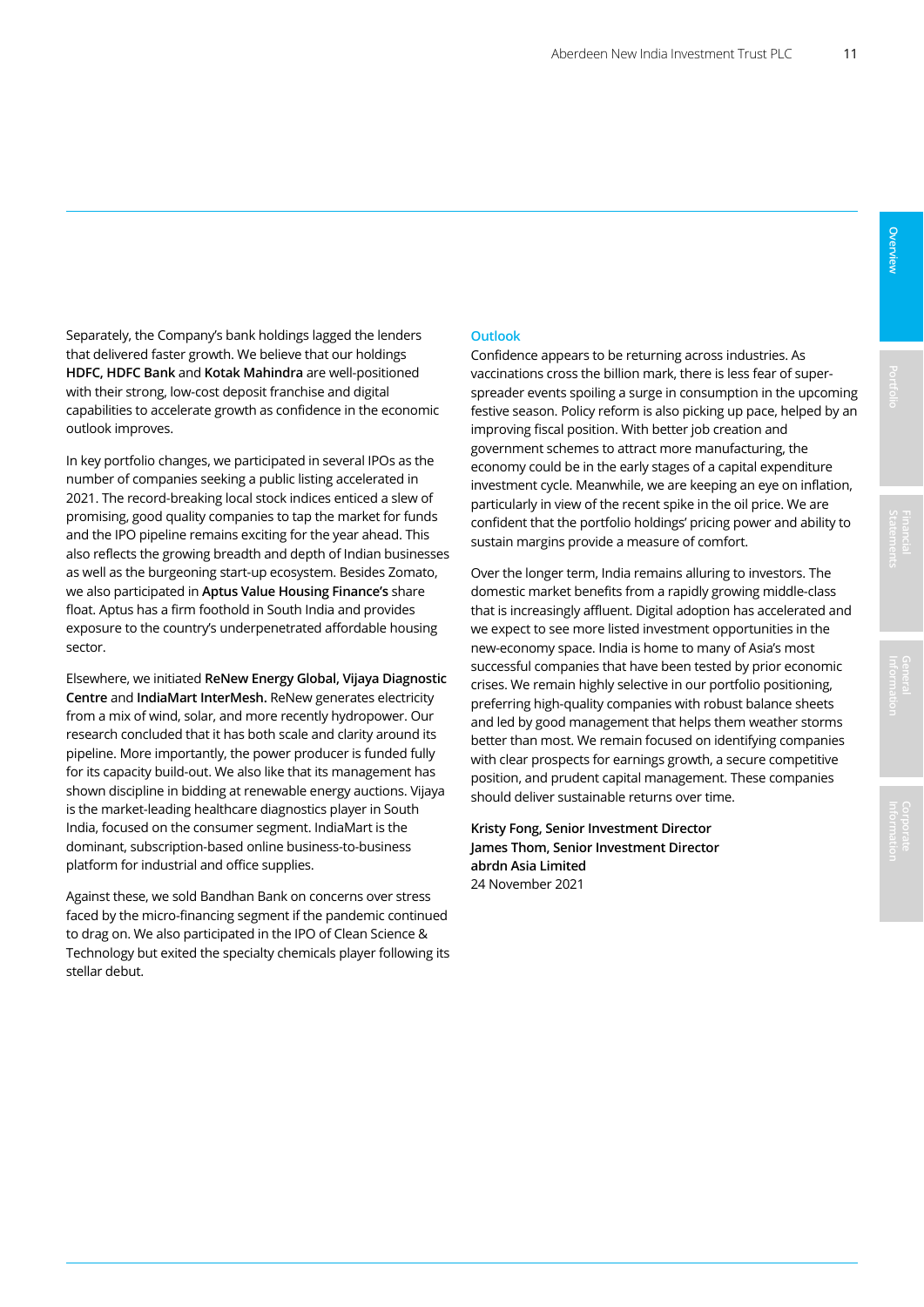## Ten Largest Investments

#### **As at 30 September 2021**



#### **Housing Development Finance Corporation**

A well-managed financial services conglomerate with leading positions in mortgage finance, retail banking, life insurance and asset management, supported by a broad distribution network, efficient cost structure and balance sheet quality.



#### **Tata Consultancy Services Hindustan Unilever**

A best-in-class Indian IT services provider with the most consistent execution and lowest attrition rates. It is a long-term compounder with a decent outlook for revenue growth and order wins over the medium term.



Kotak Mahindra Bank<br>A full-service private sector bank in India **Ultratech A** clear industry lea A full-service private sector bank in India that has good asset quality and a relatively low level of non-performing loans compared to many of its peers. It is well positioned in an industry that offers higher growth than most markets in Asia, given the low level of financial penetration.

## **THE HDFC BANK**

HDFC Bank is thought to have the best retail banking franchise in India, with a high quality wholesale portfolio, solid underwriting standards and a progressive digital stance further strengthening its competitive edge.



Among the leading domestic life insurers, SBI Life's competitive edge comes from a wide reach of SBI branches, highly productive agents, a low cost ratio and a reputable SBI brand.



**Infosys** 

### **Infosys**

One of India's best software developers, it continues to impress with its strong management, solid balance sheet and sustainable business model.



## unrivalled portfolio of brands, an

extensive nationwide distribution network, and a long and successful operational track record in the country.

company (FMCG) in India, with an



 A clear industry leader in India's cement industry, backed by strong brand recognition, a good distribution and sales network and solid product quality. Its focus on cost efficiency and an improving energy mix have given UltraTech a cost advantage.

## **HDFC Bank Asian Paints Asian Paints Asian Paints Asian Paints**

 The market leader in India's decorative paint segment, it is benefiting from rising paint demand given its unparalleled distribution network, broad product portfolio and good management.



 The property developer has a good reputation and track record in key parts of the domestic property market. Its asset-light model also supports faster growth.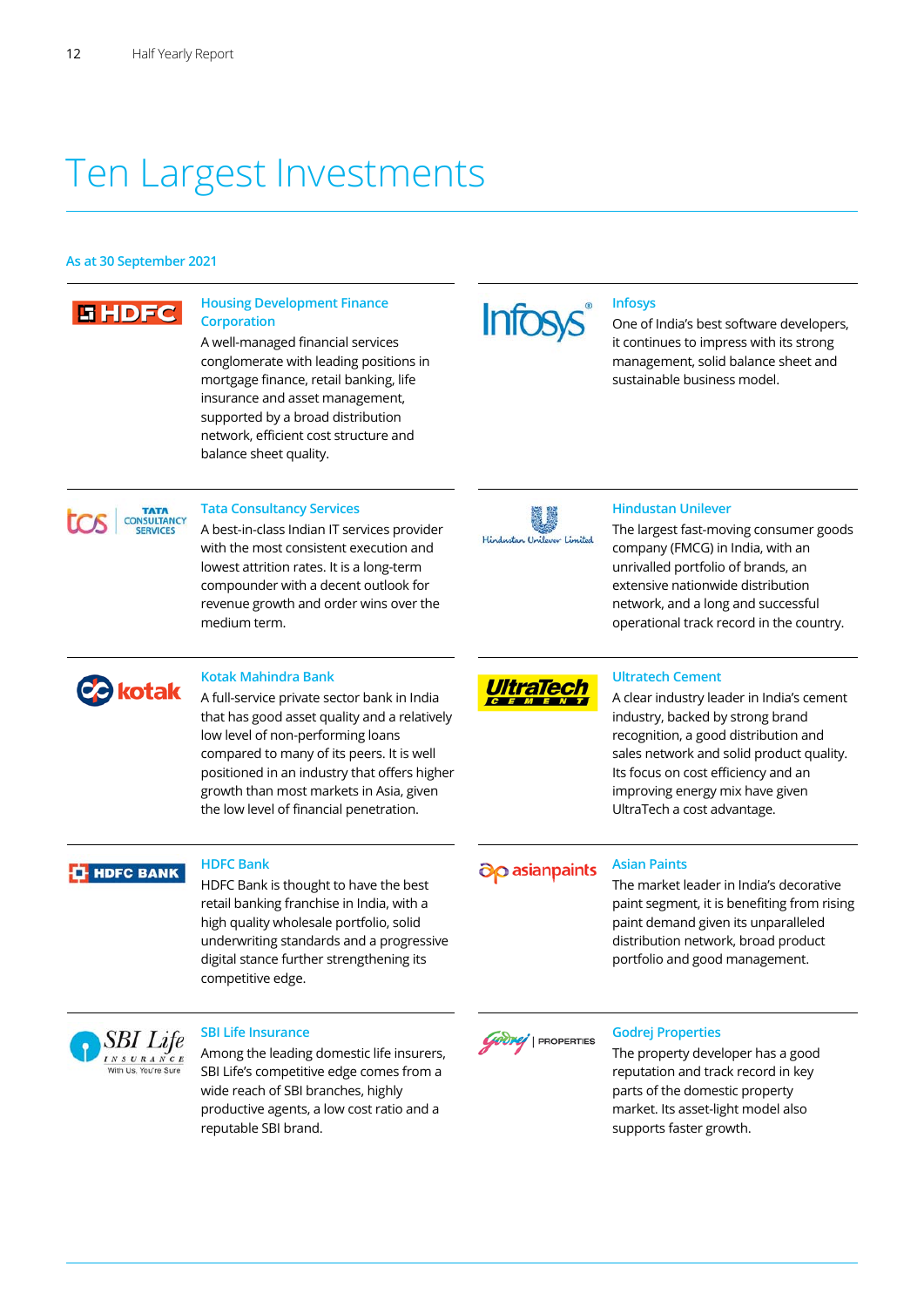## Investment Portfolio

#### **As at 30 September 2021**

| Company                                 | Sector                         | £'000   | Valuation Total assets<br>% |
|-----------------------------------------|--------------------------------|---------|-----------------------------|
| Housing Development Finance Corporation | Financials                     | 45,783  | 9.8                         |
| Infosys                                 | Information Technology         | 45,754  | 9.8                         |
| <b>Tata Consultancy Services</b>        | Information Technology         | 39,954  | 8.6                         |
| Hindustan Unilever                      | <b>Consumer Staples</b>        | 31,016  | 6.7                         |
| Kotak Mahindra Bank                     | Financials                     | 21,483  | 4.6                         |
| UltraTech Cement                        | <b>Materials</b>               | 19,667  | 4.2                         |
| <b>HDFC Bank</b>                        | Financials                     | 17,102  | 3.7                         |
| <b>Asian Paints</b>                     | <b>Materials</b>               | 15,912  | 3.4                         |
| SBI Life Insurance                      | Financials                     | 14,672  | 3.2                         |
| Godrej Properties                       | <b>Real Estate</b>             | 14,540  | 3.1                         |
| Top ten investments                     |                                | 265,883 | 57.1                        |
| Axis Bank                               | Financials                     | 13,609  | 2.9                         |
| <b>ITC</b>                              | <b>Consumer Staples</b>        | 13,387  | 2.9                         |
| <b>Bharti Airtel</b>                    | <b>Communications Services</b> | 13,178  | 2.8                         |
| MphasiS                                 | Information Technology         | 12,523  | 2.7                         |
| Container Corporation of India          | Industrials                    | 11,869  | 2.6                         |
| Prestige Estates Projects               | <b>Real Estate</b>             | 9,915   | 2.1                         |
| Fortis Healthcare                       | Healthcare                     | 9,051   | 2.0                         |
| Power Grid Corporation of India         | Utilities                      | 9,009   | 1.9                         |
| Maruti Suzuki India                     | <b>Consumer Discretionary</b>  | 8,912   | 1.9                         |
| Larsen & Toubro                         | Industrials                    | 8,819   | 1.9                         |
| Top twenty investments                  |                                | 376,155 | 80.8                        |
| Nestlé India                            | <b>Consumer Staples</b>        | 8,523   | 1.8                         |
| Gujarat Gas                             | <b>Utilities</b>               | 7,755   | 1.7                         |
| Affle India                             | <b>Communications Services</b> | 7,703   | 1.7                         |
| <b>Piramal Enterprises</b>              | <b>Financials</b>              | 7,300   | 1.6                         |
| Crompton Greaves Consumer Electricals   | <b>Consumer Discretionary</b>  | 7,175   | 1.5                         |
| Syngene International                   | <b>Health Care</b>             | 6,389   | 1.4                         |
| Godrej Consumer Products                | <b>Consumer Staples</b>        | 6,072   | 1.3                         |
| Sanofi India                            | <b>Health Care</b>             | 5,299   | 1.1                         |
| Aegis Logistics                         | Energy                         | 5,171   | 1.1                         |
| Jyothy Laboratories                     | <b>Consumer Staples</b>        | 5,127   | 1.1                         |
| Top thirty investments                  |                                | 442,669 | 95.1                        |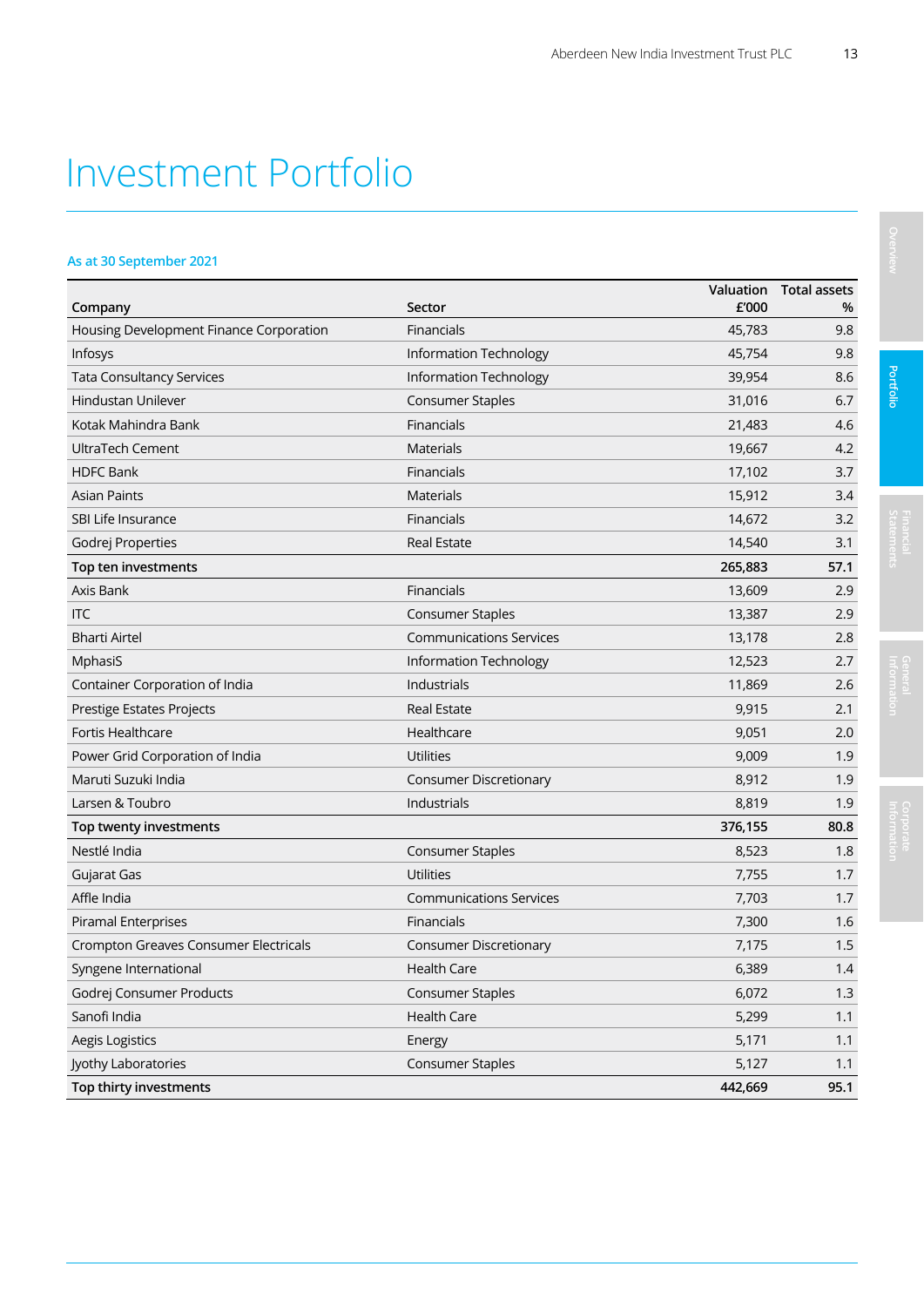## Investment Portfolio Continued

#### **As at 30 September 2021**

| Company                                                          | Sector                         | Valuation<br>£'000 | <b>Total assets</b><br>% |
|------------------------------------------------------------------|--------------------------------|--------------------|--------------------------|
| Info Edge                                                        | <b>Communications Services</b> | 5,095              | 1.1                      |
| <b>ICICI Prudential Life Insurance</b>                           | Financials                     | 4,908              | 1.1                      |
| Azure Power Global                                               | <b>Utilities</b>               | 3,981              | 0.9                      |
| Biocon                                                           | <b>Health Care</b>             | 3,851              | 0.8                      |
| Zomato                                                           | <b>Consumer Discretionary</b>  | 3,613              | 0.8                      |
| Godrej Agrovet                                                   | <b>Consumer Staples</b>        | 3,486              | 0.7                      |
| Bosch                                                            | Consumer Discretionary         | 3,425              | 0.7                      |
| <b>Shree Cement</b>                                              | <b>Materials</b>               | 3,393              | 0.7                      |
| Vijaya Diagnostic Centre                                         | <b>Health Care</b>             | 2,598              | 0.6                      |
| IndiaMart                                                        | Consumer Discretionary         | 2,378              | 0.5                      |
| Top forty investments                                            |                                | 479,397            | 103.0                    |
| Aptus Value Housing Finance                                      | Financials                     | 1,818              | 0.4                      |
| <b>ReNew Power</b>                                               | <b>Utilities</b>               | 904                | 0.2                      |
| Total portfolio investments                                      |                                | 482,119            | 103.6                    |
| Net current assets (before deducting prior charges) <sup>A</sup> |                                | (16, 744)          | (3.6)                    |
| Total assets <sup>A</sup>                                        |                                | 465,375            | 100.0                    |

A Excluding loan balances.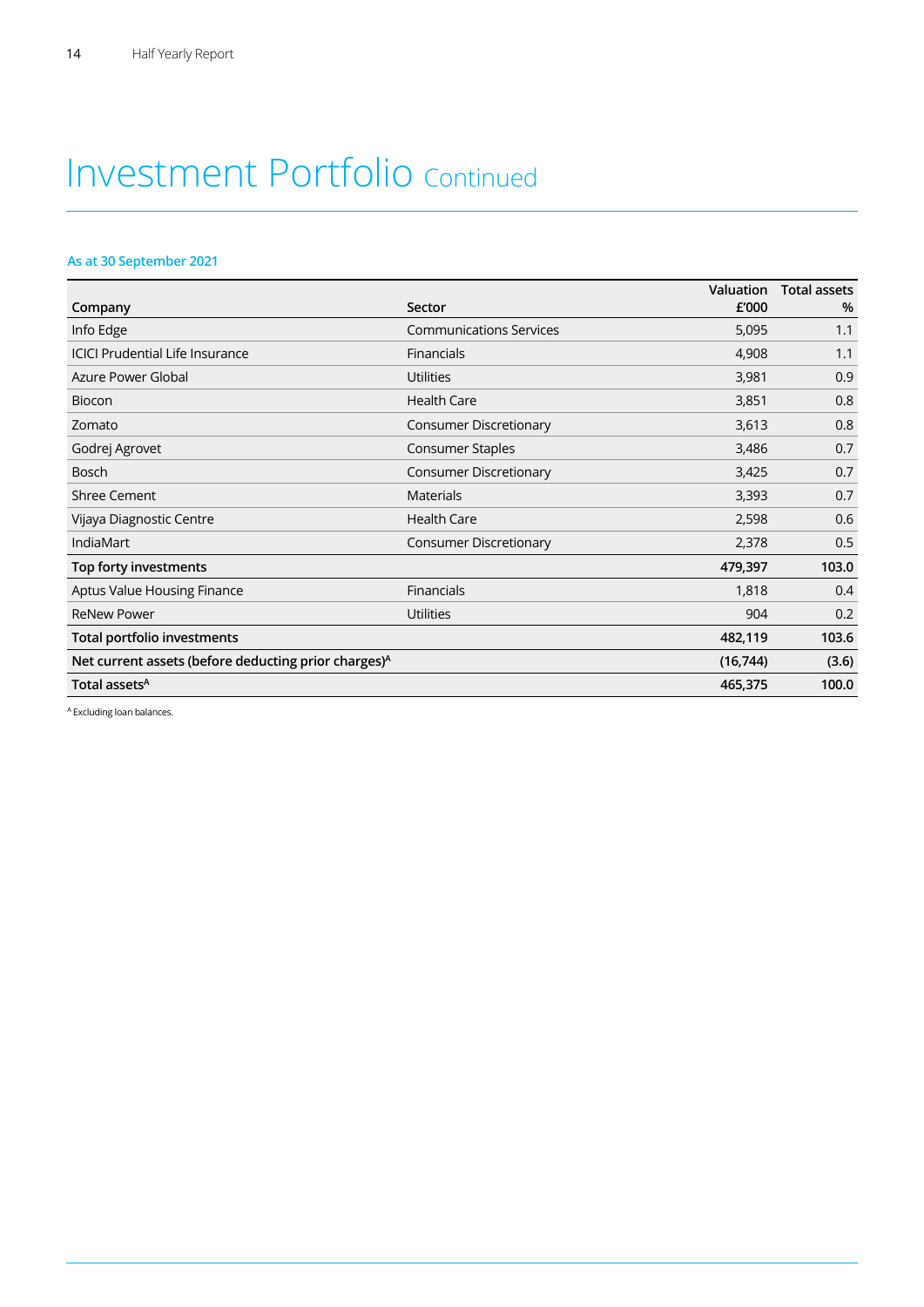## Top 10 Contributors/(Detractors) to Relative Performance

### **Six months ended 30 September 2021 (%)**



Held in Portfolio Not held in Portfolio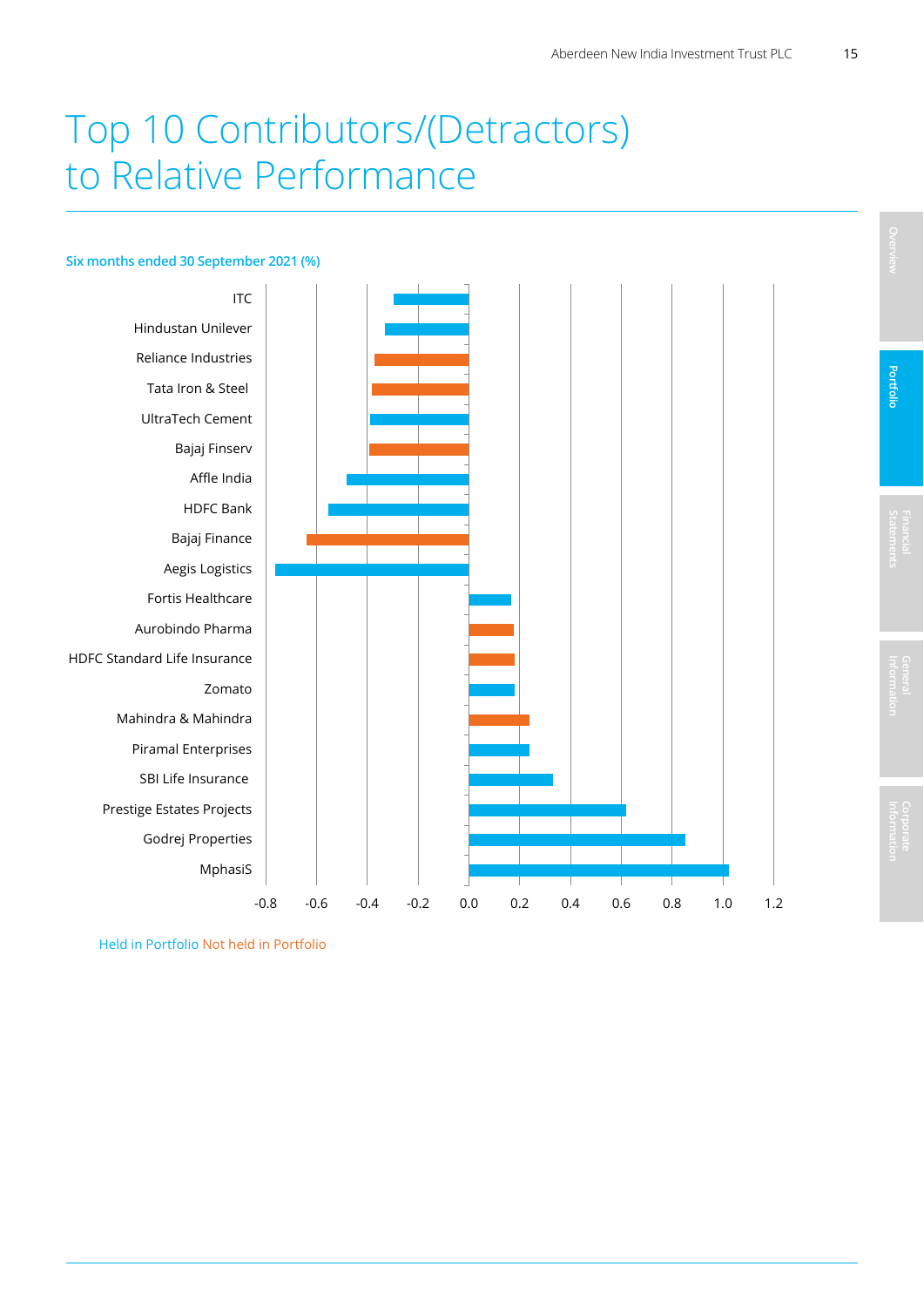# Stock Contribution to NAV Total Return

#### **Six months ended 30 September 2021**

|                                         |             | <b>Total</b> | Contribution   | Contribution                 |
|-----------------------------------------|-------------|--------------|----------------|------------------------------|
| Stock name                              | Weight<br>% | returns<br>% | to return<br>% | to NAV total return<br>pence |
| Infosys                                 | 9.8         | 25.11        | 2.44           | 15.27                        |
| <b>Tata Consultancy Services</b>        | 8.5         | 20.54        | 1.72           | 10.75                        |
| MphasiS                                 | 2.4         | 77.74        | 1.47           | 9.24                         |
| Godrej Properties                       | 2.0         | 63.85        | 1.27           | 7.98                         |
| Housing Development Finance Corporation | 9.8         | 12.14        | 1.19           | 7.49                         |
| SBI Life Insurance                      | 3.0         | 39.65        | 1.08           | 6.76                         |
| <b>Asian Paints</b>                     | 3.3         | 29.39        | 0.96           | 6.01                         |
| Prestige Estates Projects               | 1.6         | 62.68        | 0.93           | 5.83                         |
| Hindustan Unilever                      | 6.6         | 12.70        | 0.83           | 5.20                         |
| <b>Bharti Airtel</b>                    | 2.6         | 37.33        | 0.82           | 5.12                         |
| Kotak Mahindra Bank                     | 3.9         | 15.27        | 0.62           | 3.89                         |
| Fortis Healthcare                       | 2.1         | 32.74        | 0.60           | 3.78                         |
| Piramal Enterprises                     | 1.5         | 51.39        | 0.60           | 3.74                         |
| UltraTech Cement                        | 4.4         | 11.19        | 0.50           | 3.16                         |
| Container Corporation of India          | 2.4         | 19.05        | 0.49           | 3.05                         |
| Godrej Consumer Products                | 1.4         | 42.26        | 0.47           | 2.97                         |
| Info Edge                               | 1.0         | 53.30        | 0.46           | 2.91                         |
| <b>ICICI Prudential Life Insurance</b>  | 1.0         | 52.48        | 0.44           | 2.79                         |
| Larsen & Toubro                         | 1.8         | 22.29        | 0.41           | 2.54                         |
| Gujarat Gas                             | 1.9         | 16.92        | 0.39           | 2.43                         |
| Power Grid Corporation of India         | 1.7         | 20.72        | 0.37           | 2.32                         |
| Crompton Greaves Consumer Electricals   | 1.5         | 23.67        | 0.35           | 2.22                         |
| Axis Bank                               | 2.9         | 11.00        | 0.34           | 2.16                         |
| <b>HDFC Bank</b>                        | 3.6         | 8.45         | 0.32           | 2.03                         |
| Nestlé India                            | 1.8         | 15.14        | 0.29           | 1.84                         |
| Jyothy Laboratories                     | 1.0         | 27.32        | 0.29           | 1.83                         |
| <b>ITC</b>                              | 2.5         | 11.69        | 0.27           | 1.68                         |
| Zomato <sup>A</sup>                     | 0.7         |              | 0.26           | 1.62                         |
| Syngene International                   | 1.4         | 10.14        | 0.20           | 1.26                         |
| Godrej Agrovet                          | 0.7         | 24.59        | 0.19           | 1.17                         |
| Maruti Suzuki India                     | 1.7         | 8.06         | 0.16           | 0.98                         |
| <b>Bosch</b>                            | 0.6         | 11.55        | 0.09           | 0.54                         |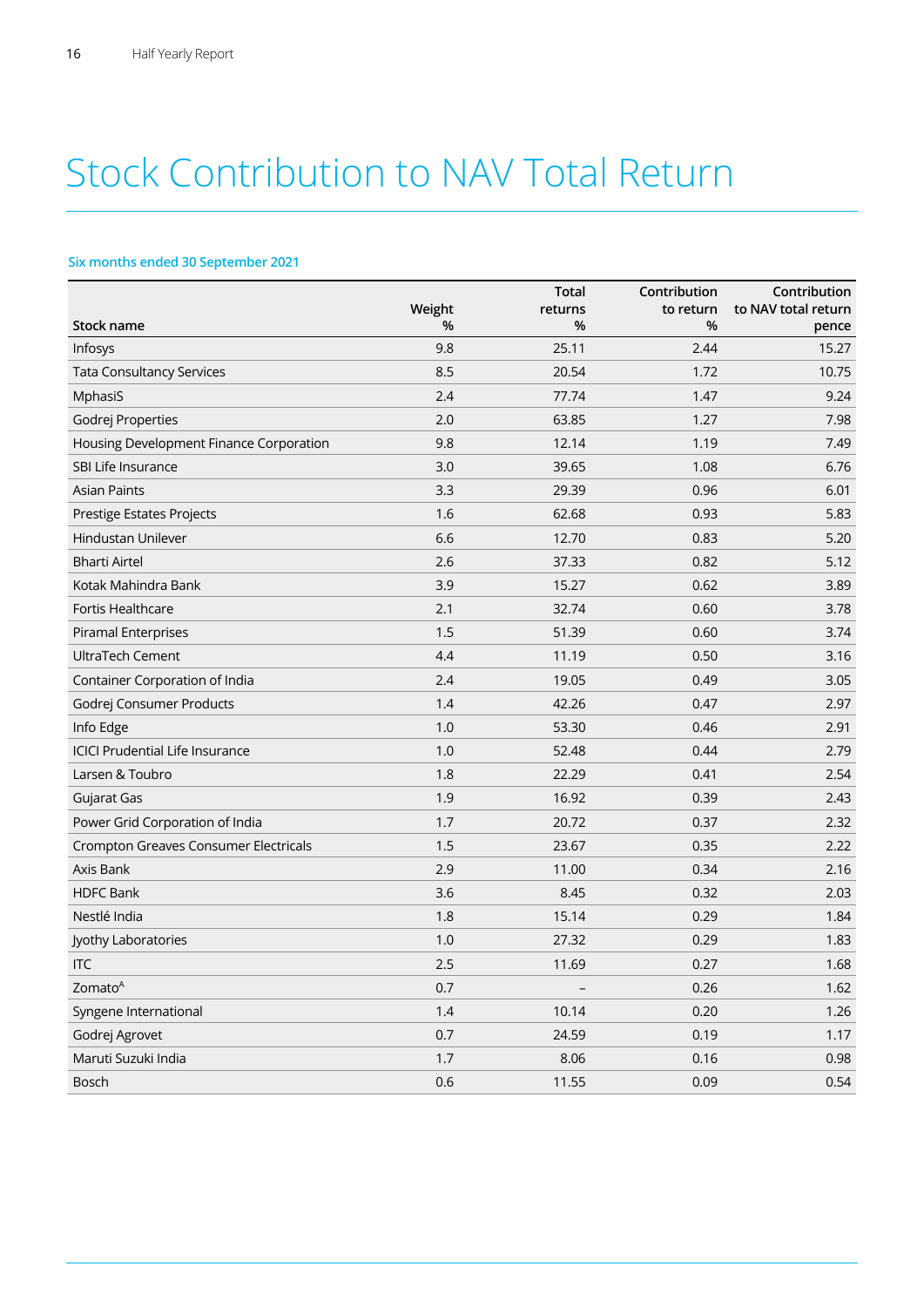#### **Six months ended 30 September 2021**

|                                          |             | <b>Total</b>             | Contribution   | Contribution                 |
|------------------------------------------|-------------|--------------------------|----------------|------------------------------|
| Stock name                               | Weight<br>% | returns<br>%             | to return<br>% | to NAV total return<br>pence |
| Sanofi India                             | 1.3         | 4.41                     | 0.07           | 0.45                         |
| Azure Power Global <sup>A</sup>          | 0.8         | $\overline{\phantom{0}}$ | 0.06           | 0.35                         |
| Vijaya Diagnostic Centre <sup>A</sup>    | 0.4         |                          | 0.02           | 0.14                         |
| ReNew Power <sup>A</sup>                 | 0.2         |                          | 0.02           | 0.13                         |
| Tech Mahindra <sup>B</sup>               |             |                          | 0.01           | 0.06                         |
| Clean Science & Technology <sup>AB</sup> |             |                          | 0.01           | 0.03                         |
| IndiaMart <sup>A</sup>                   | 0.1         |                          |                | (0.02)                       |
| Aptus Value Housing Finance <sup>A</sup> | 0.4         |                          | (0.03)         | (0.21)                       |
| <b>Shree Cement</b>                      | 0.7         | (1.68)                   | (0.04)         | (0.26)                       |
| Affle India                              | 1.4         | (1.12)                   | (0.08)         | (0.49)                       |
| Bandhan Bank <sup>B</sup>                |             |                          | (0.13)         | (0.79)                       |
| Biocon                                   | 0.8         | (10.52)                  | (0.13)         | (0.80)                       |
| Aegis Logistics                          | 1.3         | (22.59)                  | (0.33)         | (2.08)                       |
| <b>Total</b>                             | 98.5        |                          | 20.27          | 127.07                       |
| Cash                                     | 1.5         | 10.10                    | (0.02)         | (0.10)                       |
| <b>Total return</b>                      | 100.0       |                          | 20.25          | 126.97                       |
| Gearing                                  |             |                          | 1.39           | 8.70                         |
| Bid price adjustment <sup>c</sup>        |             |                          | (0.04)         | (0.22)                       |
| <b>Technical differences</b>             |             |                          | (0.11)         | (0.69)                       |
| Administrative expenses                  |             |                          | (0.13)         | (0.84)                       |
| Management fees                          |             |                          | (0.49)         | (3.10)                       |
| Tax charge                               |             |                          | (1.91)         | (11.97)                      |
| NAV per share return                     |             |                          | 18.96          | 118.85                       |

<sup>A</sup> Stock bought during the period.

<sup>8</sup> Stock sold completely during the period.<br><sup>C</sup> Represents the difference between the last trade valuation and bid price valuation.<br>Source: abrdn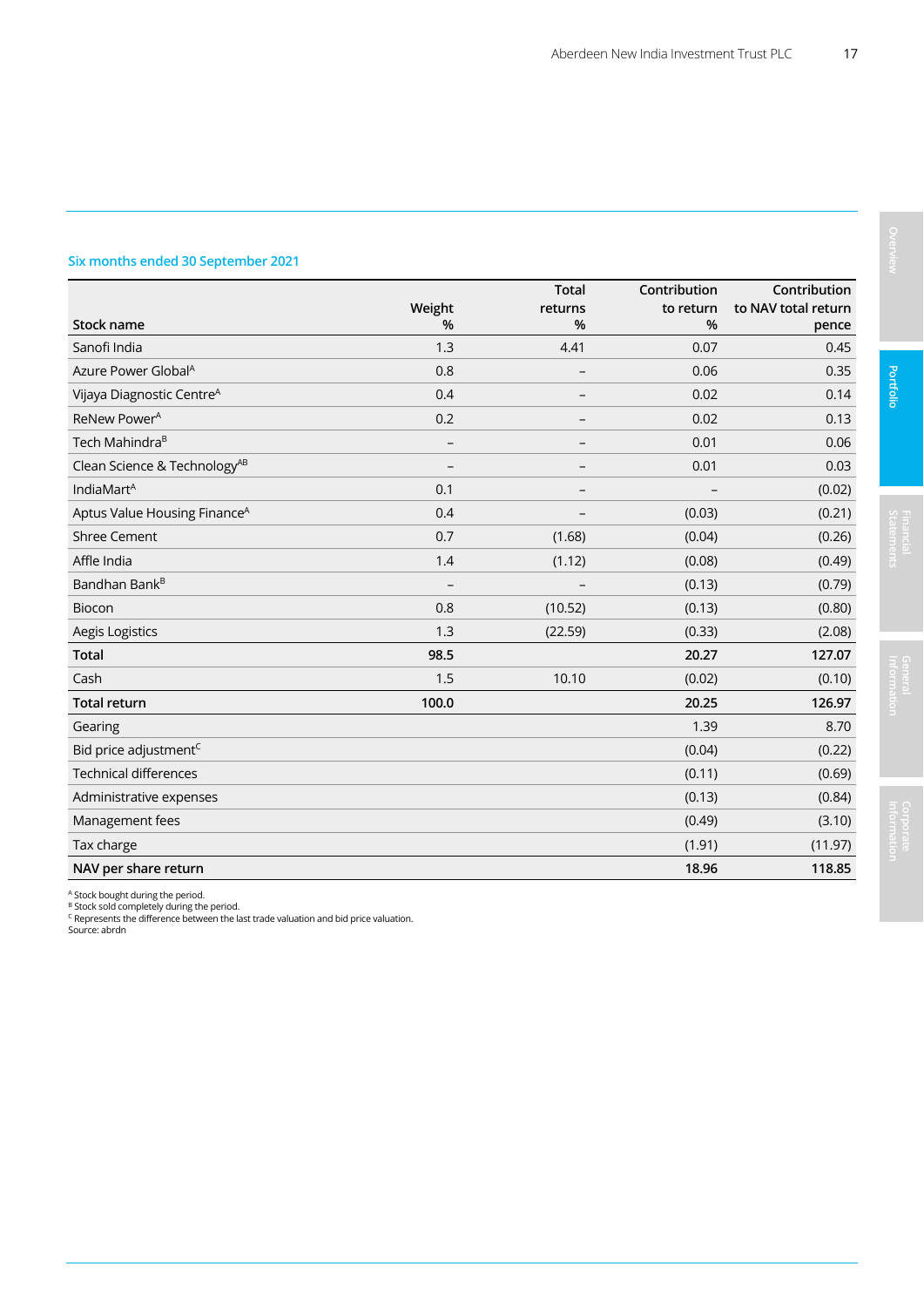## Investment Case Studies



#### **Azure Power – tapping solar to meet India's growing need for renewable energy**

Founded in 2008, Azure Power started its journey in 2009 by building India's first private utilityscale solar plant. This was a 2 megawatt (MW) plant in a small village in Awan, Punjab. The solar farm operator has since chalked up other firsts along the way. In 2016, Azure became the first Indian energy company to be listed on the New York Stock Exchange. A year later, it issued India's first solar green bond.

Today, Azure is one of India's largest renewable power companies, selling affordable and reliable solar power on long-term fixed price contracts to its customers. It has a solar asset base of over 2 gigawatt (GW) of operational capacity and about 5GW of capacity under construction and in the pipeline, which will transform the scale of the business and drive significant growth over the medium term.

The company is backed by blue chip institutional and multilateral shareholders and has a high quality management team, which gives us confidence that it will successfully execute its business plan. It also has first-comer advantage, having developed significant operational expertise and regional knowledge. This is reflected in its good track record of delivering high quality projects.

The Investment Manager sees Azure benefiting from India's growing economy and demand for electricity. Its business is also aligned with the policy push for green energy. Solar is the cheapest form of electricity and there is significant untapped potential as solar accounts for less than 10% of India's installed electricity generation capacity. Azure sells solar electricity generated by its plants to the grid. With the overall power consumption growing in India, Azure is helping meet the incremental energy demand with green energy, as the growing penetration of renewables would reduce the need for new coal plants. With several gigawatts of solar projects in the pipeline, Azure will contribute towards reducing carbon emissions and thus mitigating climate change.

More broadly, India still relies heavily on fossil fuels for its energy generation, with fossil fuels accounting for around three quarters of primary energy demand. It is the world's third largest carbon emitter, accounting for about 7% of global CO2 emissions with the coal heavy power sector being a major contributor to India's carbon footprint (source: India Renewables - A Primer, 27 July 2021, Bernstein). However, there has been a ramp-up in the installation of renewable energy in recent years. India is now the world's fourth largest renewable energy market with 80GW of wind and solar capacity, after China, the US and Germany (source: Bernstein). The government is going even further, unveiling aggressive targets to increase the renewable capacity by five times, through adding 450GW of non-hydro renewable electricity capacity by 2030.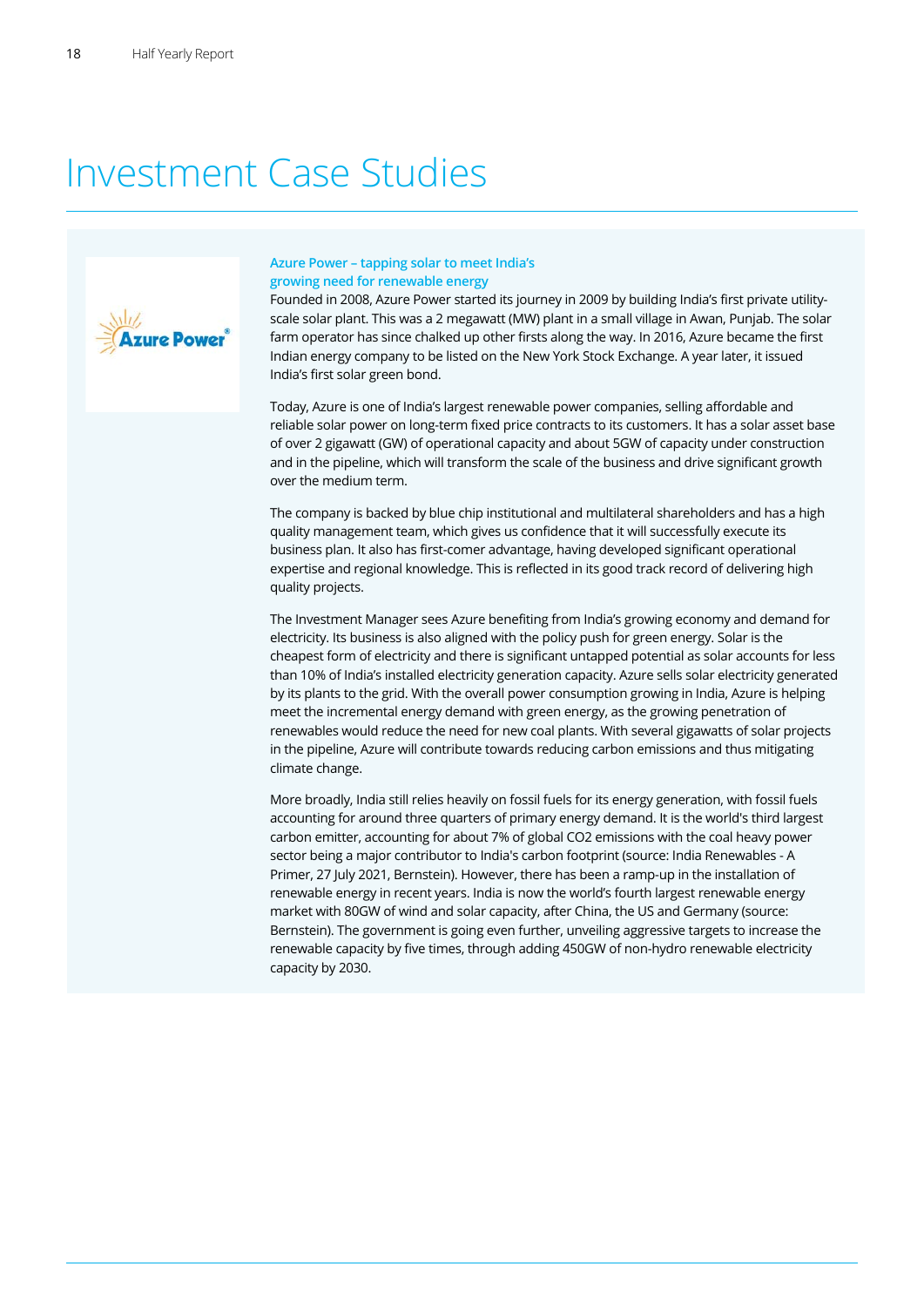#### **Aptus Value Housing Finance – helping the lower paid own their dream home**

In India, about three homes are built for every 1,000 people every year, falling below the required rate of five homes per 1,000 people (source: India Brand Equity Foundation) to adequately meet housing needs. As a result, the country faces a housing shortage that is set to increase to 100 million homes by 2022. This crunch is more pronounced in rural areas, with the economically weaker sections and low income groups making up 95% of the housing shortage (source: Aptus Value Housing Finance Annual Report 2020-2021). With brisk population growth, especially in urban areas, the situation could worsen.

The central government is addressing this. It aims to build 20 million affordable houses by 2022, launching various initiatives including the Housing for All scheme and the Smart Cities programme to support ownership via interest subsidies and other measures. Ensuring adequate housing remains a daunting challenge, with a stark shortage in Uttar Pradesh, Andhra Pradesh and Maharashtra.

Given the strong policy support for affordable housing, increasing urbanisation along with rising incomes, demand for housing is expected to rise, and along with that home financing. The Investment Manager regards the Company's holding in Aptus Value Housing Finance as being among those well positioned to be a key beneficiary, while helping to mitigate the overall housing shortage, especially in the rural areas.

Aptus is a housing finance company that focuses entirely on serving low and middle income self-employed customers in the rural and semi-urban parts of India, with a strong foothold in South India. Of its overall loans, home loans make up 52%, while business loans to small business entrepreneurs and non-housing loans, such as insurance loans, account for the rest.

The company's services help the lower income group realise their dream of owning a home, improve the standard of living of its customers and bring them into the financial mainstream. Aptus operates mostly in rural and semi-urban markets where bigger players have less presence. The low income group are usually excluded by banks or large financial institutions because they do not have the credit history or formal income proof to assess their creditworthiness.

The Investment Manager is bullish on Aptus' prospects. The industry has ample opportunity for growth and Aptus has superior metrics relative to its peers in terms of asset quality, loan yields and return ratios. Management is conservative and has kept a robust balance sheet throughout its history.

The Investment Manager also likes that the company is clear about where it wants to go, with its mission being "to be a leader in the affordable housing finance segment and make an impact in the lives of a million people by 2025".

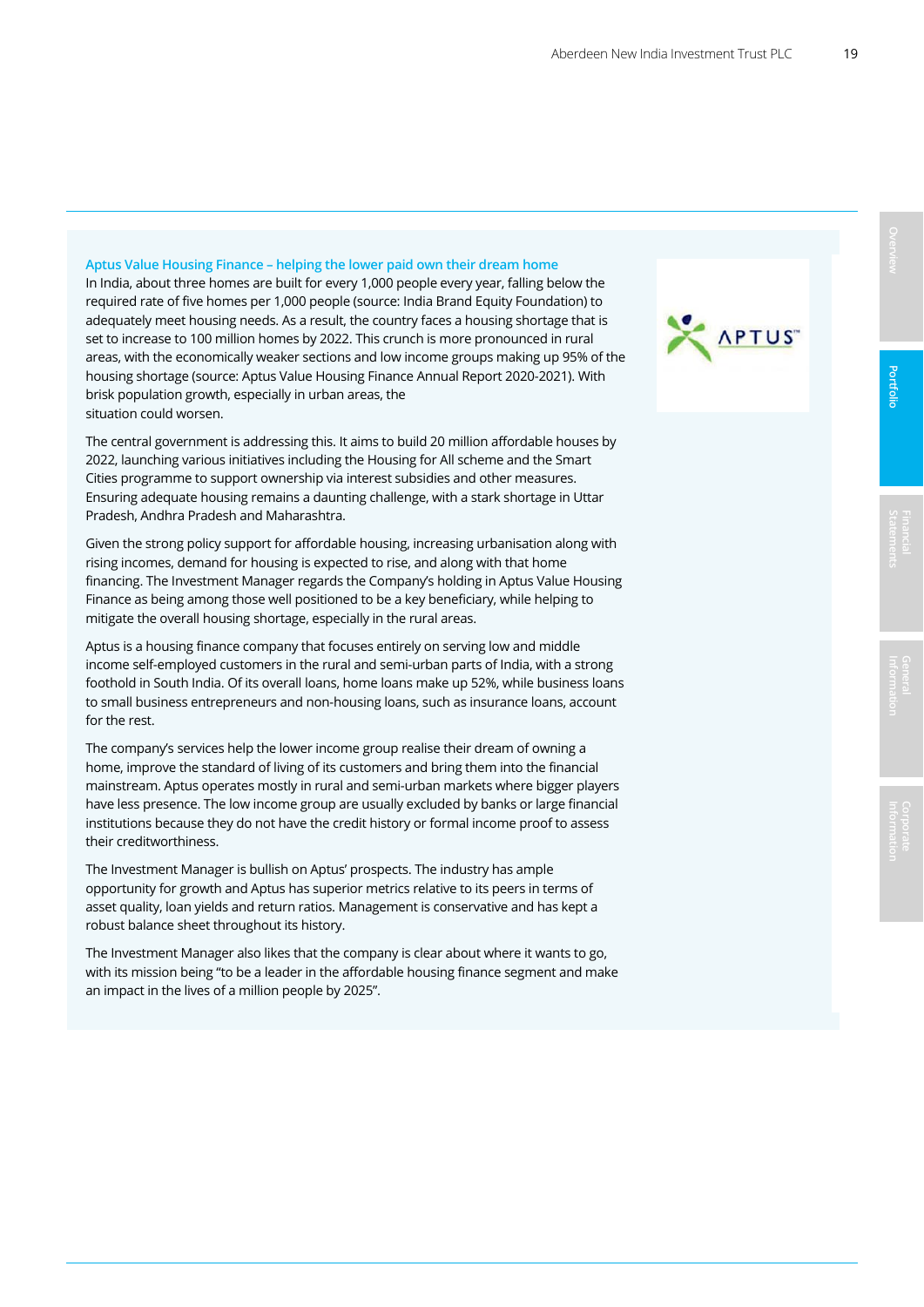## Condensed Statement of Comprehensive Income

|                                                                   |              |                   | Six months ended<br>Six months ended<br>30 September 2021<br>30 September 2020<br>(unaudited)<br>(unaudited) |                       | Year ended<br>31 March 2021<br>(audited) |                   |          |                               |                  |                       |
|-------------------------------------------------------------------|--------------|-------------------|--------------------------------------------------------------------------------------------------------------|-----------------------|------------------------------------------|-------------------|----------|-------------------------------|------------------|-----------------------|
|                                                                   | <b>Notes</b> | Revenue<br>£'000  | Capital<br>£'000                                                                                             | <b>Total</b><br>£'000 | Revenue<br>£'000                         | Capital<br>£'000  | £'000    | <b>Total Revenue</b><br>£'000 | Capital<br>£'000 | <b>Total</b><br>£'000 |
| Income                                                            |              |                   |                                                                                                              |                       |                                          |                   |          |                               |                  |                       |
| Income from investments and<br>other income                       | 3            | 2,936             |                                                                                                              | 2,936                 | 2,946                                    |                   | 2,946    | 4,517                         |                  | 4,517                 |
| Gains on investments held at<br>fair value through profit or loss |              | $\qquad \qquad -$ | 78,990                                                                                                       | 78,990                |                                          | 66,671            | 66,671   | $\overline{\phantom{a}}$      | 140,538          | 140,538               |
| Currency losses                                                   |              | -                 | (64)                                                                                                         | (64)                  | $\overline{\phantom{a}}$                 | (236)             | (236)    | $\overline{\phantom{0}}$      | (404)            | (404)                 |
|                                                                   |              | 2,936             | 78,926                                                                                                       | 81,862                | 2,946                                    | 66,435            | 69,381   | 4,517                         | 140,134          | 144,651               |
| <b>Expenses</b>                                                   |              |                   |                                                                                                              |                       |                                          |                   |          |                               |                  |                       |
| Investment management fees                                        |              | (1,637)           |                                                                                                              | (1,637)               | (1, 275)                                 |                   | (1, 275) | (2,801)                       |                  | (2,801)               |
| Administrative expenses                                           |              | (441)             |                                                                                                              | (441)                 | (439)                                    | $\qquad \qquad -$ | (439)    | (821)                         |                  | (821)                 |
| Profit before finance costs and<br>taxation                       |              | 858               | 78,926                                                                                                       | 79,784                | 1,232                                    | 66,435            | 67,667   | 895                           | 140,134          | 141,029               |
| Finance costs                                                     |              | (134)             |                                                                                                              | (134)                 | (215)                                    |                   | (215)    | (334)                         |                  | (334)                 |
| <b>Profit before taxation</b>                                     |              | 724               | 78,926                                                                                                       | 79,650                | 1,017                                    | 66,435            | 67,452   | 561                           | 140,134          | 140,695               |
| Taxation                                                          | 4            | (303)             | (9,966)                                                                                                      | (10, 269)             | (295)                                    | (4,900)           | (5, 195) | (452)                         | (13,624)         | (14,076)              |
| Profit for the period                                             |              | 421               | 68,960                                                                                                       | 69,381                | 722                                      | 61,535            | 62,257   | 109                           | 126,510          | 126,619               |
| Return per Ordinary share (pence)                                 | -5           | 0.72              | 118.13                                                                                                       | 118.85                | 1.23                                     | 104.86            | 106.09   | 0.19                          | 216.06           | 216.25                |

The Company does not have any income or expense that is not included in profit/(loss) for the period, and therefore the "Profit/(loss) for the period" is also the "Total comprehensive income for the period".

The total columns of this statement represent the Condensed Statement of Comprehensive Income, prepared in accordance with IFRS. The revenue and capital columns are supplementary to this and are prepared under guidance published by the Association of Investment Companies. All items in the above statement derive from continuing operations.

All of the profit/(loss) and total comprehensive income is attributable to the equity holders of Aberdeen New India Investment Trust PLC. There are no non-controlling interests.

The accompanying notes are an integral part of these financial statements.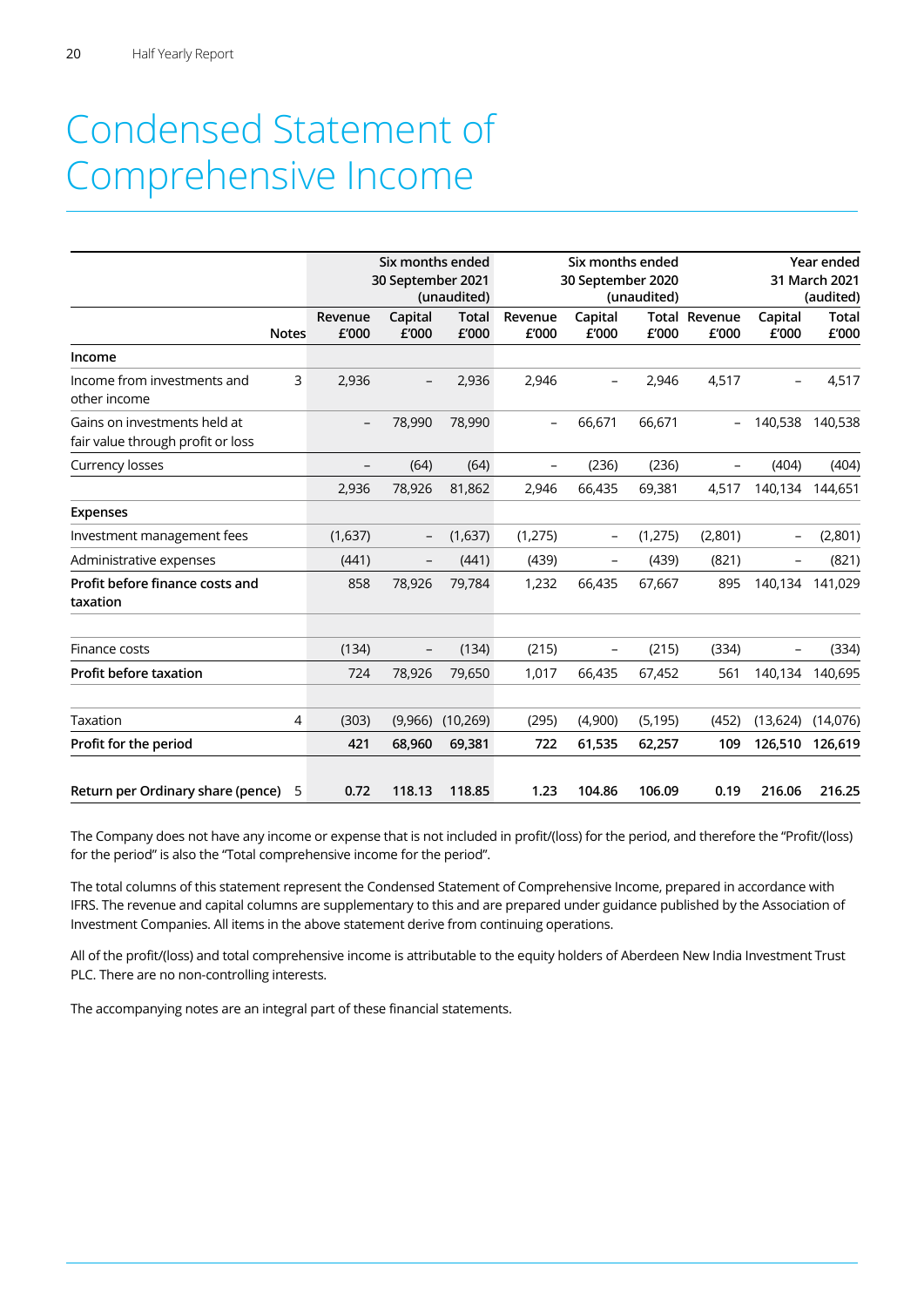## Condensed Statement of Financial Position

|                                                       | <b>Notes</b> | As at<br>30 September<br>2021<br>(unaudited)<br>£'000 | As at<br>30 September<br>2020<br>(unaudited)<br>£'000 | As at<br>31 March<br>2021<br>(audited)<br>£'000 |
|-------------------------------------------------------|--------------|-------------------------------------------------------|-------------------------------------------------------|-------------------------------------------------|
| Non-current assets                                    |              |                                                       |                                                       |                                                 |
| Investments held at fair value through profit or loss |              | 482,119                                               | 328,969                                               | 401,669                                         |
| <b>Current assets</b>                                 |              |                                                       |                                                       |                                                 |
| Cash at bank                                          |              | 5,655                                                 | 3,948                                                 | 2,588                                           |
| Receivables                                           |              | 1,297                                                 | 557                                                   | 530                                             |
| <b>Total current assets</b>                           |              | 6,952                                                 | 4,505                                                 | 3,118                                           |
| <b>Current liabilities</b>                            |              |                                                       |                                                       |                                                 |
| Bank loan                                             | 8            | (30,000)                                              | (24,000)                                              | (24,000)                                        |
| Other payables                                        |              | (564)                                                 | (1, 384)                                              | (1,038)                                         |
| <b>Total current liabilities</b>                      |              | (30, 564)                                             | (25, 384)                                             | (25,038)                                        |
| Net current liabilities                               |              | (23, 612)                                             | (20, 879)                                             | (21, 920)                                       |
| <b>Non-current liabilities</b>                        |              |                                                       |                                                       |                                                 |
| Deferred tax liability on Indian capital gains        | 4            | (23, 132)                                             | (4, 919)                                              | (13, 643)                                       |
| Net assets                                            |              | 435,375                                               | 303,171                                               | 366,106                                         |
| Share capital and reserves                            |              |                                                       |                                                       |                                                 |
| Ordinary share capital                                | 9            | 14,768                                                | 14,768                                                | 14,768                                          |
| Share premium account                                 |              | 25,406                                                | 25,406                                                | 25,406                                          |
| Special reserve                                       |              | 12,516                                                | 13,470                                                | 12,628                                          |
| Capital redemption reserve                            |              | 4,484                                                 | 4,484                                                 | 4,484                                           |
| Capital reserve                                       |              | 377,671                                               | 244,191                                               | 308,711                                         |
| Revenue reserve                                       |              | 530                                                   | 852                                                   | 109                                             |
| Equity shareholders' funds                            |              | 435,375                                               | 303,171                                               | 366,106                                         |
| Net asset value per Ordinary share (pence)            | 11           | 745.95                                                | 517.73                                                | 627.05                                          |

The accompanying notes are an integral part of these financial statements.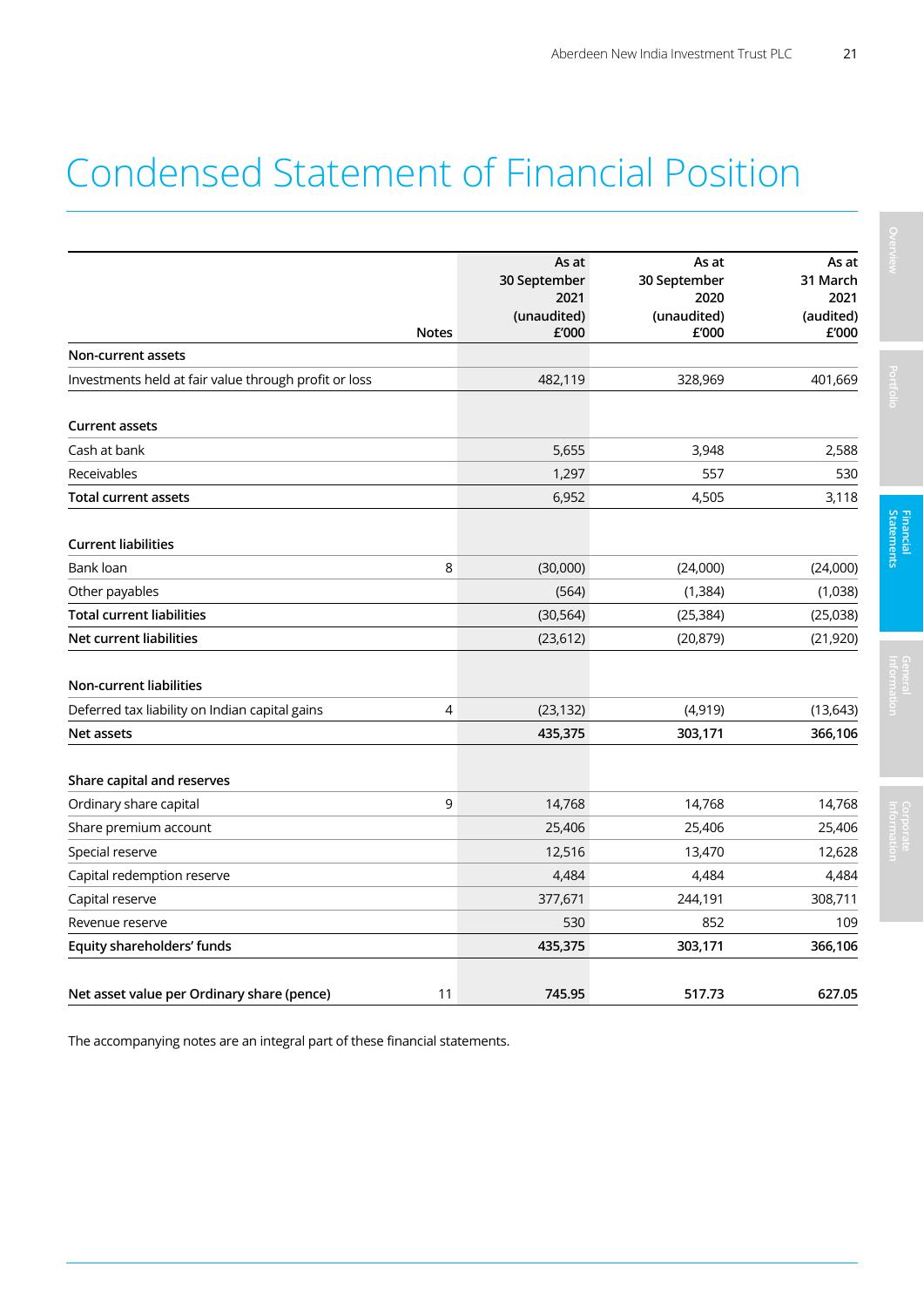# Condensed Statement of Changes in Equity

#### **Six months ended 30 September 2021 (unaudited)**

|                                      | Share<br>capital<br>£'000 | Share<br>premium<br>account<br>£'000 | reserve<br>£'000 | Capital<br>Special redemption<br>reserve<br>£'000 | Capital<br>reserve<br>£'000 | Revenue<br>reserve<br>£'000 | Total<br>£'000 |
|--------------------------------------|---------------------------|--------------------------------------|------------------|---------------------------------------------------|-----------------------------|-----------------------------|----------------|
| Balance at 31 March 2021             | 14,768                    | 25,406                               | 12,628           | 4,484                                             | 308,711                     | 109                         | 366,106        |
| Profit for the period                | -                         |                                      |                  | -                                                 | 68,960                      | 421                         | 69,381         |
| Buyback of share capital to treasury | $\overline{\phantom{0}}$  | -                                    | (112)            | $\qquad \qquad -$                                 |                             | -                           | (112)          |
| Balance at 30 September 2021         | 14,768                    | 25,406                               | 12,516           | 4,484                                             | 377,671                     | 530                         | 435,375        |

#### **Six months ended 30 September 2020 (unaudited)**

|                                      | Share<br>capital<br>£'000 | Share<br>premium<br>account<br>£'000 | reserve<br>£'000 | Capital<br>Special redemption<br>reserve<br>£'000 | Capital<br>reserve<br>£'000 | Revenue<br>reserve<br>£'000 | Total<br>£'000 |
|--------------------------------------|---------------------------|--------------------------------------|------------------|---------------------------------------------------|-----------------------------|-----------------------------|----------------|
| Balance at 31 March 2020             | 14.768                    | 25,406                               | 14.139           | 4.484                                             | 182,656                     | 130                         | 241,583        |
| Profit for the period                | -                         |                                      |                  | $\overline{\phantom{m}}$                          | 61.535                      | 722                         | 62,257         |
| Buyback of share capital to treasury | $\overline{\phantom{0}}$  | -                                    | (669)            | $\overline{\phantom{0}}$                          |                             |                             | (669)          |
| Balance at 30 September 2020         | 14,768                    | 25.406                               | 13,470           | 4,484                                             | 244.191                     | 852                         | 303,171        |

#### **Year ended 31 March 2021 (audited)**

|                                      |                          | Share            |                  | Capital                  |                  |                  |                |
|--------------------------------------|--------------------------|------------------|------------------|--------------------------|------------------|------------------|----------------|
|                                      | Share                    | premium          |                  | Special redemption       | Capital          | Revenue          |                |
|                                      | capital<br>£'000         | account<br>£'000 | reserve<br>£'000 | reserve<br>£'000         | reserve<br>£'000 | reserve<br>£'000 | Total<br>£'000 |
| Balance at 31 March 2020             | 14,768                   | 25,406           | 14,139           | 4,484                    | 182,656          | 130              | 241,583        |
| Profit for the year                  |                          |                  |                  | $\overline{\phantom{m}}$ | 126,510          | 109              | 126,619        |
| Buyback of share capital to treasury |                          | $\qquad \qquad$  | (1,511)          |                          |                  |                  | (1, 511)       |
| Equity dividend paid                 | $\overline{\phantom{a}}$ |                  |                  | $\overline{\phantom{m}}$ | (455)            | (130)            | (585)          |
| Balance at 31 March 2021             | 14,768                   | 25.406           | 12,628           | 4,484                    | 308,711          | 109              | 366,106        |

The Special reserve and the Revenue reserve represent the amount of the Company's distributable reserves.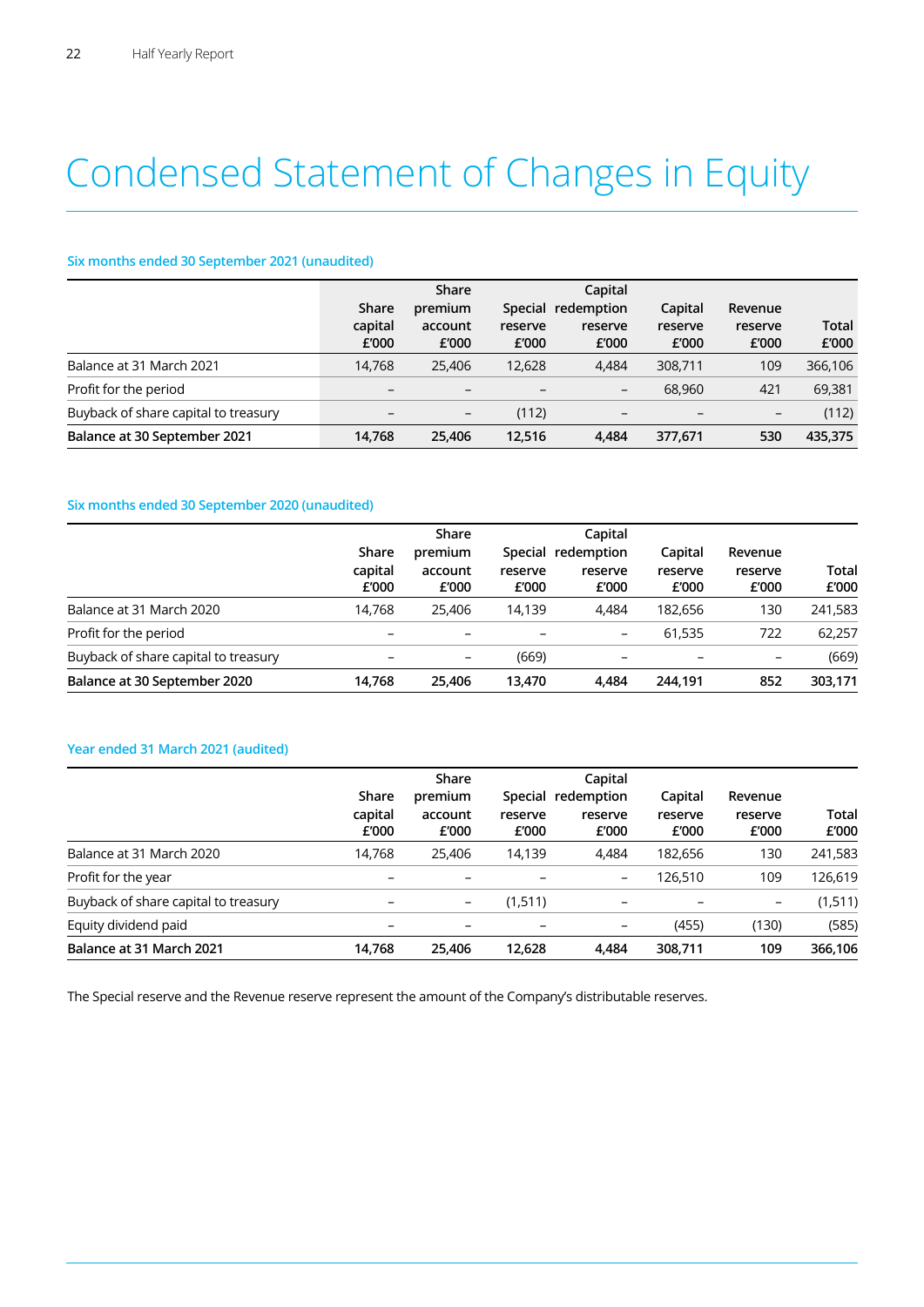## Condensed Cash Flows Statement

|                                                      | Six months ended<br>30 September 2021<br>(unaudited)<br>£'000 | Six months ended<br>30 September 2020<br>(unaudited)<br>£'000 | Year ended<br>31 March 2021<br>(audited)<br>£'000 |
|------------------------------------------------------|---------------------------------------------------------------|---------------------------------------------------------------|---------------------------------------------------|
| Cash flows from operating activities                 |                                                               |                                                               |                                                   |
| Dividend income received                             | 2,515                                                         | 2,772                                                         | 4,517                                             |
| Investment management fee paid                       | (2, 119)                                                      | (1,013)                                                       | (2,427)                                           |
| Overseas withholding tax                             | (646)                                                         | (295)                                                         | (937)                                             |
| Other cash expenses                                  | (420)                                                         | (707)                                                         | (812)                                             |
| Cash (outflow)/inflow from operations                | (670)                                                         | 757                                                           | 341                                               |
| Interest paid                                        | (149)                                                         | (190)                                                         | (302)                                             |
| Net cash (outflow)/inflow from operating activities  | (819)                                                         | 567                                                           | 39                                                |
| Cash flows from investing activities                 |                                                               |                                                               |                                                   |
| Purchase of investments                              | (35, 968)                                                     | (36,055)                                                      | (69, 103)                                         |
| Sales of investments                                 | 34,507                                                        | 37,744                                                        | 71,555                                            |
| Indian capital gains tax on sales                    | (477)                                                         |                                                               |                                                   |
| Indian capital gains tax on sales refunded           |                                                               | 19                                                            | 19                                                |
| Net cash (outflow)/inflow from investing activities  | (1,938)                                                       | 1,708                                                         | 2,471                                             |
| Cash flows from financing activities                 |                                                               |                                                               |                                                   |
| Equity dividend paid                                 |                                                               |                                                               | (585)                                             |
| Buyback of shares                                    | (112)                                                         | (669)                                                         | (1,511)                                           |
| Drawdown/(repayment) of loan                         | 6,000                                                         | (6,000)                                                       | (6,000)                                           |
| Net cash inflow/(outflow) from financing activities  | 5,888                                                         | (6,669)                                                       | (8,096)                                           |
| Net increase/(decrease) in cash and cash equivalents | 3,131                                                         | (4, 394)                                                      | (5,586)                                           |
| Cash and cash equivalents at the start of the period | 2,588                                                         | 8,578                                                         | 8,578                                             |
| Effect of foreign exchange rate changes              | (64)                                                          | (236)                                                         | (404)                                             |
| Cash and cash equivalents at the end of the period   | 5,655                                                         | 3,948                                                         | 2,588                                             |

There were no non–cash transactions during the period (six months ended 30 September 2021 – £nil; year ended 31 March 2021 – £nil).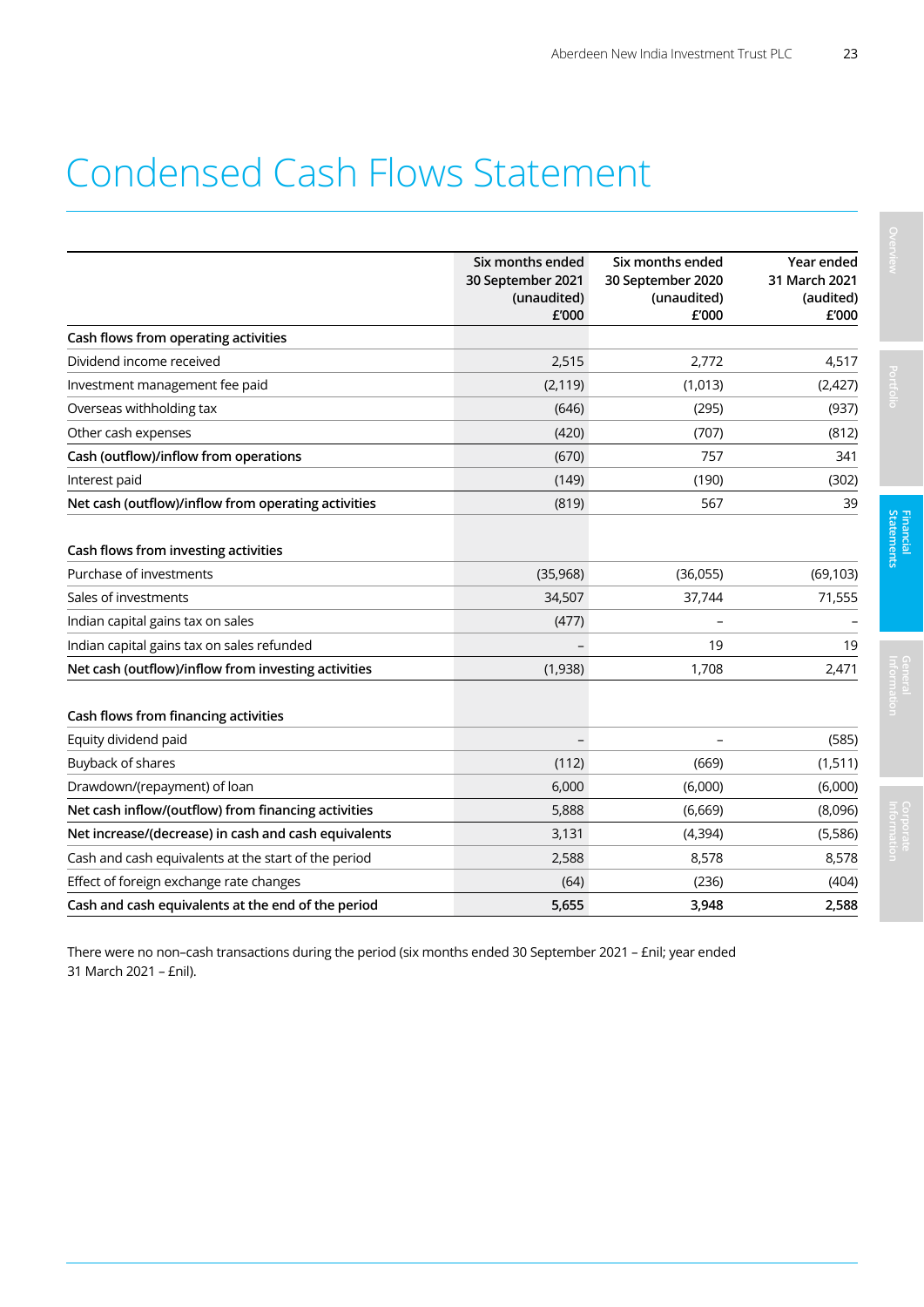## Notes to the Financial Statements

- **1.** Principal activity. The principal activity of the Company is that of an investment trust company within the meaning of Section 1158 of the Corporation Tax Act 2010.
- **2. Accounting policies.** The Company's financial statements have been prepared in accordance with International Accounting Standard ('IAS') 34 – 'Interim Financial Reporting', as adopted by the International Accounting Standards Board (IASB), and interpretations issued by the International Reporting Interpretations Committee of the IASB (IFRIC). The Company's financial statements have been prepared using the same accounting policies applied for the year ended 31 March 2021 financial statements, which received an unqualified audit report.

The financial statements have been prepared on a going concern basis. In accordance with the Financial Reporting Council's guidance on 'Going Concern and Liquidity Risk' the Directors have undertaken a review of the Company's assets which primarily consist of a diverse portfolio of listed equity shares which, in most circumstances, are realisable within a short timescale.

#### **3. Income**

|                         | Six months ended  | Six months ended  | Year ended    |
|-------------------------|-------------------|-------------------|---------------|
|                         | 30 September 2021 | 30 September 2020 | 31 March 2021 |
|                         | £'000             | £'000             | £'000         |
| Income from investments |                   |                   |               |
| Overseas dividends      | 2.936             | 2.946             | 4.517         |
| <b>Total income</b>     | 2,936             | 2,946             | 4,517         |

#### **4. Taxation**

|     |                                                               |                  | Six months ended<br>30 September 2021 |                |                  | Six months ended<br>30 September 2020 |       |                               |                          | Year ended<br>31 March 2021 |
|-----|---------------------------------------------------------------|------------------|---------------------------------------|----------------|------------------|---------------------------------------|-------|-------------------------------|--------------------------|-----------------------------|
|     |                                                               | Revenue<br>£'000 | Capital<br>£'000                      | Total<br>£'000 | Revenue<br>£'000 | Capital<br>£'000                      | £'000 | <b>Total Revenue</b><br>£'000 | Capital<br>£'000         | Total<br>£'000              |
| (a) | Analysis of charge for the<br>period                          |                  |                                       |                |                  |                                       |       |                               |                          |                             |
|     | Indian capital gains tax charge<br>on sales                   |                  | 477                                   | 477            |                  |                                       |       |                               |                          |                             |
|     | Indian capital gains tax charge<br>refunded on sales          |                  |                                       |                | -                | (19)                                  | (19)  |                               | (19)                     | (19)                        |
|     | Overseas taxation                                             | 303              | $\qquad \qquad -$                     | 303            | 295              | $\overline{\phantom{0}}$              | 295   | 452                           | $\overline{\phantom{0}}$ | 452                         |
|     | Total current tax charge for<br>the period                    | 303              | 477                                   | 780            | 295              | (19)                                  | 276   | 452                           | (19)                     | 433                         |
|     | Movement in deferred tax<br>liability on Indian capital gains |                  | 9,489                                 | 9,489          | -                | 4,919                                 | 4,919 | -                             | 13,643                   | 13,643                      |
|     | Total tax charge for the period                               | 303              | 9,966                                 | 10.269         | 295              | 4,900                                 | 5,195 | 452                           | 13,624                   | 14,076                      |

The Company is liable to Indian capital gains tax under Section 115 AD of the Indian Income Taxes Act 1961.

On 1 April 2018, the Indian Government withdrew an exemption from capital gains tax on investments held for twelve months or longer. The Company has recognised a deferred tax liability of £9,489,000 (30 September 2020 – £4,919,000; 31 March 2021 – £13,643,000) on capital gains which may arise if Indian investments are sold.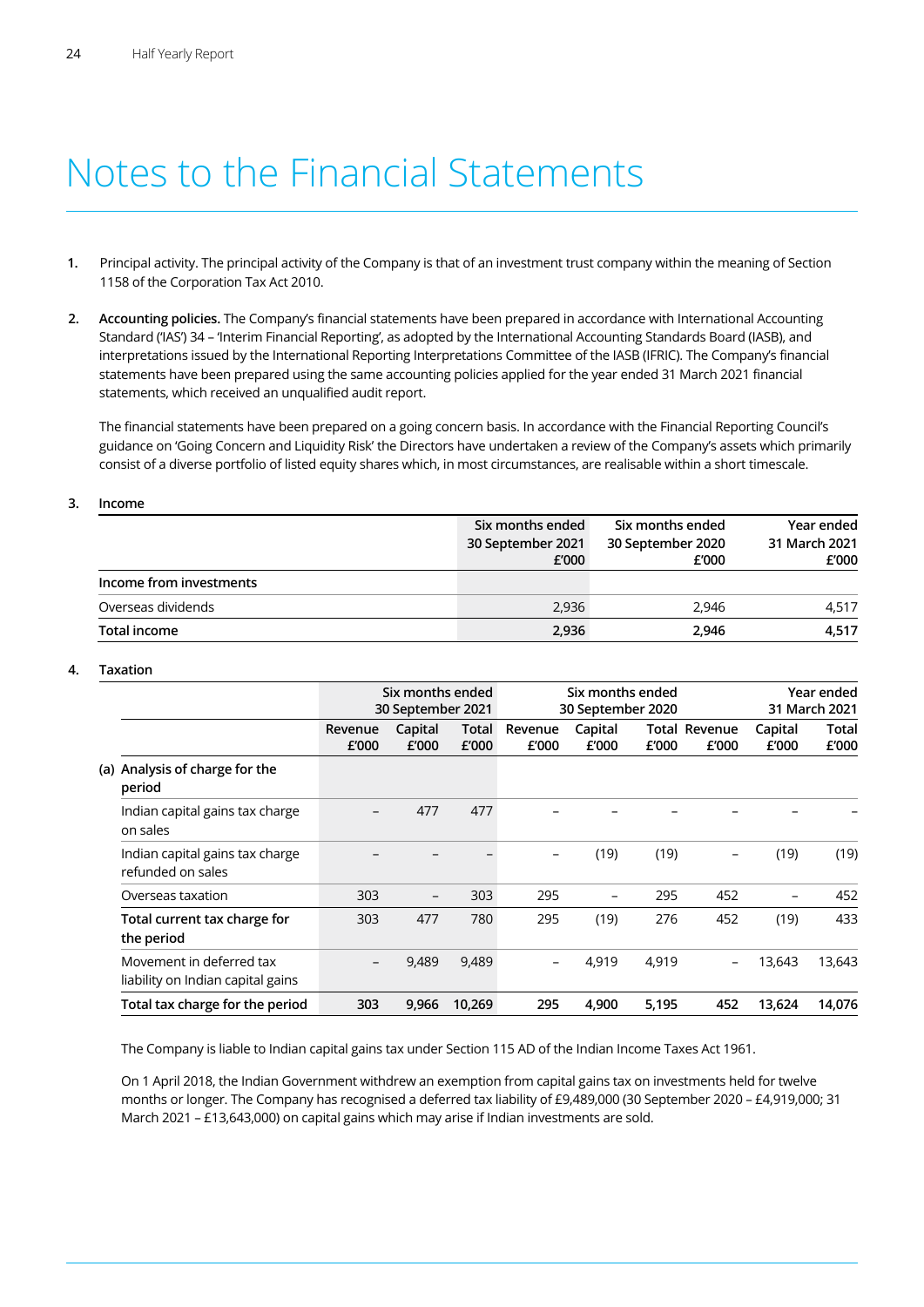On 1 April 2020, the Indian Government withdrew an exemption from withholding tax on dividend income. Dividends are received net of 20% withholding tax and an additional charge of 4%. A further surcharge of either 2% or 5% is applied if the receipt exceeds a certain threshold. Of this total charge, 10% of the withholding tax is irrecoverable with the remainder being shown in the Condensed Statement of Financial Position as an asset due for reclaim.

 **(b)** Factors affecting the tax charge for the year or period. The tax charged for the period can be reconciled to the profit per the Statement of Comprehensive Income as follows:

|                                                                                  | Six months ended<br>30 September 2021 |                       |                       |                          | Six months ended<br>30 September 2020 |          |                               |                          |                       |  | Year ended<br>31 March 2021 |  |
|----------------------------------------------------------------------------------|---------------------------------------|-----------------------|-----------------------|--------------------------|---------------------------------------|----------|-------------------------------|--------------------------|-----------------------|--|-----------------------------|--|
|                                                                                  | Revenue<br>£'000                      | Capital<br>£'000      | <b>Total</b><br>£'000 | Revenue<br>£'000         | Capital<br>£'000                      | £'000    | <b>Total Revenue</b><br>£'000 | Capital<br>£'000         | <b>Total</b><br>£'000 |  |                             |  |
| Profit before tax                                                                | 724                                   | 78,926                | 79,650                | 1,017                    | 66,435                                | 67,452   | 561                           | 140,134                  | 140,695               |  |                             |  |
| UK corporation tax on profit at<br>the standard rate of 19%                      | 138                                   | 14,996                | 15,134                | 193                      | 12,623                                | 12,816   | 107                           | 26,625                   | 26,732                |  |                             |  |
| Effects of:                                                                      |                                       |                       |                       |                          |                                       |          |                               |                          |                       |  |                             |  |
| Gains on investments held at<br>fair value through profit or loss<br>not taxable |                                       | $(15,008)$ $(15,008)$ |                       |                          | (12,667)                              | (12,667) | -                             | (26, 702)                | (26, 702)             |  |                             |  |
| Currency losses not taxable                                                      |                                       | 12                    | 12                    |                          | 44                                    | 44       | $\qquad \qquad -$             | 77                       | 77                    |  |                             |  |
| Deferred tax not recognised in<br>respect of tax losses                          | 419                                   | $\qquad \qquad -$     | 419                   | 362                      |                                       | 362      | 750                           |                          | 750                   |  |                             |  |
| Expenses not deductible for<br>tax purposes                                      | 1                                     |                       | $\mathbf{1}$          | 5                        |                                       | 5        | 1                             |                          | 1                     |  |                             |  |
| Indian capital gains tax<br>charged/(refunded) on sales                          |                                       | 477                   | 477                   | $\overline{\phantom{a}}$ | (19)                                  | (19)     |                               | (19)                     | (19)                  |  |                             |  |
| Movement in deferred tax<br>liability on Indian capital gains                    |                                       | 9,489                 | 9,489                 |                          | 4,919                                 | 4,919    | $\qquad \qquad -$             | 13,643                   | 13,643                |  |                             |  |
| Irrecoverable overseas<br>withholding tax                                        | 303                                   | $\qquad \qquad -$     | 303                   | 295                      |                                       | 295      | 452                           | $\overline{\phantom{0}}$ | 452                   |  |                             |  |
| Non-taxable dividend income                                                      | (558)                                 | -                     | (558)                 | (560)                    | $\overline{\phantom{m}}$              | (560)    | (858)                         | $\overline{\phantom{a}}$ | (858)                 |  |                             |  |
| Total tax charge                                                                 | 303                                   | 9,966                 | 10,269                | 295                      | 4,900                                 | 5,195    | 452                           | 13,624                   | 14,076                |  |                             |  |

 At 30 September 2021, the Company has surplus management expenses and loan relationship debits with a tax value of £6,375,000 (30 September 2020 – £4,035,000; 31 March 2021 – £4,424,000) based on enacted tax rates, in respect of which a deferred tax asset has not been recognised. No deferred tax asset has been recognised because the Company is not expected to generate taxable income in the future in excess of the deductible expenses of those future periods. Therefore, it is unlikely that the Company will generate future taxable revenue that would enable the existing tax losses to be utilised.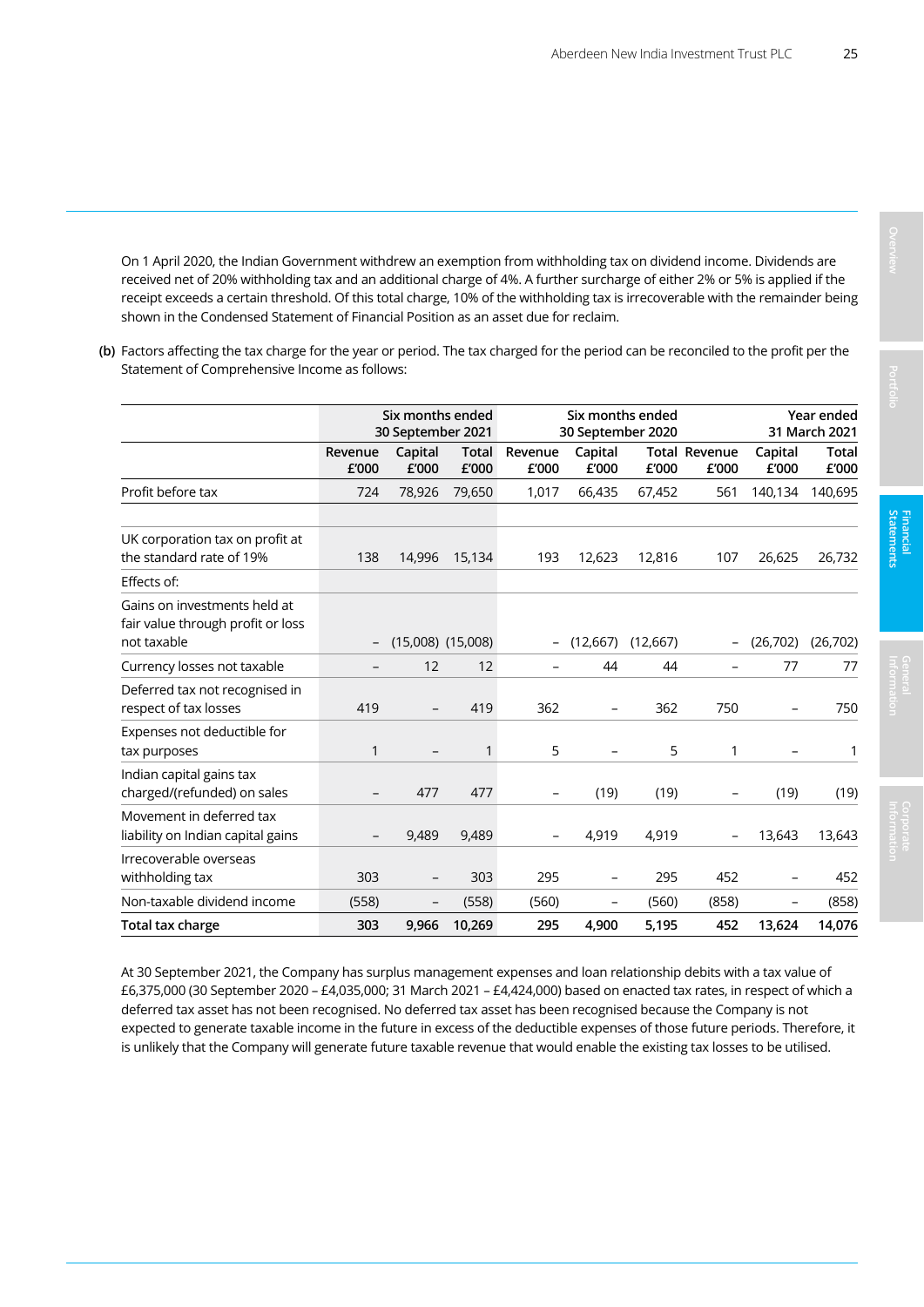## Notes to the Financial Statements Continued

#### **5. Return per Ordinary share**

|                                                     | Six months ended<br>30 September 2021<br>£'000 | Six months ended<br>30 September 2020<br>£'000 | Year ended<br>31 March 2021<br>£'000 |
|-----------------------------------------------------|------------------------------------------------|------------------------------------------------|--------------------------------------|
| Based on the following figures:                     |                                                |                                                |                                      |
| Revenue return                                      | 421                                            | 722                                            | 109                                  |
| Capital return                                      | 68,960                                         | 61,535                                         | 126,510                              |
| <b>Total return</b>                                 | 69,381                                         | 62,257                                         | 126,619                              |
| Weighted average number of Ordinary shares in issue | 58,373,678                                     | 58,680,999                                     | 58,551,911                           |

- **6. Dividends on equity shares.** In the prior period, the Board of Aberdeen New India Investment Trust PLC (the "Company") announced an interim dividend in respect of the year ended 31 March 2020 of 1.0 pence per share on the Company's Ordinary shares. This interim dividend, which was paid on 30 October 2020 to shareholders on the register on 2 October 2020 (exdividend date 1 October 2020), was declared, on an exceptional basis, to enable the Company to maintain its investment trust status in accordance with HMRC requirements. The minimum required net revenue distribution of approximately 0.22 pence per Ordinary share was supplemented by capital reserves in accordance with the Company's revised Articles of Association, which were approved by shareholders at the Annual General Meeting on 23 September 2020.
- **7. Transaction costs.** During the year, expenses were incurred in acquiring or disposing of investments classified as fair value through profit or loss. These have been expensed through the capital column of the Statement of Comprehensive Income, and are included within gains on investments at fair value through profit or loss in the Statement of Comprehensive Income. The total costs were as follows:

|              | Six months ended<br>30 September 2021<br>£'000 | Six months ended<br>30 September 2020<br>£'000 | Year ended<br>31 March 2021<br>£'000 |
|--------------|------------------------------------------------|------------------------------------------------|--------------------------------------|
| Purchases    | 41                                             | 61                                             | 109                                  |
| <b>Sales</b> | 52                                             | 64                                             | 120                                  |
|              | 93                                             | 125                                            | 229                                  |

 The above transaction costs are calculated in line with the AIC SORP. The transaction costs in the Company's Key Information Document, provided by the Manager, are calculated on a different basis and in line with the PRIIPs regulations.

- **8. Bank loan.** In July 2020, the Company entered into a two year £30 million multi–currency revolving credit facility with Natwest Markets Plc. At 30 September 2021 £30 million (30 September 2020 – £24 million; 31 March 2021 – £24 million) had been drawn down at an all-in interest rate of 0.95488% on £28 million and 0.95268% on £2 million, which rolled over on 10 November 2021. At the date of this report the Company had drawn down £30 million at an all-in interest rate of 1.0135%.
- **9.** Ordinary share capital. During the period 20,000 Ordinary shares were bought back by the Company for holding in treasury (period to 30 September 2020 – 163,277; year to 31 March 2021 – 335,653), at a cost of £112,000 (30 September 2020 – £669,000; 31 March 2021 – £1,511,000). As at 30 September 2021 there were 58,365,328 (30 September 2020 – 58,557,704; 31 March 2021 – 58,385,328) Ordinary shares in issue, excluding 704,812 (30 September 2020 – 512,436; 31 March 2021 – 684,812) Ordinary shares held in treasury.

Following the period end a further 81,961 Ordinary shares were bought back for treasury by the Company at a cost of £526,000 resulting in there being 58,283,367 Ordinary shares in issue, excluding 786,773 Ordinary shares held in treasury at the date this Report was approved.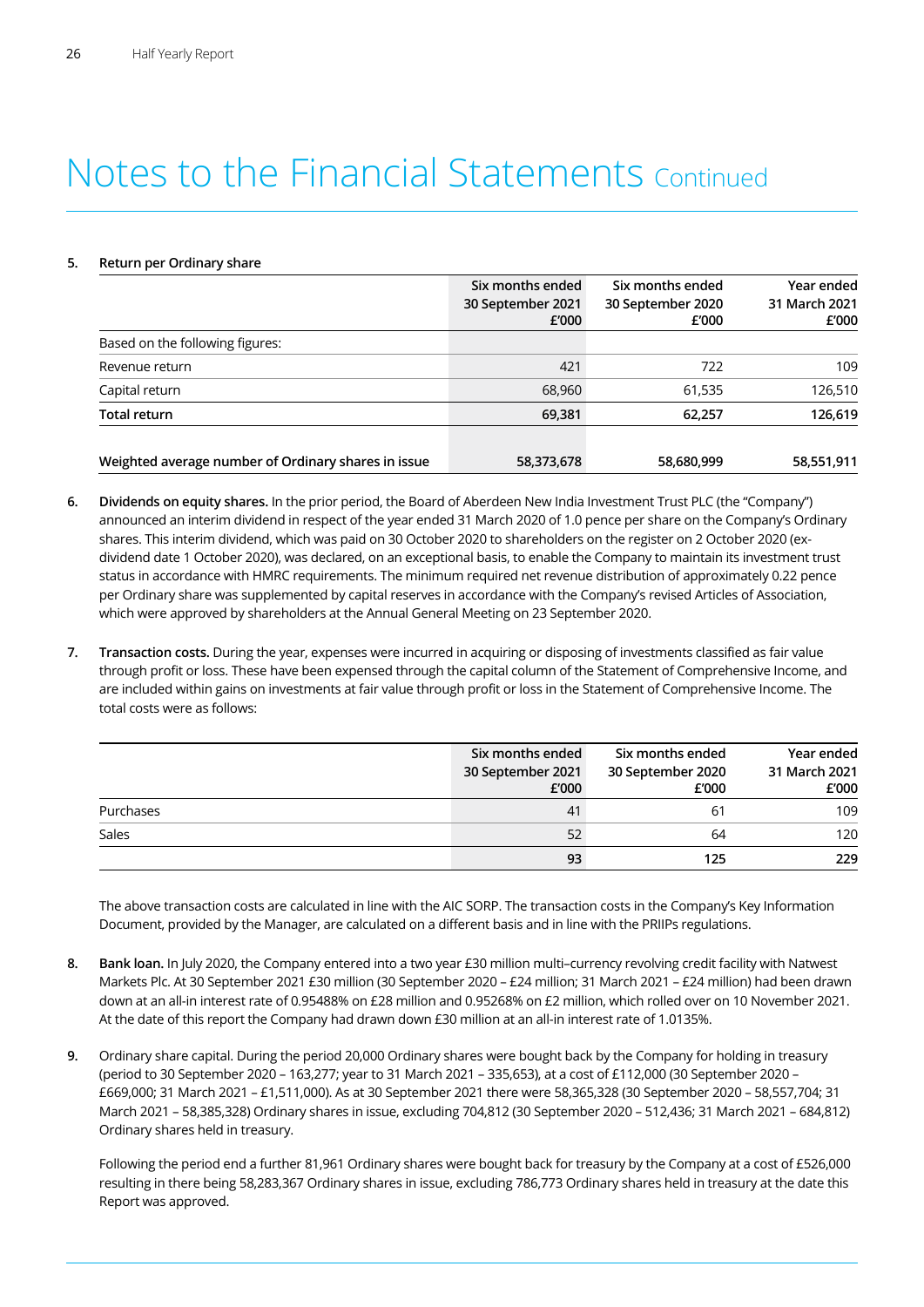#### **10. Analysis of changes in net debt**

|                              | At            |                      |                | At            |
|------------------------------|---------------|----------------------|----------------|---------------|
|                              | 31 March      | Currency             | Cash           | 30 September  |
|                              | 2021<br>£'000 | differences<br>£'000 | flows<br>£'000 | 2021<br>£'000 |
|                              |               |                      |                |               |
| Cash and short term deposits | 2,588         | (64)                 | 3,131          | 5,655         |
| Debt due within one year     | (24,000)      | $\qquad \qquad$      | (6,000)        | (30,000)      |
|                              | (21, 412)     | (64)                 | (2,869)        | (24, 345)     |
|                              | At            |                      |                | At            |
|                              | 31 March      | Currency             | Cash           | 31 March      |
|                              | 2020          | differences          | flows          | 2021          |
|                              | £'000         | £'000                | £'000          | £'000         |
| Cash and short term deposits | 8,578         | (404)                | (5,586)        | 2,588         |
| Debt due within one year     | (30,000)      |                      | 6,000          | (24,000)      |
|                              | (21, 422)     | (404)                | 414            | (21, 412)     |

 A statement reconciling the movement in net funds to the net cash flow has not been presented as there are no differences from the above analysis.

- **11. Net asset value per Ordinary share.** The net asset value per Ordinary share is based on a net asset value of £435,375,000 (30 September 2020 – £303,171,000; 31 March 2021 – £366,106,000) and on 58,365,328 (30 September 2020 – 58,557,704 and 31 March 2021 – 58,385,328) Ordinary shares, being the number of Ordinary shares in issue at the period end.
- **12. Fair value hierarchy**. IFRS 13 'Fair Value Measurement' requires an entity to classify fair value measurements using a fair value hierarchy that reflects the subjectivity of the inputs used in making measurements. The fair value hierarchy has the following levels:

Level 1: quoted (unadjusted) market prices in active markets for identical assets or liabilities;

**Level 2:** valuation techniques for which the lowest level input that is significant to the fair value measurement is directly or indirectly observable; and

**Level 3:** valuation techniques for which the lowest level input that is significant to the fair value measurement is unobservable.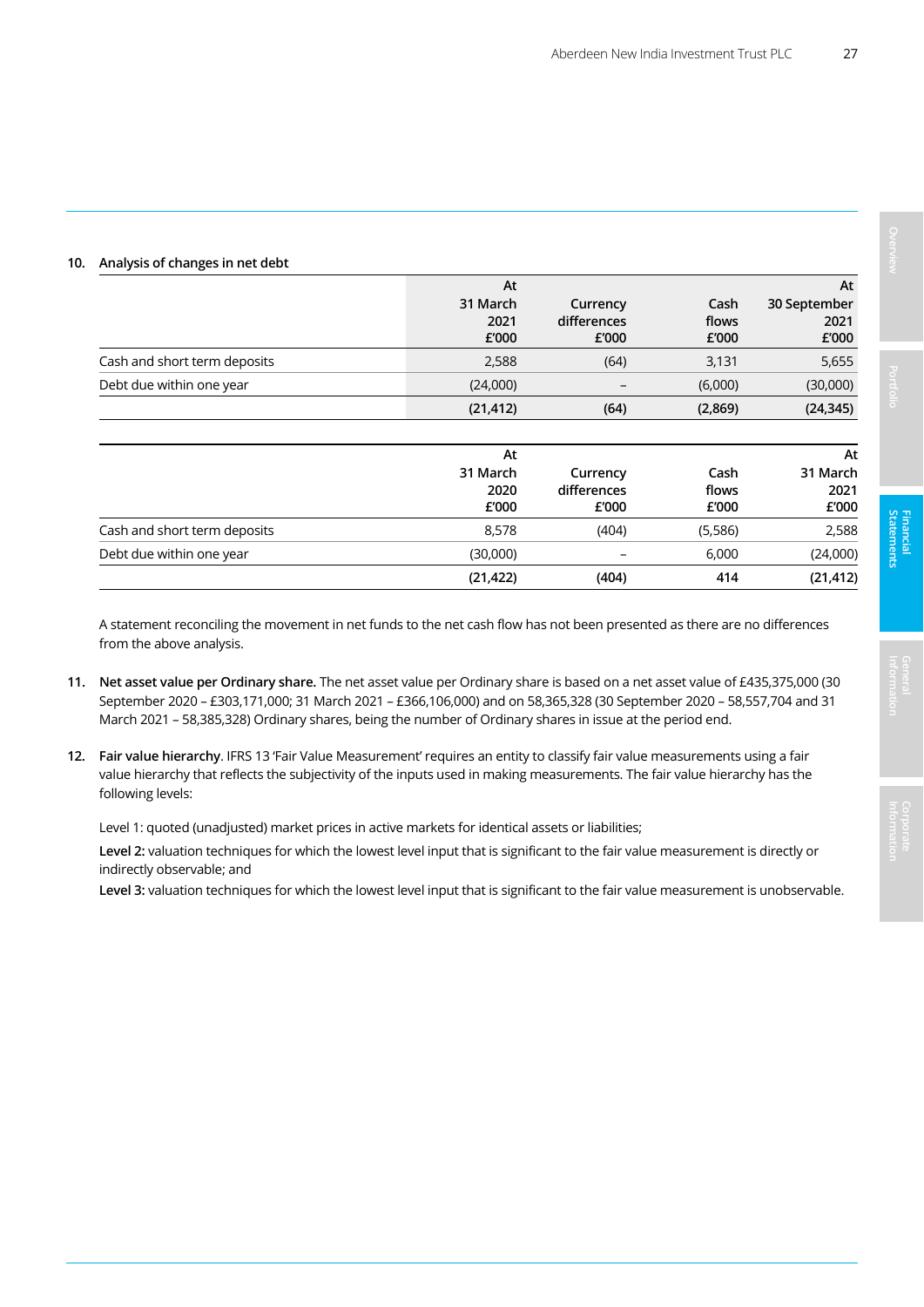## Notes to the Financial Statements Continued

 The financial assets and liabilities measured at fair value in the Statement of Financial Position are grouped into the fair value hierarchy at the Statement of Financial Position date are as follows:

|                                                       |             | Level 1 | Level 2 | Level 3                  | <b>Total</b> |
|-------------------------------------------------------|-------------|---------|---------|--------------------------|--------------|
| As at 30 September 2021                               | Note        | £'000   | £'000   | £'000                    | £'000        |
| Financial assets at fair value through profit or loss |             |         |         |                          |              |
| Quoted equities                                       | a)          | 482,119 |         | $\overline{\phantom{0}}$ | 482,119      |
| Net fair value                                        |             | 482,119 |         | $\overline{\phantom{0}}$ | 482,119      |
|                                                       |             | Level 1 | Level 2 | Level 3                  | Total        |
| As at 30 September 2020                               | Note        | £'000   | £'000   | £'000                    | £'000        |
| Financial assets at fair value through profit or loss |             |         |         |                          |              |
| Quoted equities                                       | a)          | 328,969 |         | $\overline{\phantom{0}}$ | 328,969      |
| Net fair value                                        |             | 328,969 |         | -                        | 328,969      |
|                                                       |             | Level 1 | Level 2 | Level 3                  | <b>Total</b> |
| As at 31 March 2021                                   | <b>Note</b> | £'000   | £'000   | £'000                    | Total        |
| Financial assets at fair value through profit or loss |             |         |         |                          |              |
| Quoted equities                                       | a)          | 401,669 |         | $\overline{\phantom{0}}$ | 401,669      |
| Net fair value                                        |             | 401,669 |         |                          | 401,669      |

- **a) Quoted equities.** The fair value of the Company's investments in quoted equities has been determined by reference to their quoted bid prices at the reporting date. Quoted equities included in Fair Value Level 1 are actively traded on recognised stock exchanges.
- **13. Related party transactions.** The Company has an agreement with Aberdeen Standard Fund Managers Limited (the "Manager") for the provision of management, secretarial, accounting and administration services and for carrying out promotional activity services in relation to the Company.

During the period, the management fee was payable monthly in arrears and was based on 0.85% per annum up to £350m and 0.7% thereafter of the net assets of the Company (period ended 30 September 2020 and year ended 31 March 2021 the management fee payable was based on 0.9% per annum up to £350m and 0.75% per annum thereafter of the net assets of the Company). The management agreement is terminable by either the Company or the Manager on six months' notice. The amount payable in respect of the Company for the period was £1,637,000 (six months ended 30 September 2020 – £1,275,000; year ended 31 March 2021 – £2,801,000) and the balance due to the Manager at the period end was £294,000 (period end 30 September 2020 – £664,000; year end 31 March 2021 – £775,000). All investment management fees are charged 100% to the revenue column of the Statement of Comprehensive Income.

 The Company has an agreement with the Manager for the provision of promotional activities in relation to the Company's participation in the abrdn Investment Trust Share Plan and ISA. The total fees paid and payable under the agreement during the period were £83,000 (six months ended 30 September 2020 – £83,000; year ended 31 March 2021 – £166,000) and the balance due to the Manager at the period end was £83,000 (period ended 30 September 2020 – £83,000; year ended 31 March 2021 – £42,000).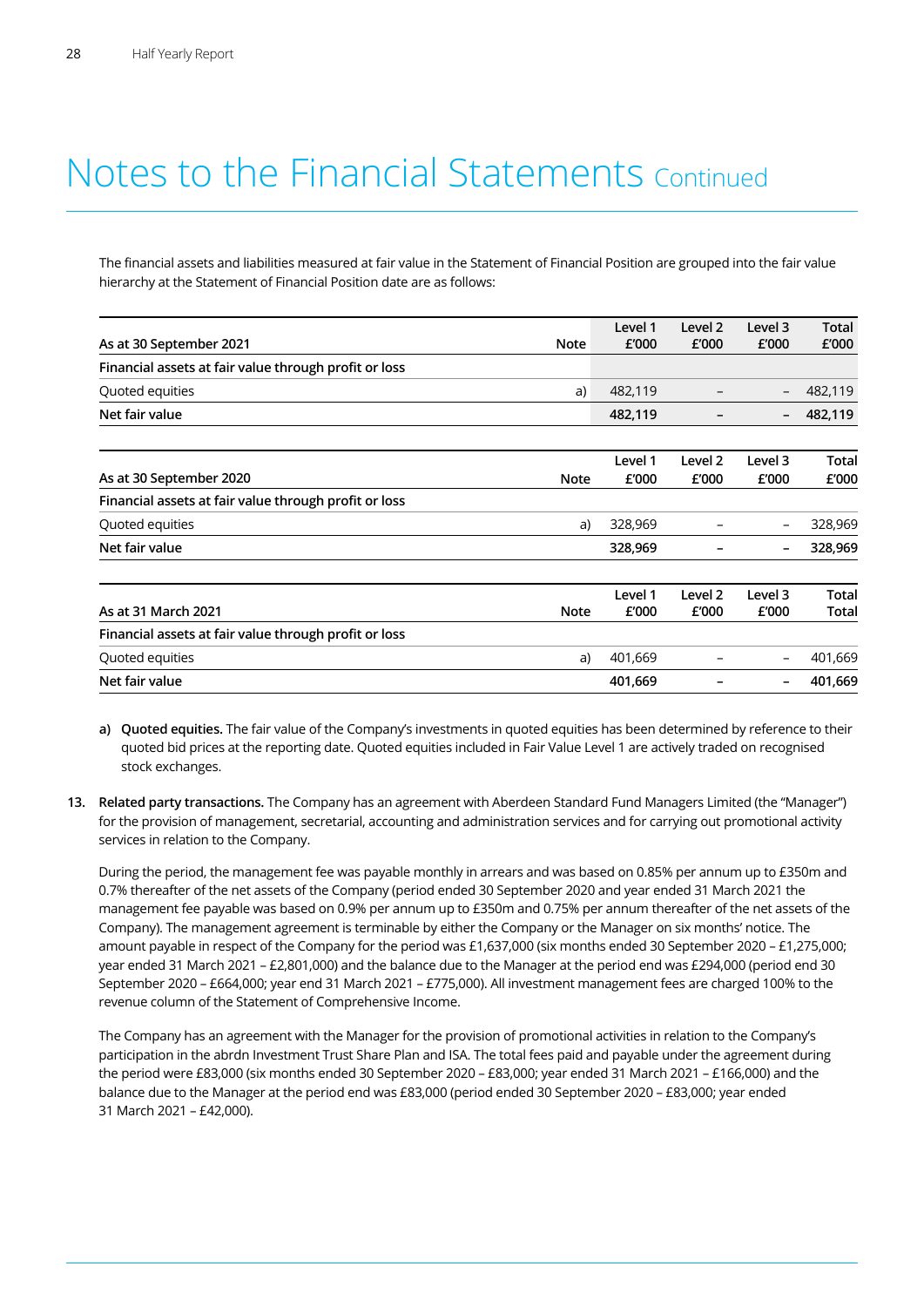- **14. Segmental information.** For management purposes, the Company is organised into one main operating segment, which invests in equity securities. All of the Company's activities are interrelated, and each activity is dependent on the others. Accordingly, all significant operating decisions are based upon analysis of the Company as one segment. The financial results from this segment are equivalent to the financial statements of the Company as a whole.
- **15. Half–Yearly Report.** The financial information contained in this Half–Yearly Report does not constitute statutory accounts as defined in Sections 434 – 436 of the Companies Act 2006. The financial information for the six months ended 30 September 2021 and 30 September 2020 has not been audited.

The information for the year ended 31 March 2021 has been extracted from the latest published audited financial statements which have been filed with the Registrar of Companies. The report of the Independent Auditor on those accounts contained no qualification or statement under Section 237 (2), (3) or (4) of the Companies Act 2006.

The Half-Yearly Report has not been reviewed or audited by the Company's Independent Auditor.

**16. Approval**. This Half-Yearly Report was approved by the Board on 24 November 2021.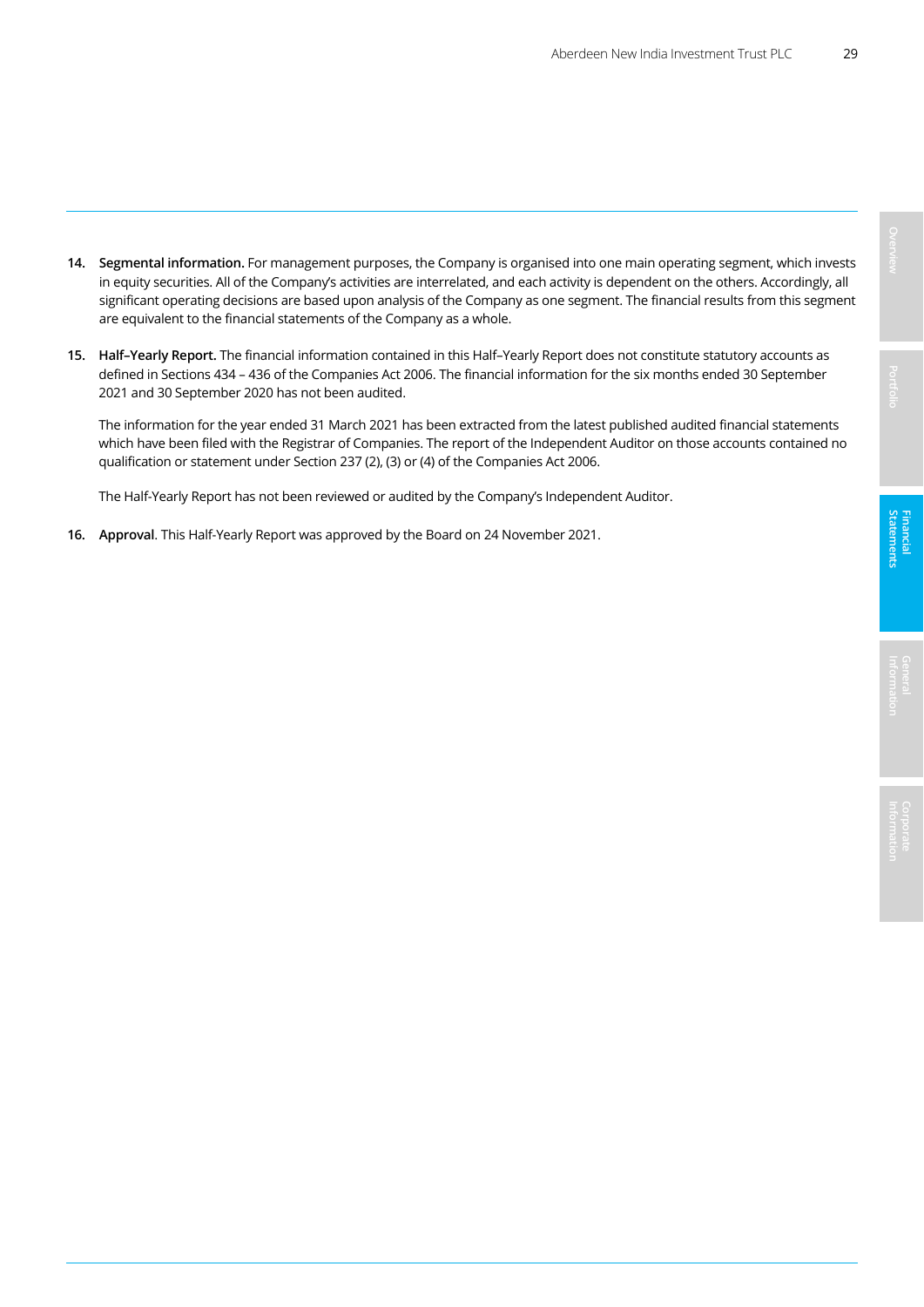## Alternative Performance Measures

Alternative performance measures are numerical measures of the Company's current, historical or future performance, financial position or cash flows, other than financial measures defined or specified in the applicable financial framework. The Company's applicable financial framework includes International Financial Reporting Standards and the Statement of Recommended Practice issued by Association of Investment Companies. The Directors assess the Company's performance against a range of criteria which are viewed as particularly relevant for closed-end investment companies.

**Total return**. NAV and share price total returns show how the NAV and share price have performed over a period of time in percentage terms, taking into account both capital returns and dividends paid to shareholders. NAV total return assumes that dividends are reinvested at NAV when the shares are quoted ex-dividend. Share price total return assumes that dividends are reinvested at the mid-market price when the shares are quoted ex-dividend.

The tables below provide information relating to the NAVs and share prices of the Company on the dividend reinvestment dates during the six months ended 30 September 2021 and the year ended 31 March 2021. A dividend of 1.0p was paid during the year ended 31 March 2021.

|                                    |                     | Share    |
|------------------------------------|---------------------|----------|
| Six months ended 30 September 2021 | <b>NAV</b>          | price    |
| 31 March 2021                      | 627.05p             | 542.00p  |
| 30 September 2021                  | 745.95 <sub>p</sub> | 660.00p  |
| Total return                       | $+19.0%$            | $+21.8%$ |

| Year ended 31 March 2021 | Dividend rate     | <b>NAV</b> | Share<br>price |
|--------------------------|-------------------|------------|----------------|
| 31 March 2020            |                   | 411.41p    | 328.00p        |
| 1 October 2020           | 1.00 <sub>p</sub> | 533.62p    | 435.00p        |
| 31 March 2021            |                   | 627.05p    | 542.00p        |
| Total return             |                   | +52.7%     | $+65.6%$       |

**Discount to net asset value per Ordinary share**. The discount is the amount by which the share price is lower than the net asset value per share with debt at fair value, expressed as a percentage of the net asset value.

|                        |         | 30 September 2021 | 31 March 2021 |
|------------------------|---------|-------------------|---------------|
| NAV per Ordinary share |         | 745.95p           | 627.05p       |
| Share price            |         | 660.00p           | 542.00p       |
| Discount               | (a-b)/a | 11.5%             | 13.6%         |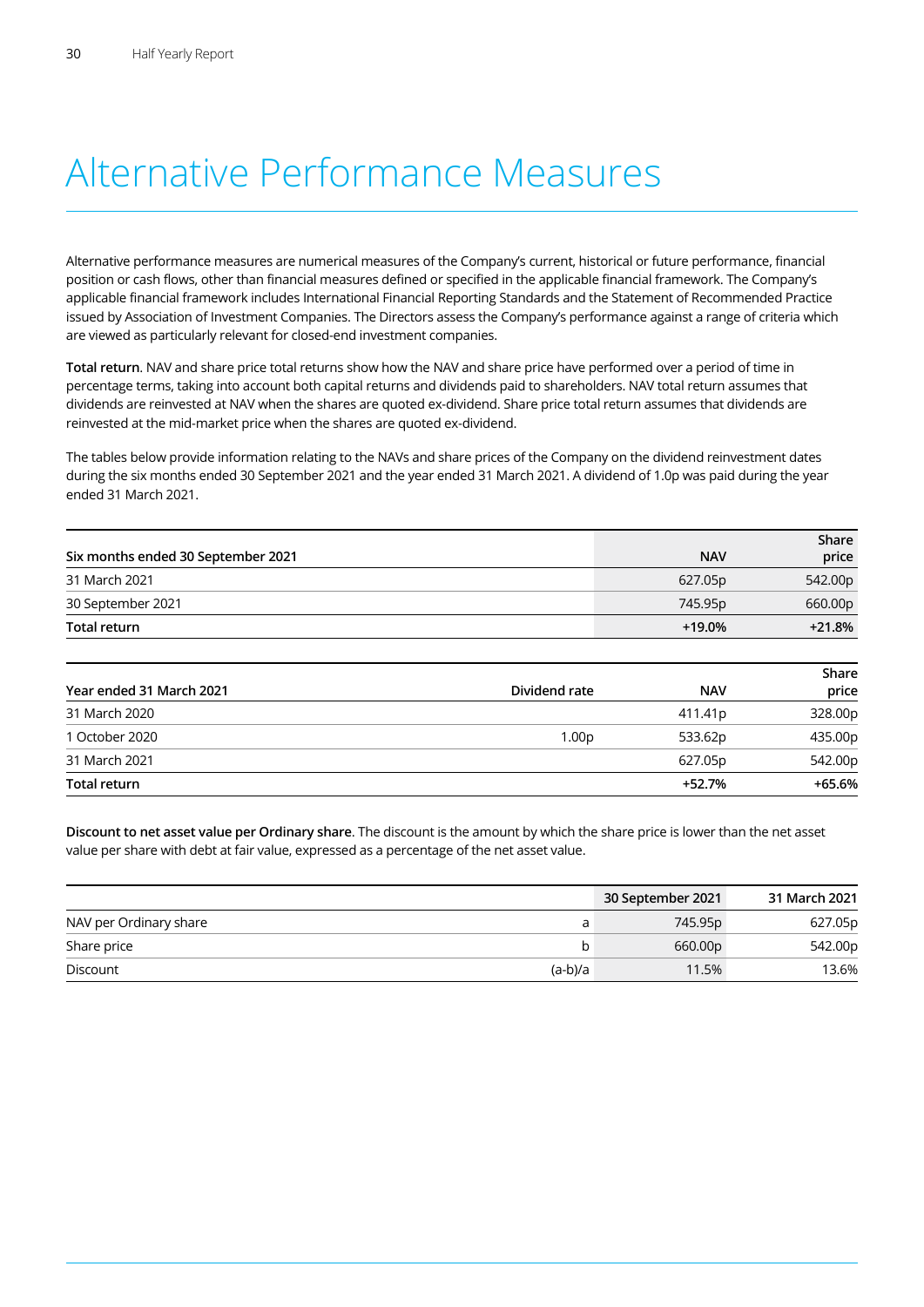**Overview Portfolio Statements** 

**Net gearing**. Net gearing measures the total borrowings less cash and cash equivalents divided by shareholders' funds, expressed as a percentage. Under AIC reporting guidance cash and cash equivalents includes amounts due to and from brokers at the period end.

|                             |           | 30 September 2021 | 31 March 2021 |
|-----------------------------|-----------|-------------------|---------------|
| Borrowings (£'000)          | a         | 30,000            | 24,000        |
| Cash (£'000)                |           | 5,655             | 2.588         |
| Shareholders' funds (£'000) |           | 435,375           | 366,106       |
| Net gearing                 | $(a-b)/c$ | 5.6%              | 5.8%          |

**Ongoing charges**. The ongoing charges ratio has been calculated in accordance with guidance issued by the AIC as the total of annualised investment management fees and administrative expenses and expressed as a percentage of the average net asset values with debt at fair value throughout the year. The ratio for 30 September 2021 is based on forecast ongoing charges for the year ending 31 March 2022.

|                                                  | 30 September 2021 | 31 March 2021 |
|--------------------------------------------------|-------------------|---------------|
| Investment management fees (£'000)               | 3,437             | 2,801         |
| Administrative expenses (£'000)                  | 938               | 821           |
| Less: non-recurring charges (£'000) <sup>A</sup> | (18)              |               |
| Ongoing charges (£'000)                          | 4,357             | 3,622         |
| Average net assets (£'000)                       | 410.429           | 312,355       |
| Ongoing charges ratio                            | 1.06%             | 1.16%         |

A Professional fees unlikely to recur.

The ongoing charges ratio provided in the Company's Key Information Document is calculated in line with the PRIIPs regulations which amongst other things, includes the cost of borrowings and transaction costs.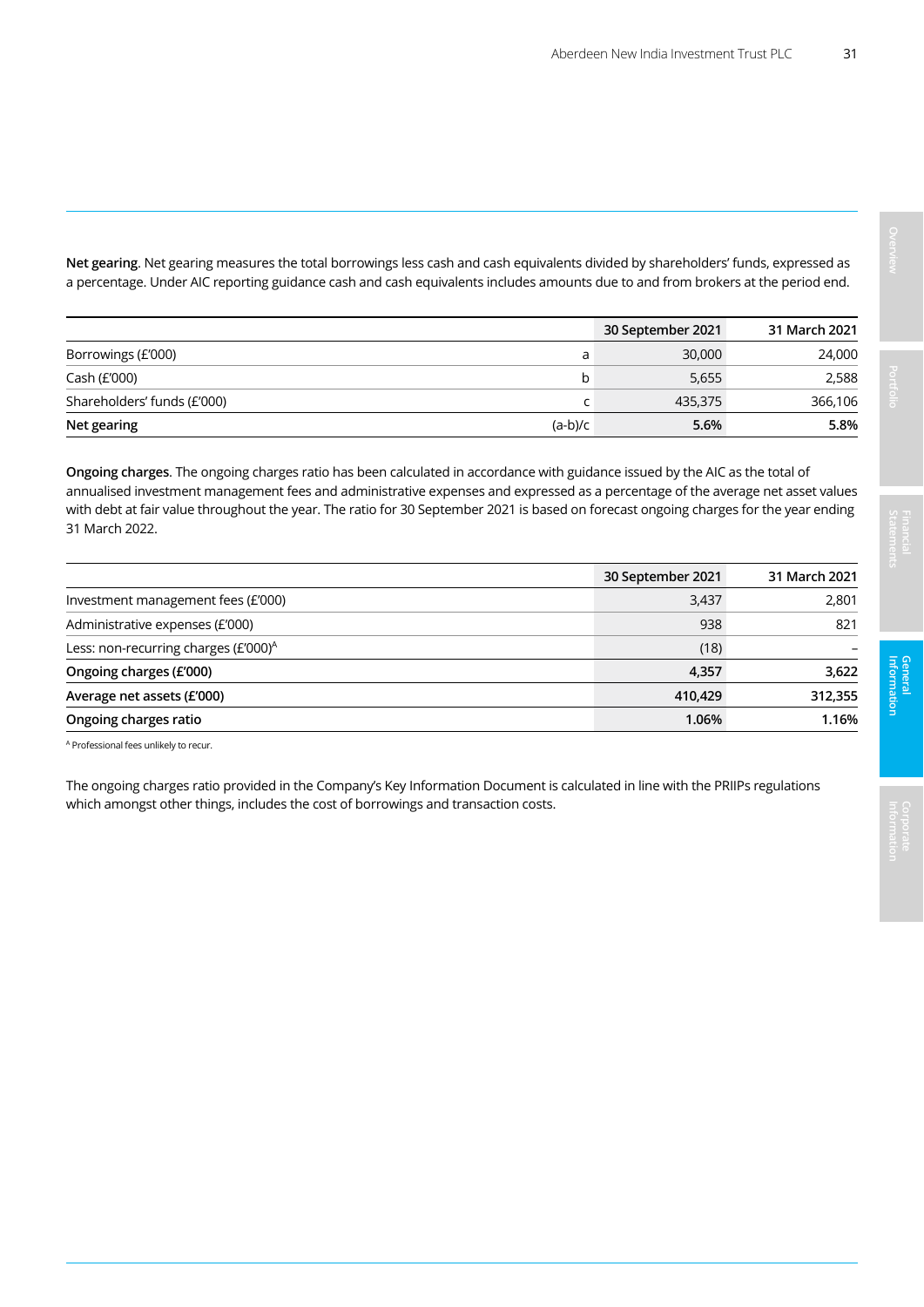## How to Invest in Aberdeen New India Investment Trust PLC

#### **Alternative Investment Fund Managers Directive ("AIFMD") and Pre-Investment Disclosure Document ("PIDD")**

Aberdeen New India Investment Trust PLC (the "Company") has appointed Aberdeen Standard Fund Managers Limited ("ASFML") as its alternative investment fund manager ("AIFM") and BNP Paribas Securities Services, London Branch as its depositary, under the AIFMD.

The AIFMD requires ASFML, as the Company's AIFM, to make available to investors certain information around leverage and risk policies prior to such investors' investment in the Company. This information is contained in the PIDD which may be viewed on the Company's website.

The periodic disclosures required to be made by ASFML under the AIFMD are set out on page 83 of the Company's Annual Report for the year ended 31 March 2021.

#### **Benchmark**

The Company compares its performance to the MSCI India Index (sterling adjusted). However, the Company's portfolio is constructed without reference to the composition of any stock market index or benchmark. It is likely, therefore, that there will be periods when its performance may vary significantly from that of the benchmark.

#### **Keeping you Informed**

Information about the Company may be found on its website, **aberdeen-newindia.co.uk**, including the Company's share price and performance data as well as London Stock Exchange announcements, current and historic Annual and Half-Yearly Reports, and the latest monthly factsheet issued by the Manager.

#### **Shareholder Enquiries**

For queries regarding shareholdings, lost certificates, dividend payments, registered details and related matters, shareholders holding their shares directly in the Company are advised to contact the registrar, Computershare (see Corporate Information on page 37). Changes of address must be updated online or notified to the registrar in writing.

If you have any general questions about your Company, the Manager or performance, please call the Customer Services Department on 0808 500 0040, send an email to **inv.trusts@abrdn.com** or write to abrdn Investment Trusts, PO Box 11020, Chelmsford, Essex, CM99 2DB.

#### **Investor Warning: Be alert to share fraud and boiler room scams**

abrdn has been contacted by investors informing us that they have received telephone calls and emails from people who have offered to buy their investment company shares, purporting to work for abrdn or for third party firms. abrdn has also been notified of emails claiming that certain investment companies under our management have issued claims in the courts against individuals. These may be scams which attempt to gain your personal information with which to commit identity fraud or could be 'boiler room' scams where a payment from you is required to release the supposed payment for your shares. These callers/senders do not work for abrdn and any third party making such offers/claims has no link with abrdn.

abrdn does not 'cold-call' investors in this way. If you have any doubt over the veracity of a caller, do not offer any personal information, end the call and contact our Customer Services Department using the details on page 37.

The Financial Conduct Authority provides advice with respect to share fraud and boiler room scams: **fca.org.uk/consumers/scams**

#### **Direct Investment**

Investors can buy and sell shares in the Company directly through a stockbroker or indirectly through a lawyer, accountant or other professional adviser. Alternatively, for retail clients, shares can be bought directly through the abrdn Share Plan, abrdn Investment Trusts ISA or the abrdn Investment Plan for Children.

#### **abrdn Share Plan**

abrdn operates a Share Plan through which shares in the Company can be purchased. There are no dealing charges on the initial purchase of shares, although investors will suffer the bidoffer spread, which can, on some occasions, be a significant amount. Lump sum investments start at £250, while regular savers may invest from £100 per month. Investors only pay Government Stamp Duty (currently 0.5%) on purchases. Selling costs are £10 + VAT. There is no restriction on how long an investor need invest in a Plan, and regular savers can stop or suspend participation by instructing abrdn in writing at any time.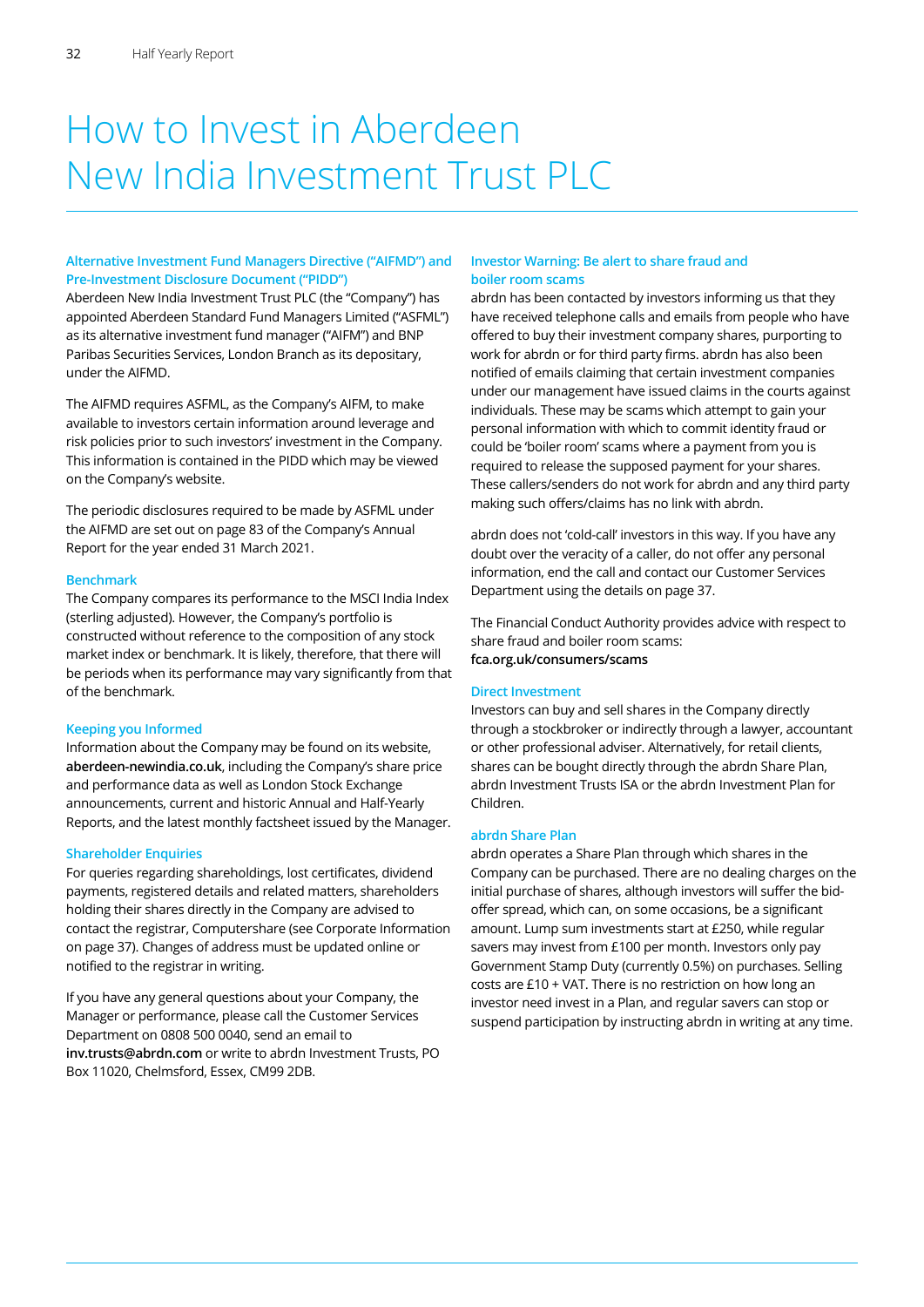### **abrdn Investment Trusts ISA**

abrdn offers an Investment Trust ISA ("ISA") through which an investment may be made of up to £20,000 in tax year 2021/22.

There are no brokerage or initial charges for the ISA, although investors will suffer the bid-offer spread, which can, on some occasions, be a significant amount. Investors only pay Government Stamp Duty (currently 0.5%) on purchases. Selling costs are £15 + VAT. The annual ISA administration charge is £24 + VAT, calculated annually and applied on 31 March (or the last business day in March) and collected soon thereafter either by direct debit or, if there is no valid direct debit mandate in place, from the available cash in the ISA prior to the distribution or reinvestment of any income, or, where there is insufficient cash in the ISA, from the sale of investments held under the ISA. Under current legislation, investments in ISAs can grow free of capital gains tax.

#### **abrdn Investment Plan for Children**

abrdn operates an Investment Plan for Children which covers a number of investment companies under its management including the Company. Anyone can invest in the Investment Plan for Children, including parents, grandparents and family friends (subject to the eligibility criteria as stated within terms and conditions). All investments are free of dealing charges on the initial purchase of shares, although investors will suffer the bidoffer spread, which can, on some occasions, be a significant amount. Lump sum investments start at £150 per trust, while regular savers may invest from £30 per month. Investors simply pay Government Stamp Duty (currently 0.5%) on purchases. Selling costs are £10 + VAT. There is no restriction on how long an investor need invest in the Investment Plan for Children, and regular savers can stop or suspend participation by instructing abrdn in writing at any time.

#### **abrdn ISA Transfer**

You can choose to transfer previous tax year investments to us which can be invested in the Company while retaining your ISA wrapper. The minimum lump sum for an ISA transfer is £1,000 and is subject to a minimum per investment trust of £250.

#### **Nominee Accounts and Voting Rights**

In common with other schemes of this type, all investments in the abrdn Share Plan, abrdn Investment Trusts ISA and the abrdn Investment Plan for Children are held in nominee accounts and investors are provided with the equivalent of full voting and other rights of share ownership.

#### **Keeping you Informed**

Further information may be found on the Company's website: **aberdeen-newindia.co.uk**. This provides access to the Company's share price performance, capital structure, London Stock Exchange announcements, current and historic Annual and Half-Yearly Reports, and the latest monthly factsheet on the Company issued by the Manager. The Company's Ordinary share price appears under the heading 'Investment Companies' in the Financial Times.

If you have any general questions about your Company, the Manager or performance, please call the Customer Services Department on 0808 500 0040 (Freephone), send an email to **inv.trusts@abrdn.com** or write to:

**abrdn Investment Trusts PO Box 11020 Chelmsford Essex CM99 2DB** 

Information about the Company, and other investment companies managed by ASFML, may also be found on Twitter and LinkedIn as follows:

#### **Twitter: @abrdnTrusts**

**LinkedIn: abrdn Investment Trusts** 

#### **Key Information Document ('KID')**

The KID relating to the Company and published by the Manager can be found on the Company's website.

#### **Literature Request Service**

For literature and application forms the abrdn Share Plan, abrdn Investment Trusts ISA and the abrdn Investment Plan for Children or abrdn ISA Transfer, please contact abrdn Investment Trusts at the above address or call 0808 500 4000 (Freephone).

Terms and conditions for the abrdn Share Plan, abrdn Investment Trusts ISA and the abrdn Investment Plan for Children can be found under the 'Literature' section of **invtrusts.co.uk**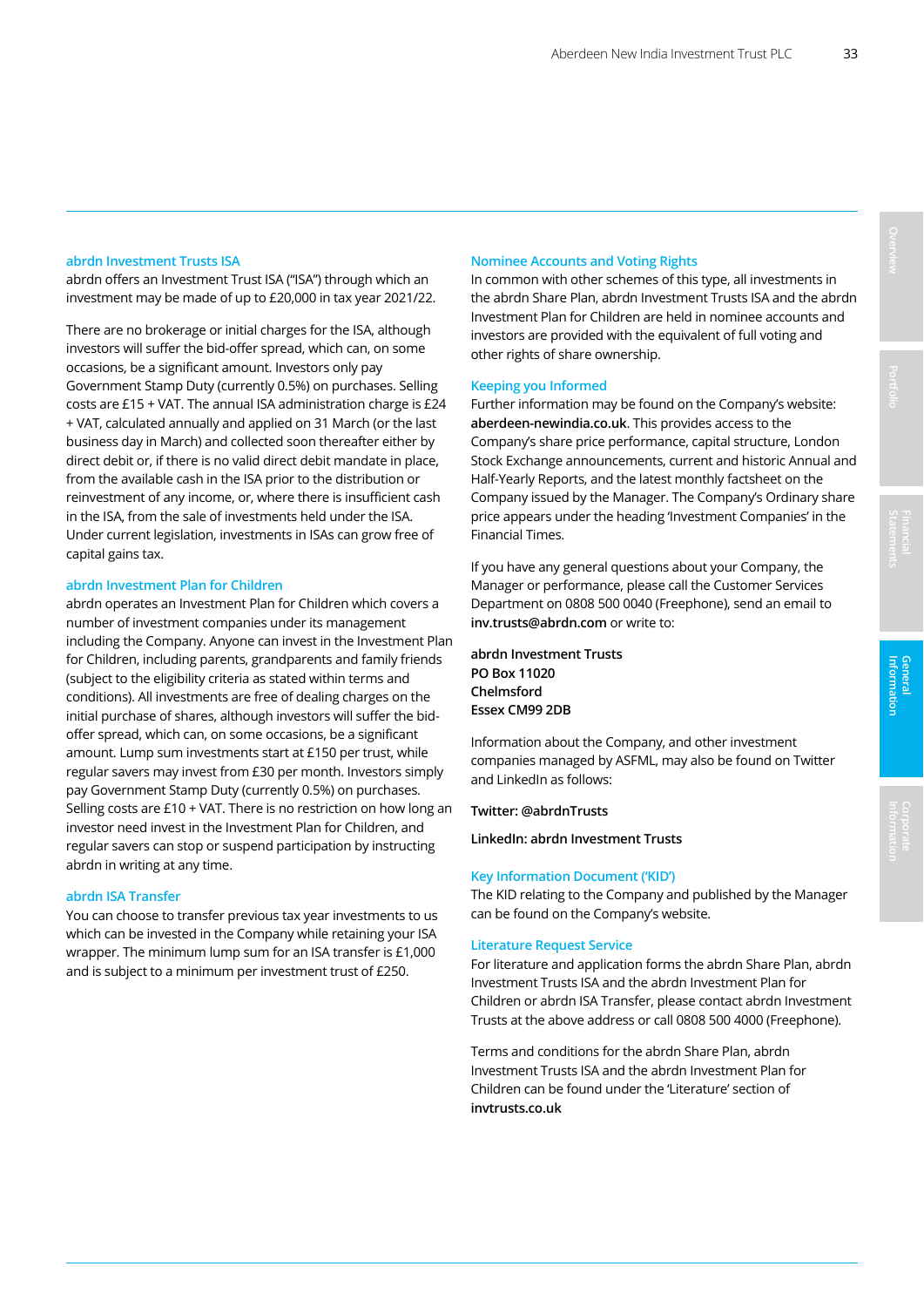## How to Invest in Aberdeen New India Investment Trust PLC Continued

#### **Suitability for Retail/NMPI Status**

The Company's Ordinary shares are intended for investors primarily in the UK (including retail investors), professionallyadvised private clients and institutional investors who are seeking long term capital appreciation from investment in Indian equities, via an investment company, and who understand and are willing to accept the risks of exposure to equities within a single emerging country fund. Private investors should consider consulting a financial adviser who specialises in advising on the acquisition of shares and other securities before acquiring shares. Investors should be capable of evaluating the risks and merits of such an investment and should have sufficient resources to bear any loss that may result.

The Company currently conducts its affairs, and intends to continue to do so for the foreseeable future, so that its shares can be recommended by a financial adviser to ordinary retail investors in accordance with the FCA's rules in relation to nonmainstream pooled investments ("NMPIs").

The Company's shares are excluded from the FCA's restrictions which apply to NMPIs because they are shares in an investment trust.

#### **Online dealing**

There are a number of online dealing platforms for private investors that offer share dealing, ISAs and other means to invest in the company. Real-time execution-only stockbroking services allow you to trade online, manage your portfolio and buy UK listed shares. These sites do not give advice. Some comparison websites also look at dealing rates and terms. Some well-known online providers, which can be found through internet search engines, include:

- ŗ AJ Bell Youinvest
- ŗ Barclays Stockbrokers / Smart Investor
- ŗ Charles Stanley Direct
- $·$  Halifax Share Dealing
- ŗ Hargreave Hale
- Hargreaves Lansdown
- iDealing
- Interactive Investor

#### **Discretionary private client stockbrokers**

If you have a large sum to invest, you may wish to contact a discretionary private client stockbroker. They can manage your entire portfolio of shares and will advise you on your investments. To find a private client stockbroker visit The Personal Investment Management & Financial Advice Association at: **pimfa.co.uk.**

#### **Financial advisers**

To find an adviser who recommends on investment trusts, visit **unbiased.co.uk** 

#### **Regulation of stockbrokers**

Before approaching a stockbroker, always check that they are regulated by the Financial Conduct Authority:

#### Tel: **0800 111 6768** or at **fca.org.uk/firms/financial-services-register** Email: **consumerqueries@fca.org.uk**

#### **Note**

Please remember that past performance is not a guide to the future. Stock market and currency movements may cause the value of shares and the income from them to fall as well as rise and investors may not get back the amount they originally invested.

As with all equity investments, the value of investment trusts purchased will immediately be reduced by the difference between the buying and selling prices of the shares: the market maker's spread.

Investors should further bear in mind that the value of any tax relief will depend on the individual circumstances of the investor and that tax rates and reliefs, as well as the tax treatment of ISAs, may be changed by future legislation.

*The information on pages 32 to 34 has been approved for the purposes of Section 21 of the Financial Services and Markets Act 2000 (as amended by the Financial Services Act 2012) by Aberdeen Asset Managers Limited which is authorised and regulated by the Financial Conduct Authority.*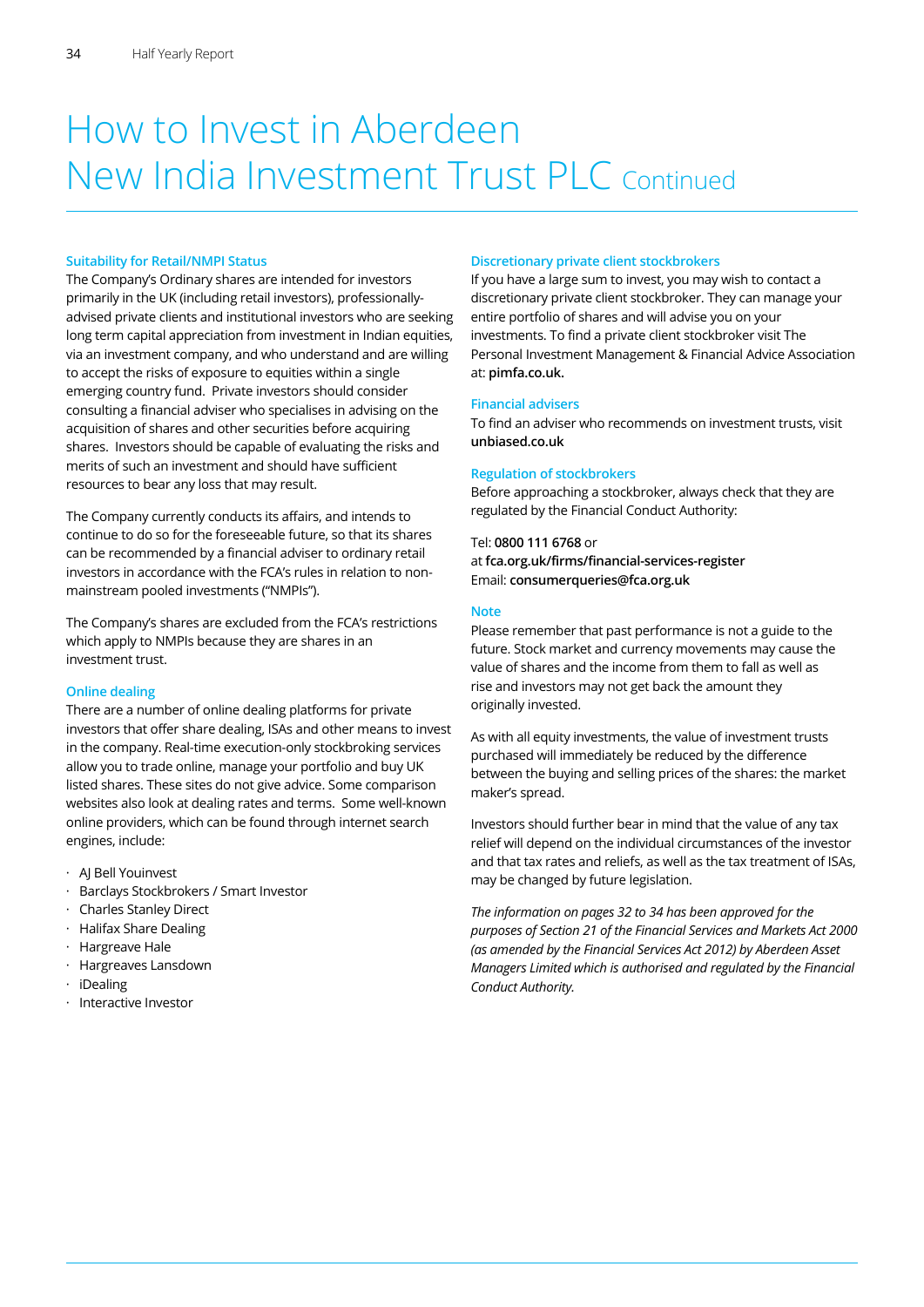Aberdeen New India Investment Trust PLC 35

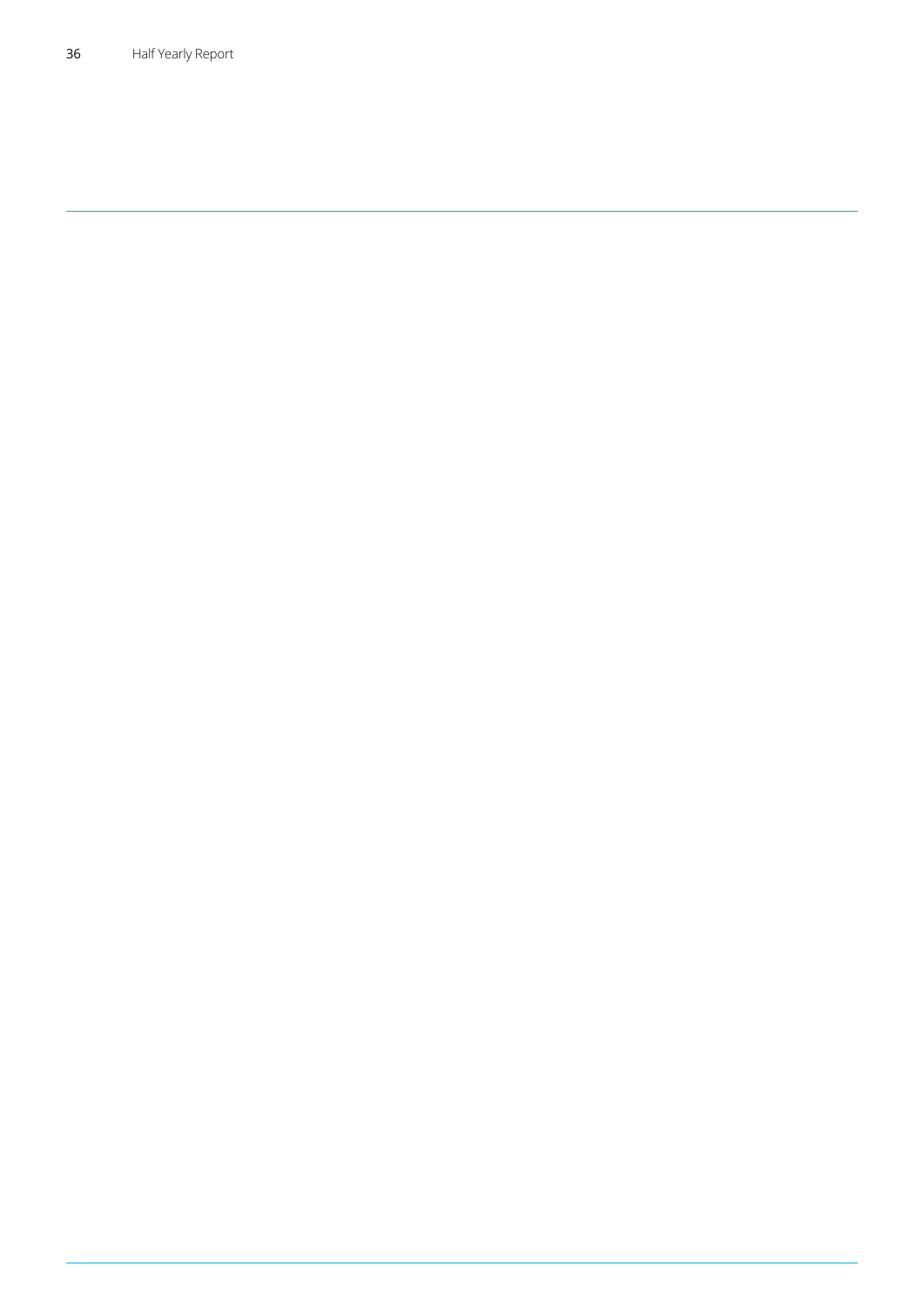## Corporate Information

#### **Directors**

Hasan Askari, Chairman Michael Hughes, Senior Independent Director and Management Engagement Committee Chairman Stephen White, Audit Committee Chairman Rebecca Donaldson David Simpson (appointed 1 November 2021)

#### **Company Secretaries and Registered Office**

Aberdeen Asset Management PLC Bow Bells House 1 Bread Street London EC4M 9HH

**Company Registration**  Registered in England Wales under company number 02902424

**Website aberdeen-newindia.co.uk** 

#### **Points of Contact**

The Chairman, Senior Independent Director or Company Secretaries c/o the Registered Office of the Company

**Customer Services Department and enquiries related to the abrdn Share Plan, abrdn Investment Trusts ISA and the abrdn Investment Plan for Children** 

abrdn Investment Trusts PO Box 11020 Chelmsford Essex CM99 2DB

Freephone: 0808 500 0040

(Open from 9.00am to 5.00pm, Monday to Friday, excluding public holidays in England & Wales)

Email: **inv.trusts@abrdn.com**

**Legal Entity Identifier**  549300D2AW66WYEVKF02

**United States Internal Revenue Service FATCA Registration Number (GIIN)**  U2I09D.9999.SL.826



#### **Registrar (for direct shareholders)**

Computershare Investor Services PLC The Pavilions Bridgwater Road Bristol BS99 6ZZ

Website: **investorcentre.co.uk** 

Shareholder Helpline: **0370 707 1153** 

(Charges for calling telephone numbers starting with '03' are determined by the caller's service provider.)

#### **Alternative Investment Fund Manager**  abrdn Fund Managers Limited

Authorised and regulated by the Financial Conduct Authority

**Investment Manager**  abrdn Asia Limited

**Independent Auditor**  KPMG LLP

**Depositary and Custodian**  BNP Paribas Securities Services, London Branch

**Stockbrokers**  Winterflood Securities Limited